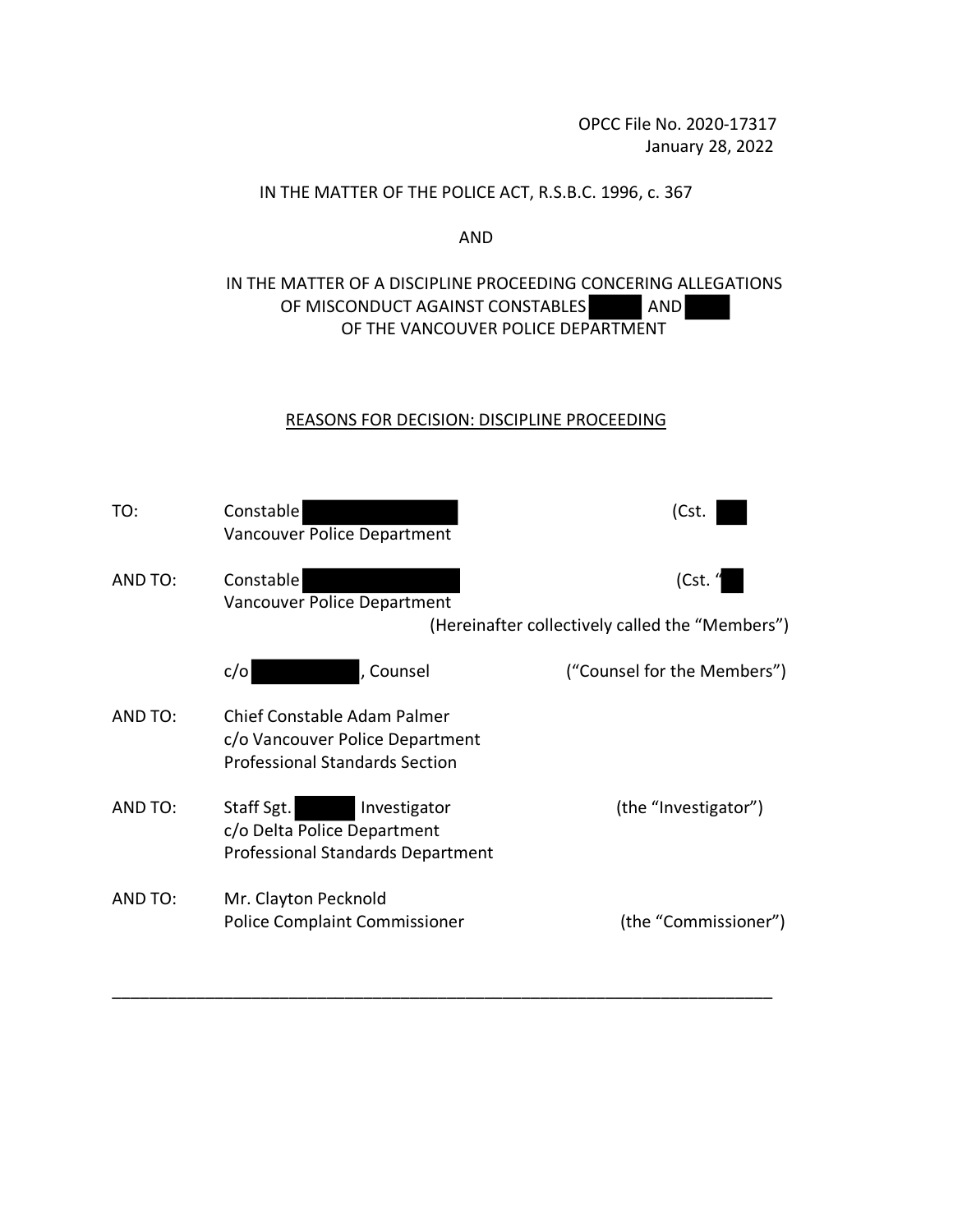## **Executive Summary of Decision**

In the fall of 2019, Mr. was a resident of the small, coastal community of Mr.  $\blacksquare$  served as guardian for his granddaughter,  $\blacksquare$ , then a 12 year old child. As members of the the state of the state of the state of the state of the state and his

granddaughter were supported by a strong indigenous culture centered on family, and a rich shared history.

On December 19, 2019, Mr. and his granddaughter made the long trip to Vancouver. The contrast between the two communities could not be more profound. While residents enjoyed the simplicity of homes without formal addresses, Vancouver residents and visitors navigated a complex, modern city with a full range of services, including financial institutions.

One of Mr. goals for his trip was make an appointment at the main branch of the Bank of Montreal. Mr. intention was to add his granddaughter to a long standing account that he had maintained at the Bank.

On arrival in Vancouver on December 19<sup>th</sup>, Mr. made an appointment to complete his banking arrangements. The appointment was set for the morning of December 20, 2019. Both Mr. and his granddaughter arrived early for their appointment, waiting patiently until called into the office of the designated Bank representative.

What followed thereafter was a disturbing and profoundly disrespectful series of events affecting both Mr. **and his granddaughter.** In the result, shortly after noon that day, both Mr. **and his granddaughter found themselves escorted out of the Bank without** explanation by two Vancouver Police Officers, Cst. and Cst. On exiting the Bank to the busy sidewalk and December weather, both parties were immediately arrested and handcuffed by the two officers.

Mr. and his 12 year old granddaughter were at all times fully cooperative with police directions. However, there can be no doubt that both parties were clearly confused, upset and fearful as a result of the summary arrest experience so far from home.

Less than an hour after Mr. **All and his granddaughter had been arrested, both were** released with apologies from the two officers. The allegations of possible fraud which were the basis of the arrests, had been determined to be completely without merit.

A written complaint concerning the conduct of the two officers was submitted on behalf of Mr. and his granddaughter. A comprehensive investigative report was prepared by a senior officer in the Delta Police Department, independent of VPD staff.

A Discipline Proceeding was commenced with respect to the actions of the two officers. Written submissions were invited from Mr. and his granddaughter. Evidence was heard from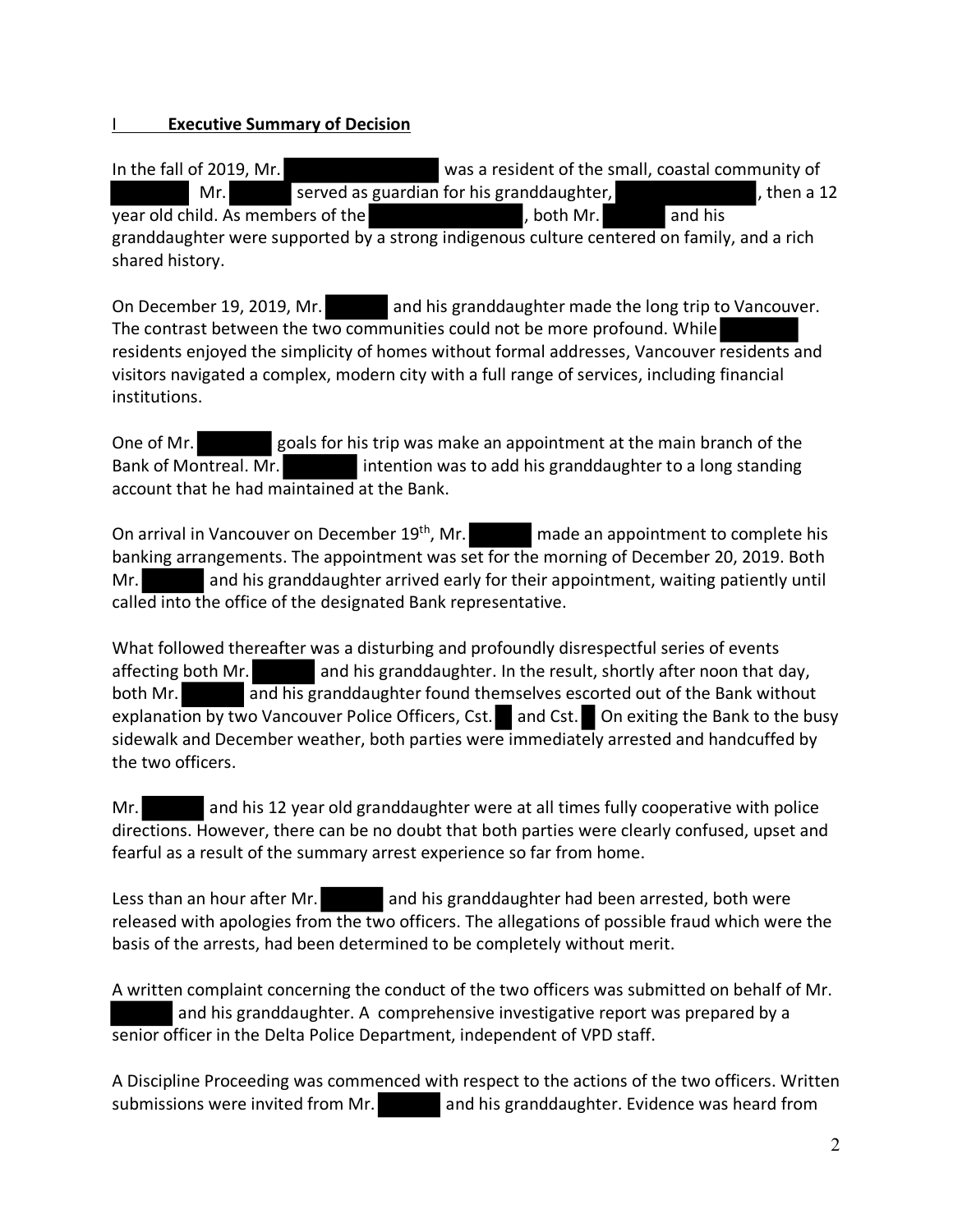the two officers and the complaint Investigator. Finally, oral submissions were also heard from Counsel representing the two police officers.

Having considered all of the circumstances set out in the investigation report, the evidence of witnesses and submissions advanced, I have found that both Cst. and Cst. acted oppressively in their dealings with Mr.  $\Box$  and his granddaughter. Specifically, I have found that the officers' actions in arresting and handcuffing the parties was undertaken without reasonable and probable grounds. I have found that no reasonable police officer standing in the shoes of the two officers could support such actions based on suspicion alone. Furthermore, I have found that such actions demonstrated serious, blameworthy conduct contrary to section 77 of the Police Act.

As such I have substantiated two allegations of misconduct against both officers;

- (i) Recklessly arresting Mr. and his granddaughter without good and sufficient cause; and
- (ii) Recklessly using unnecessary force on Mr. and his granddaughter by applying handcuffs to the parties on arrest without good and sufficient cause.

A third allegation of misconduct was also reviewed concerning additional actions by Cst. The alleged misconduct related to Cst. decision to share photographs of certain personal identification relating to Mr. and his granddaughter with legal counsel.

Having reviewed the facts relating to that disclosure, I have concluded that Cst. actions in sharing the photographs was unauthorized by both policy and law. However, considering all of the circumstances, I have not concluded that Cst. actions in that regard evidenced serious blameworthy conduct. Hence, I have found that this third allegation of misconduct has not been substantiated.

The circumstances of this case have brought into sharp focus the risk of precipitous action by police in summarily ending the liberty of persons under investigation by arrest.

This decision has also found that the cultural safety needs of Mr. and his granddaughter, indigenous persons who found themselves under scrutiny by police, were simply not considered by the officers in question. In the result, two vulnerable persons of indigenous heritage were exposed to unnecessary trauma and fear, and left with a serious perception of unfairness in their treatment at the hands of police.

Finally, this case has also highlighted the very real danger to children, such as Ms. who have come into contact with the police. The circumstances relating to Ms. clearly demonstrate the high risk of policing decisions that result in the almost automatic application of handcuffs following any arrest without due consideration of the apparent age of the subject in question, or the lawful basis for such a use of force.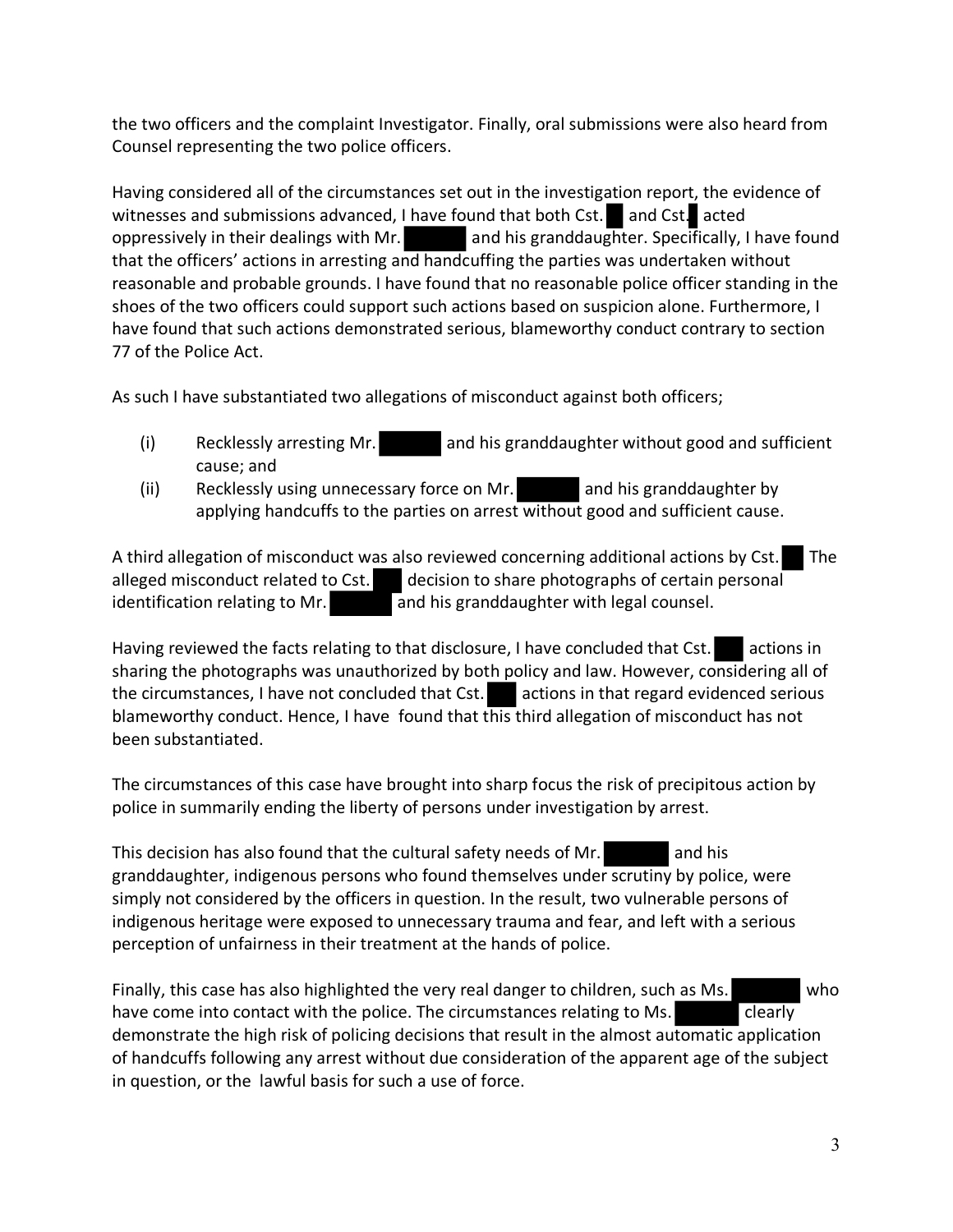#### **II Introduction and Overview**

- (1) This is a Discipline Proceeding convened pursuant to sections 123-125 of the *Police Act.*
- (2) These proceedings relate to a complaint filed March 13, 2020 ( the "Complaint") on behalf to Mr. ( Complainant "A"), and his twelve year old granddaughter, , ("Complainant "B"). The Complaint focuses on the Complainants' dealings at the main branch of the Bank of Montreal in Vancouver ("BMO"), and the Members' interactions with the Complainants.
- (3) As detailed below, Complainants A and B were met with a number of unexpected issues when they attended at the Bank by appointment. The issues arose in discussions with BMO staff over apparent conflicts between Bank records and the identification provided by the two Complainants.
- (4) Two disciplinary breaches of trust have been alleged involving the Members, namely that:

*On December 20, 2019, the Members each: (i) Committed Abuse of Authority by oppressive conduct pursuant to sections 77(3)(a) and (a)(i) of the Police Act as a result of removing the Complainants from a Bank to a public street without reasonable cause and recklessly arresting the Complainants without good and sufficient cause; ("Misconduct Allegation # 1") and (ii)Committed Abuse of Authority by oppressive conduct pursuant to section 77(3)(a)(ii)A of the Police Act by recklessly using unnecessary force on the Complainants through the application of handcuffs without good and sufficient cause. ("Misconduct Allegation #2")*

(5) With respect to Cst. one further alleged disciplinary breach of trust, has also been considered. Specifically, it is alleged that:

> On December 20, 2019, Cst. committed misconduct pursuant to *section 77 (3) (i) of the Police Act by recklessly disclosing photos of the Complainants' status cards to an outside party without lawful authority to do so and contrary to the provisions of Part 3 of the Freedom of Information and Protection of Privacy Act. ("Misconduct Allegation #3")*

- (6) The issues arising in this case are complex, and have required consideration of the extensive evidence set out in the Final Investigation Report and Supplement (the "Supplement") delivered November 4, 2021 (collectively, the "FIR") as well as the oral evidence of the Members and the Investigator.
- (7) I have also carefully considered submissions from Counsel on behalf of the Complainants, and Counsel for the Members.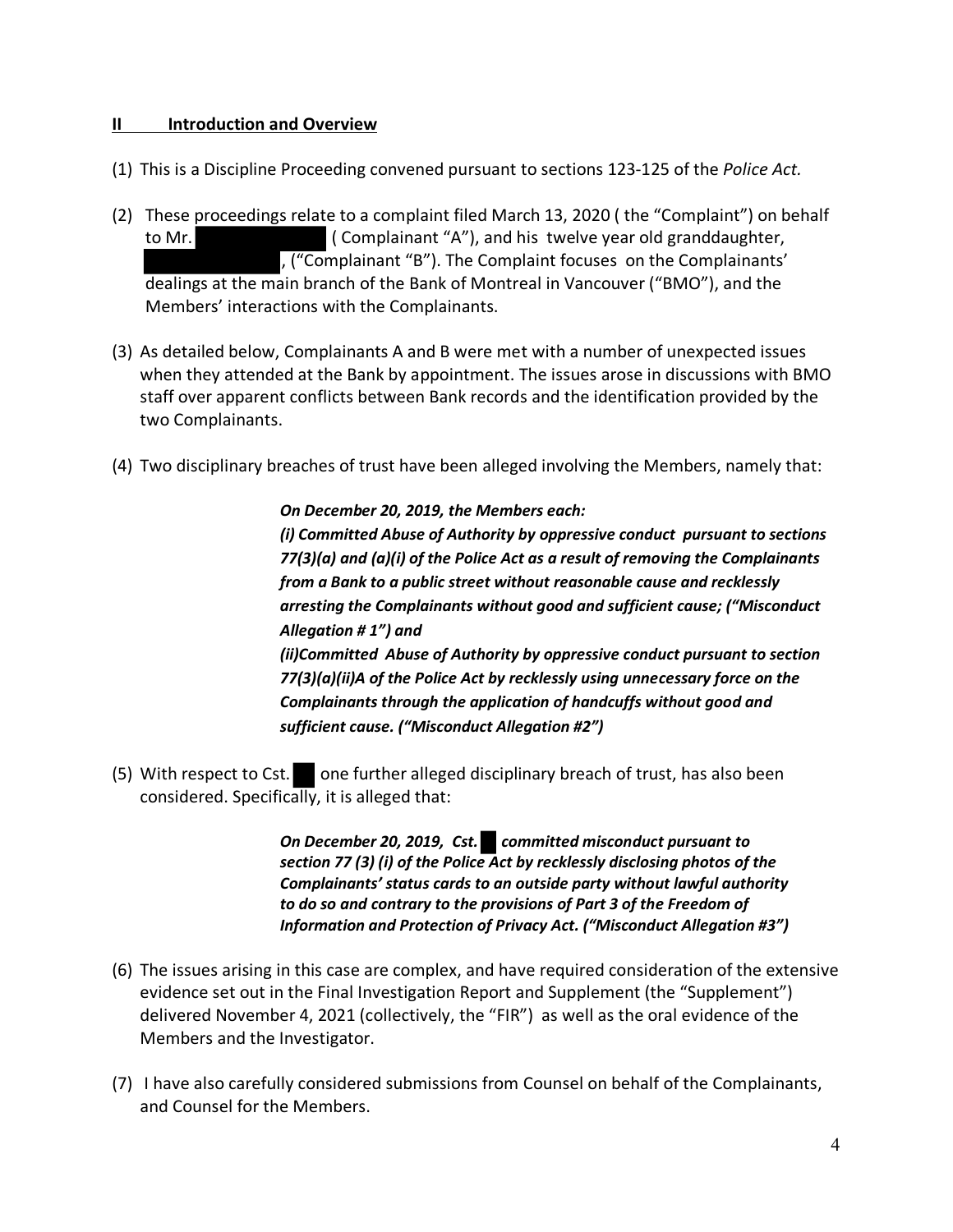## **III History of Proceedings**

- (8) The background to this Discipline Proceeding was set out in the earlier decision rendered under section 117 of the *Police Act*, July 8<sup>th</sup>, 2021 (the "Section 117 Decision").
- (9) The Section 117 Decision concluded that the three misconduct allegations noted above appeared to be substantiated. As part of that decision, a pre-hearing conference was offered to the Members in accordance with section 120(3) of the *Police Act.*
- (10) The offer of pre-hearing conference process was initially accepted by the Members, however, before that process commenced, initial counsel for the Members ( "Initial Counsel") advised that the pre hearing conference would not proceed. Matters were then focused on setting dates for a Discipline Proceeding to take place.
- (11) Before dates were set for the commencement of this Discipline Proceeding, Initial Counsel for the Members withdrew. Shortly thereafter, Counsel for the Members appeared on their behalf setting new dates for the hearing of evidence from witnesses, including interim dates for administrative appearances.
- (12) On October 15, 2021 Counsel for Cst. made an application pursuant to section 132 of the *Police Act* for a further limited investigation of circumstances surrounding Misconduct Allegation # 3. That application was approved and the Investigator was directed to undertake a further limited set of inquiries. Ultimately a final additional supplement to the FIR was completed by the Investigator November 4, 2021.
- (13) An evidentiary hearing in this Discipline Proceeding ultimately commenced November 29, 2021. During that hearing testimony was received from the Investigator and both Members.
- (14) The Discipline Proceeding continued December 13, 2021 with initial submissions from Counsel for the Members. Matters were subsequently adjourned to January 12, 2022, and thereafter, to January 24<sup>th</sup> for final submissions.

## **IV Misconduct and the** *Police Act*

(15) Section 77 of the *Police Act* sets out the definition of "misconduct" relevant to the allegation concerning the Members. Specifically, subsection 77 provides, in part, as follows:

> *77 (1)In this Part, "misconduct" means (a)conduct that constitutes a public trust offence described in subsection (2), or (b)conduct that constitutes*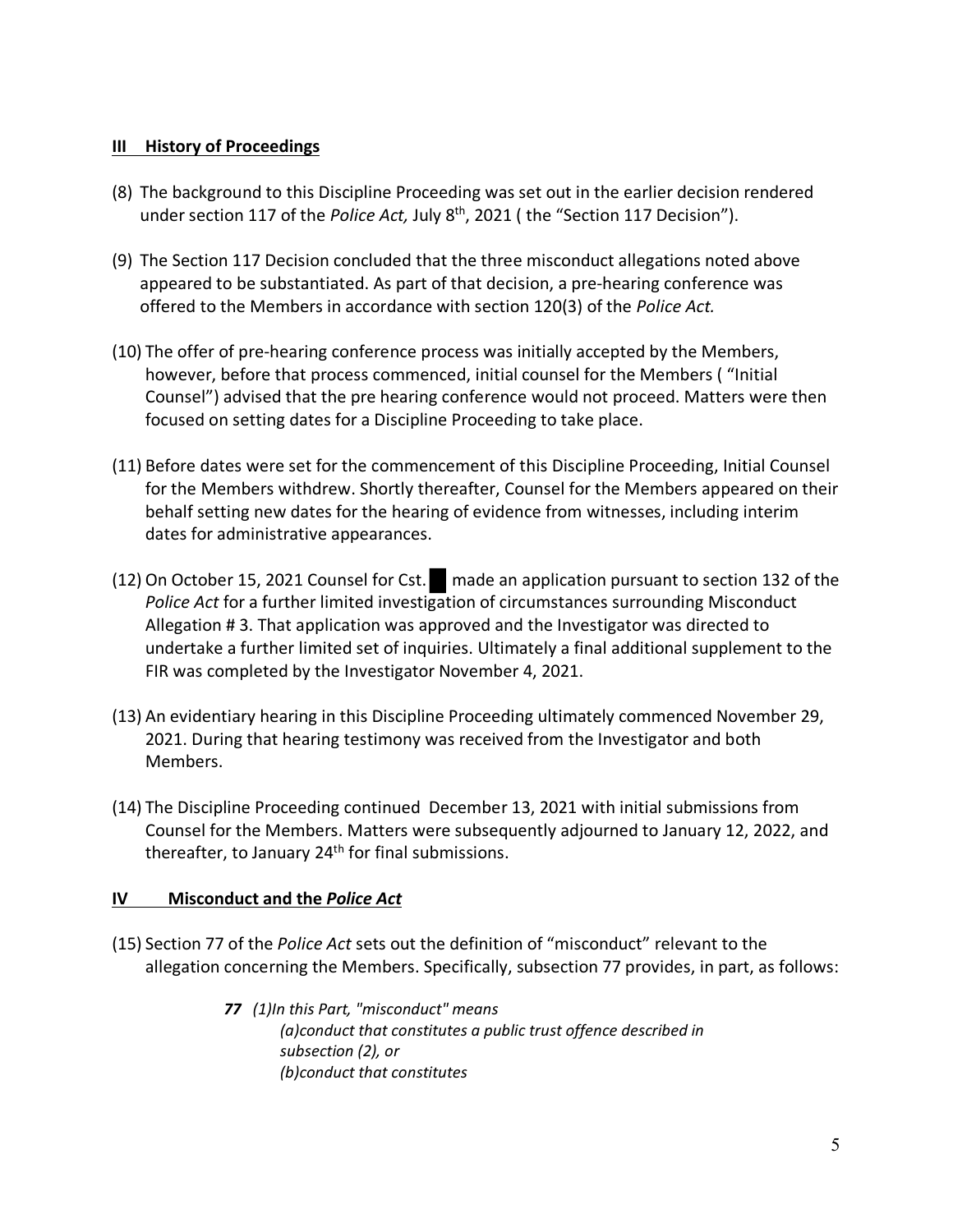*(i)an offence under section 86 [offence to harass, coerce or intimidate anyone questioning or reporting delay, obstruct or interfere with investigating officer], or (ii)a disciplinary breach of public trust described in subsection (3) of this section.*

*(2)A public trust offence is an offence under an enactment of Canada, or of any province or territory in Canada, a conviction in respect of which does, or would likely*

> *(a)render a member unfit to perform her or his duties as a member, or*

*(b)discredit the reputation of the municipal police department with which the member is employed.*

*(3)Subject to subsection (4), any of the conduct described in the following paragraphs constitutes a disciplinary breach of public trust, when committed by a member:*

*(a)"abuse of authority", which is oppressive conduct towards a member of the public, including, without limitation, (i)intentionally or recklessly making an arrest without* 

*good and sufficient cause,*

*(ii)in the performance, or purported performance, of duties, intentionally or recklessly*

> *(A)using unnecessary force on any person, (i)"improper disclosure of information", which is intentionally or recklessly*

> > *(i)disclosing, or attempting to disclose, information that is acquired by the member in the performance of duties as a member.*

(16) An important overall limitation to the definitions of misconduct in section 77 of the *Police Act* is found is subsection 77(4) as follows:

> 77(4) *It is not a disciplinary breach of public trust for a member to engage in conduct that is necessary in the proper performance of authorized police work.*

(17) These proceedings are not an adjudication of claims or defences raised in other matters, or an appeal of other decisions under the *Police Act*. Rather, this decision reflects an examination of all of the evidence submitted in these proceedings related to the allegations of misconduct defined by subsection 77 of the *Police Act,* as qualified by subsection 77(4).

## **V Governing Legal Principles**

(18) I am grateful for the authorities provided by the Investigator and Counsel for the Members. The materials submitted augment a number of other authorities widely known in consideration of *Police Act* misconduct allegations.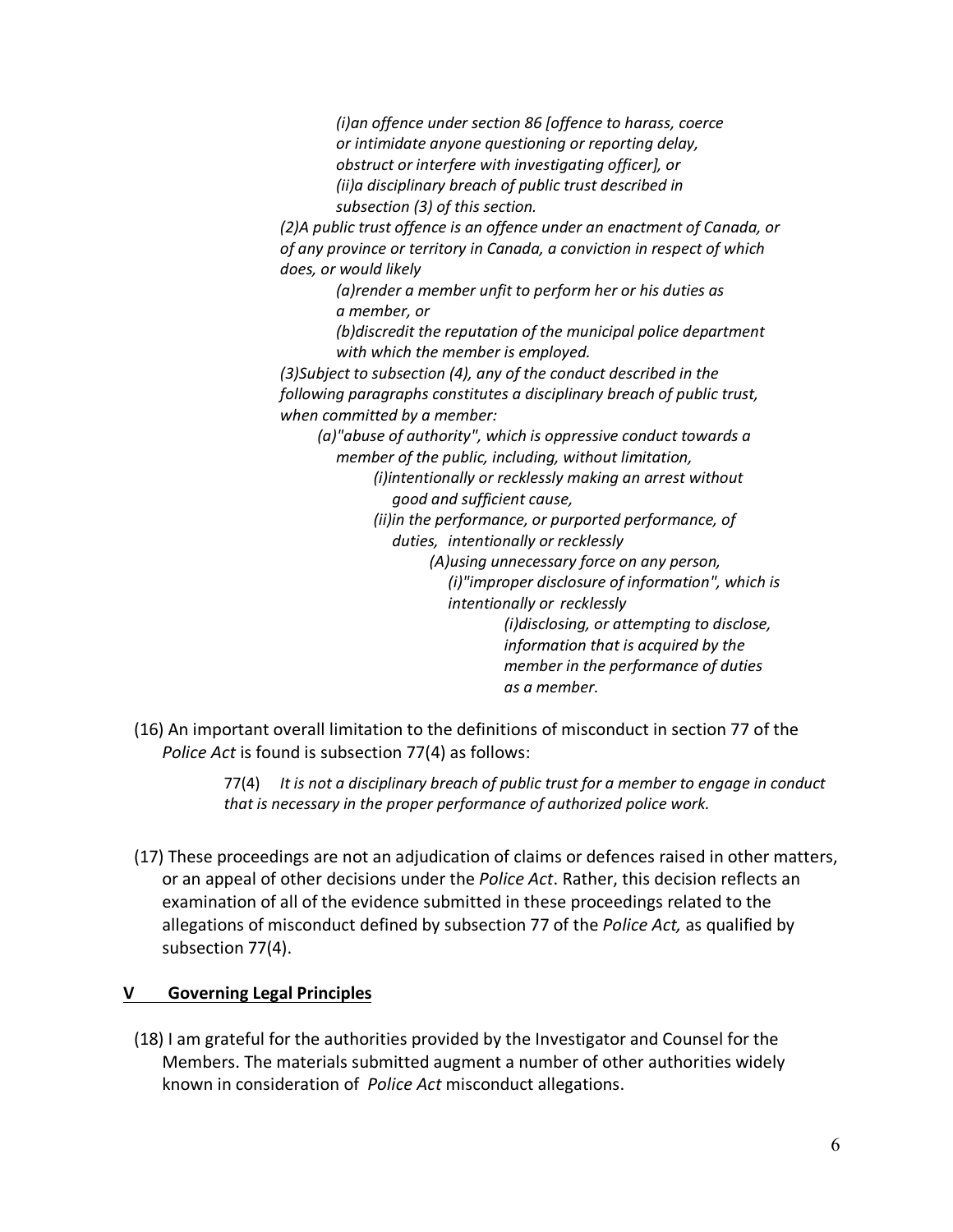- (19) I also acknowledge, and am grateful for, the comprehensive written submissions and authorities provided by Counsel for the Complainants. I have reviewed all of these authorities and summarized some of the materials below in my analysis.
- (20) All authorities are set out in the FIR or submissions which have been marked as exhibits in these proceedings.
- (21) In summary, the authorities confirm that as Discipline Authority, my assessment of a Member's arrest and use of force actions, must:
	- (a) Consider whether or not each Member had subjectively determined that there were reasonable and probable grounds to arrest and handcuff the Complainants ;
	- (b) Consider whether or not each Member had subjectively determined that the use of force, by immediately removing and handcuffing the Complainants, was not an unnecessary use of force;
	- (c) Determine whether or not each Member's beliefs were objectively reasonable taking into consideration such member's training, experience and the circumstances at hand viewed through the perspective of a reasonable officer;
	- (d) Take account the exigencies and immediacy of the moment facing each Member before action was taken;
	- (e) Consider the fact that Members are often required to make decisions quickly in the course of an evolving incident, without the detached reflection that is available to those looking back on an incident;
	- (f) Not evaluate the actions of a Member with the benefit of hindsight, but rather through the perspective that might reasonably be taken by an officer with equivalent training and experience facing similar circumstances, in a practical, non-technical common sense manner;
	- (g) Consider that at law, there is no requirement that a Member perfectly calibrate their use of force to a perceived threat; and
	- (h) Consider whether or not in taking the action in question, there was a "serious blameworthy" aspect to the conduct in question in that the Member concerned either acted knowing that there was no legal authority to do so, or reckless as to whether or not such authority existed.
- (22) Two additional comments are relevant with respect to the applicability of the foregoing legal principles:
	- (a) Having regard to the *Lowe* decision in particular, I have found that the facts of this case are in no sense complex enough that independent expert evidence is required to assist in considering whether or not misconduct has taken place. I am quite satisfied that the application of "common sense" to the facts as found is more than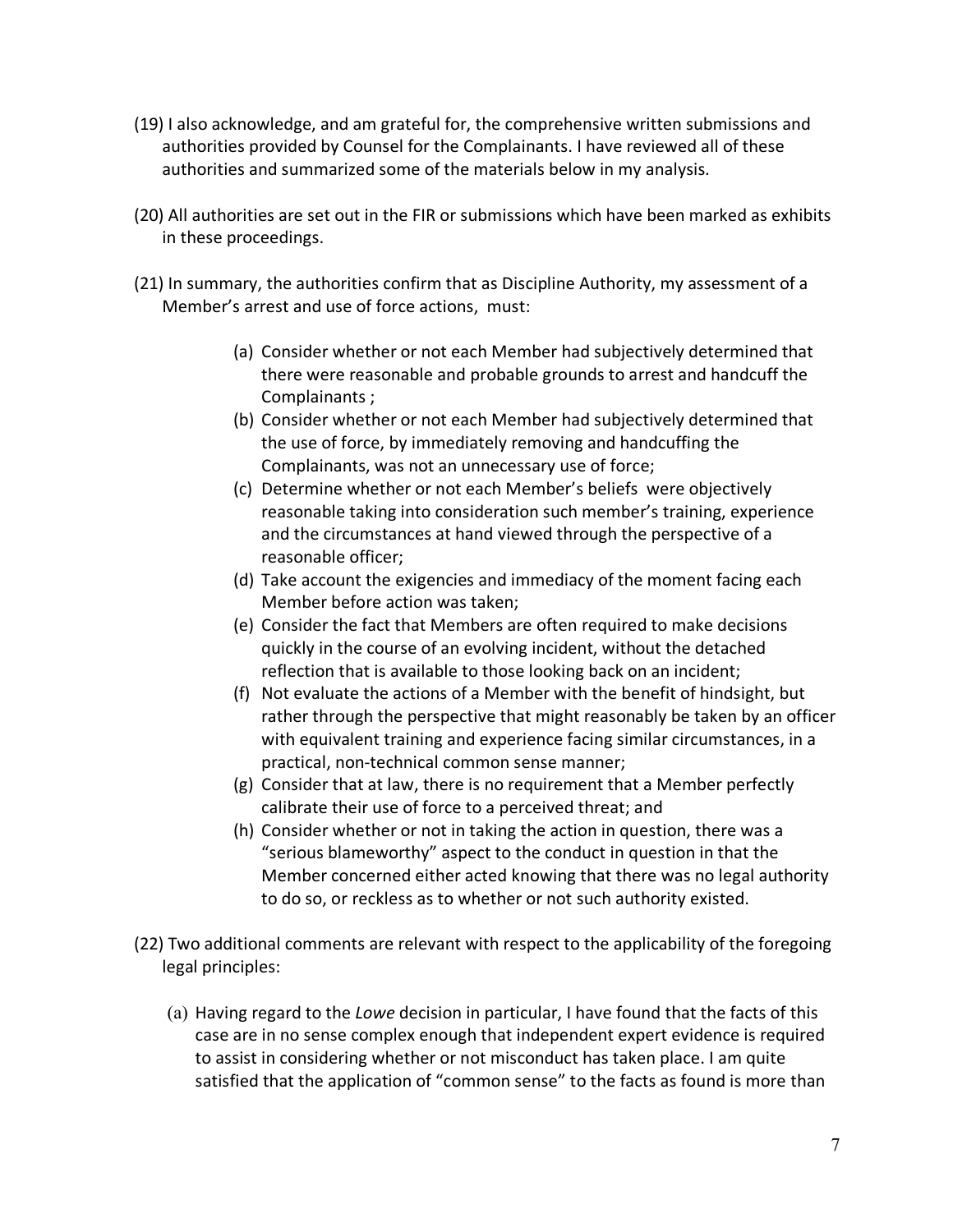adequate to ascertain whether or not misconduct has taken place intentionally, or recklessly and in circumstances where there is serious blameworthy conduct; and

(b) Although the Investigator has undertaken a detailed review of the evidence in the FIR, and reached conclusions that generally support the view that neither Member has committed misconduct, I am, with respect, not guided by the wisdom of those conclusions in discharging my duty. As will be noted below, in completing a comprehensive review of the credibility of the various parties providing statements and evidence, I have reached different conclusions than those set out in the FIR on the facts relating to the arrest and handcuffing of the Complainants. As a result, I am not satisfied that relying on the Investigator's professional assessment of the actions taken by the Members is appropriate in such circumstances. Rather, I am satisfied that there are material differences in the facts between those reached by the Investigator, and those set out below which have taken into consideration credibility issues.

#### **VI Records submitted for review**

(23) The following records were entered as exhibits in this proceeding:

- (a) The FIR dated May 7, 2021 with video links and related procedural documents;
- (b) The Supplement to the FIR. (This report included the application by Counsel for the Member and my decision in relation to the same);
- (c) Submissions from Counsel for the Complainants on the initial FIR and Supplement; and
- (d) Further submissions of Counsel for the Members.
- (24) As noted above, the three witnesses testifying in these proceedings were the Investigator and the two Members.
- (25) These materials, and the testimony of the witnesses, collectively comprise the record with respect to these proceedings (the "Record").

#### **VII Position of Counsel for the Members**

(26) The position of Counsel for the Members was set out in considerable detail in written submissions subsequently augmented by oral submissions during the course of this Discipline Proceeding.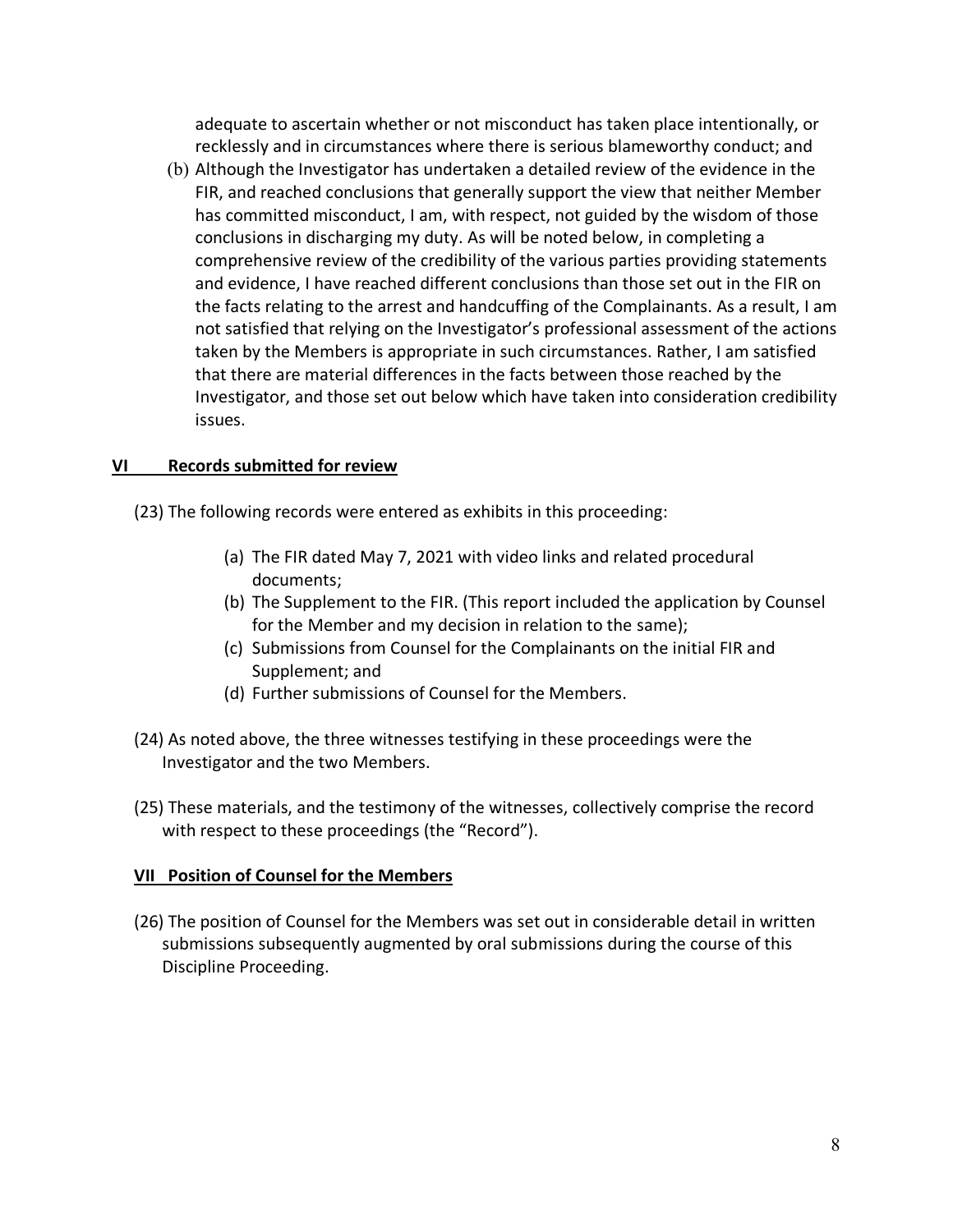- (27) With respect to the facts surrounding the Misconduct Allegations, Counsel for the Members submission can be summarized as follows:
	- (a) The lack of indigenous cultural awareness and training on such matters provided to the relatively inexperienced Members was a major factor in their approach to dealing the with the Complainants. This included the Members lack of awareness of possible indigenous perspectives with respect to safety and policing issues;
	- (b) At the Discipline Proceeding, both Members testified that with the benefit of time, further reviewing the FIR and considering the importance of the insights of Mr. Director of the set out therein, they have each come to a much deeper

understanding of how they could have handled the issues relating to the Complainants differently;

- (c) Specifically, the Members acknowledge that focusing the needs of the Complainants, rather than those of the Bank, and being more alive to the unique cultural and historical factors that impact Indigenous people and their interactions with colonial institutions and police would, in hindsight, have led to different outcomes;
- (d) On the evidence in the Record, it is submitted that the facts do not establish misconduct on any of the Misconduct Allegations;
- (e) Specifically, it is submitted that the arrest of both Complainants was made on reasonable and probable grounds, justified both subjectively and objectively;
- (f) Furthermore, the handcuffing of both Complainants was a lawful use of force immediately following arrest by both Members;
- (g) Finally, the retention and disclosure of photos of Complainant documents by Cst.  $\blacksquare$  to counsel acting on his behalf in relation to the Complaint did not contravene any provision of the Police Act or constitute misconduct.
- (28) Counsel for the Members submits that police officers do not have to be perfect in the application of force, they must only be reasonable: *R. v. Nasogaluak*, 2010 SCC 6; *Anderson v. Smith*, 2000 BCSC 1194.

(29) Counsel further submits that:

"..*Section 25 of the Criminal Code authorizes to use force in carrying out lawful duties, but only as much force as is necessary to carry out said duties Officers are not required to use only the absolute least amount of force that will achieve a desired objective, nor is the use of force that an officer employs to be assessed to a nicety.*."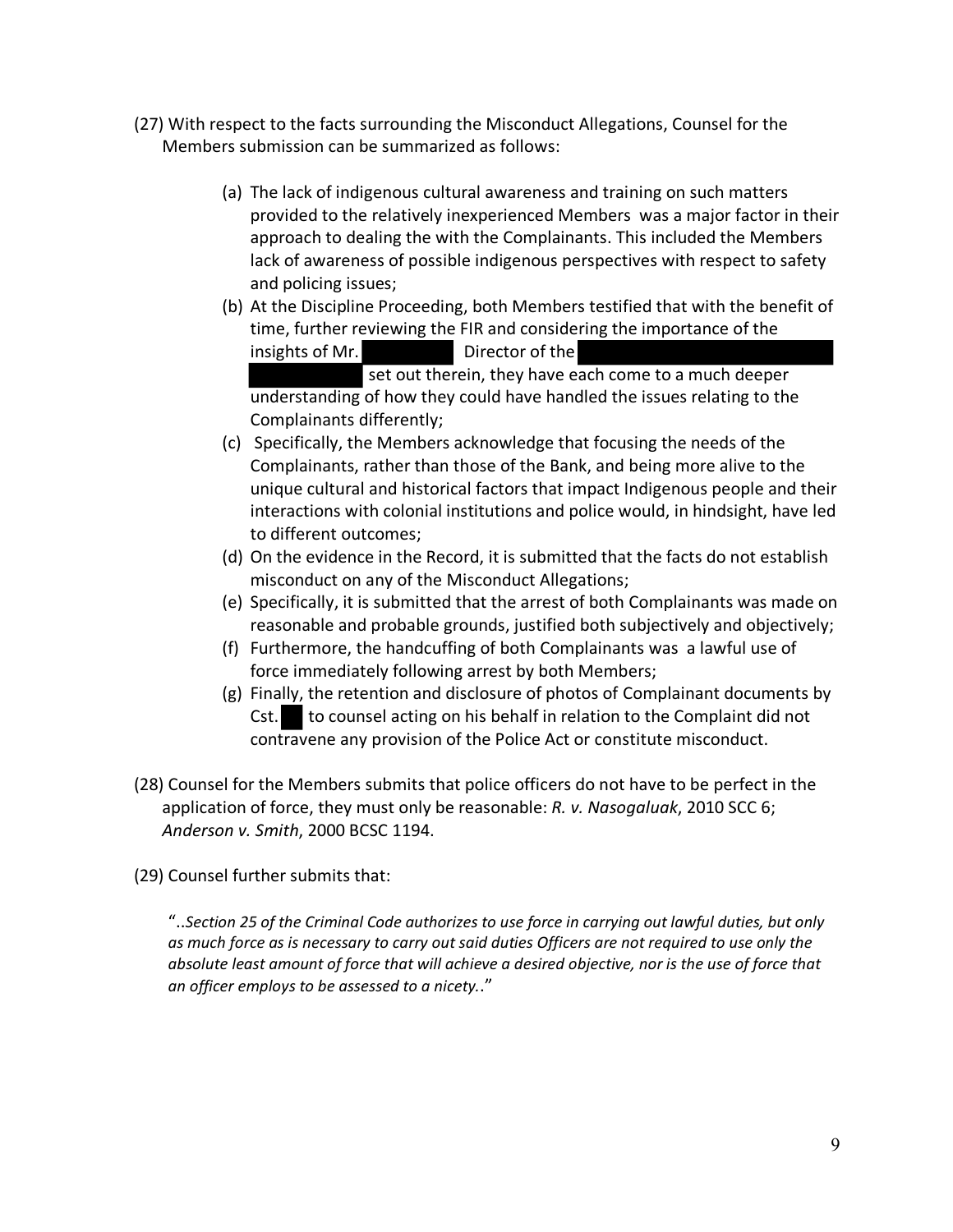(30) Counsel further notes that an adjudicator:

*"..must not assess conduct with the benefit of hindsight and must not substitute his or her judgment as to what could or should have been done in the circumstances for that of the officer. The question is whether any belief the officer had with respect to the need for force and the amount of force required was reasonable and is not to be answered by reference to what others might have done in similar circumstances" (PH 2010-3, Part 1, p. 13, Pitfield, Ret.J.).."*

(31) I will address the further specific submissions of Counsel for the Members on each of the three Misconduct Allegations as I consider each of those matters below.

#### **VIII Submissions of the Complainants**

- (32) Both Complainants were interviewed by the Investigator as part of the process of completing the FIR.
- (33) As well, Counsel for the Complainants provided extensive written submissions. The submissions addressed:
	- (a) The adequacy of the investigation undertaken concerning the Complaint;
	- (b) The Misconduct Allegations; and
	- (c) Appropriate disciplinary or corrective measures.
- (34) With respect to the adequacy of the investigations undertaken, Counsel for the Complainants submits that:

*"..investigations concerning police conduct towards Indigenous Peoples should address any discriminatory stereotypes and views of Indigenous People that may play a role in events." Complaints Submissions September 30, 2021 P. 1*

- (35) Specifically, the Complainants submit that any investigations concerning police conduct towards indigenous peoples should address any discriminatory stereotypes and views of Indigenous peoples that may play a role in events.
- (36) Counsel notes the importance and relevance of sections 2 and 3 of the *Declaration on the Rights of Indigenous Peoples Act* SBC 2019 . Counsel also references *Campbell v Vancouver Police Board (No. 4)* 2019 BCHRT 275 on the issues of racial profiling, discrimination and stereotypical views of Indigenous peoples which, it is alleged, are pervasive issues in the history of police dealings with Indigenous peoples.
- (37) Reference is also made to submissions advanced in connection with a BC Human Rights Tribunal decision, *Campbell v Vancouver Police Board (No.4)* reported at 2019 BCHRT 275. Counsel for the Complainants submits that the submissions can be included as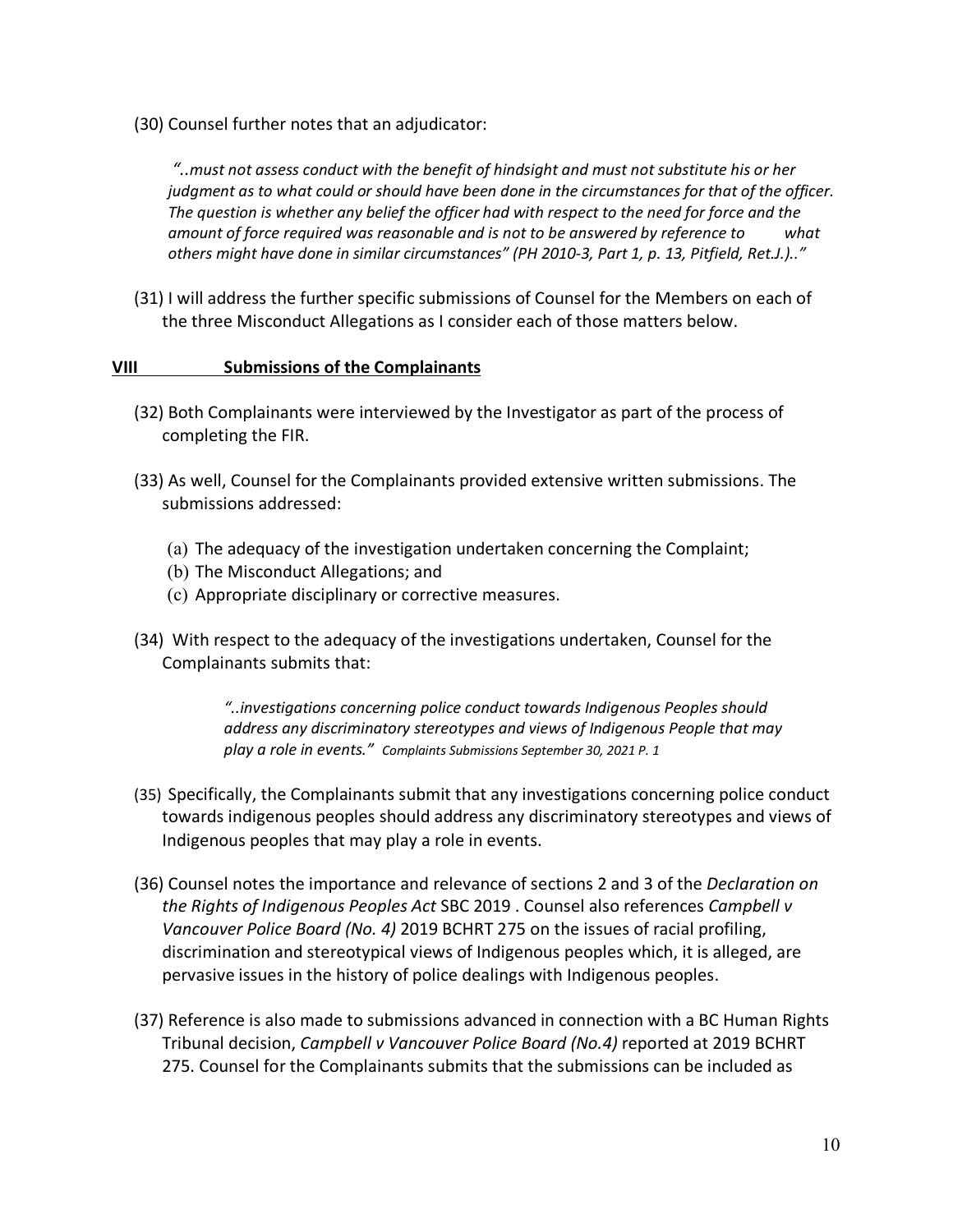evidence in relation to historic and present factors impacting the relationship between police and indigenous persons.

- (38) As Counsel correctly notes, I cannot consider the noted submission as evidence in this proceeding ( section 124(3) Police Act). I have, however, taken the materials submitted as submissions of Counsel on the points noted, rather than evidence.
- (39) One of the key submissions relating to the *Campbell* case adopted by Counsel for the Complainants was found at paragraph 114:

"*The evidence showed that officers mostly believed that as long as they treated everyone the same and with "respect", this was sufficient. This formal equality approach fundamentally prevents officers from understanding the ways in which they must respond differently to Indigenous persons whose interactions with police are the product of a colonial history of genocide, intergenerational trauma and personal trauma."*

(40) With respect to the Misconduct Allegations, Counsel for the Complainants submits that:

- (a) The Complainants were told that they were not "under arrest", but rather detained by the Members;
- (b) There were no grounds to arrest either Complainant. Specifically, while Counsel acknowledges that Cst. may have believed that he had subjective grounds to complete the arrest of the Complainants, it is submitted that there was in fact no objective evidence supporting authority for the arrests. Counsel maintains that further investigative steps were necessary before the Members could have formed any reasonable belief that the Complainants had committed a crime;
- (c) The Members committed abuse of authority in handcuffing Complainant B, a young person. Counsel notes that the Members had seen Complainant B's birthdate on her status card very early in their interaction with her, however, simply did not "do the math" to determine her age;
- (d) Counsel notes that the Supreme Court of Canada has addressed the particular vulnerability of young persons of indigenous heritage, such as Complainant B, as follows:

*"…the vulnerability experienced by young people in general is amplified for those young people who are indigenous or members of racial minorities. The unfortunate reality, as this Court recently pointed out in R. v. Le, 2019 SCC 34, is that 'being frequently targeted, stopped, and subjected to pointed and familiar questions' by police is a 'common and shared experience' for racialized youth (para. 97). These young people disproportionately interact with the criminal justice system for a complex variety of reasons, which include both direct and systemic racial discrimination with the system…." R v C.P. 2021 SCC 19;*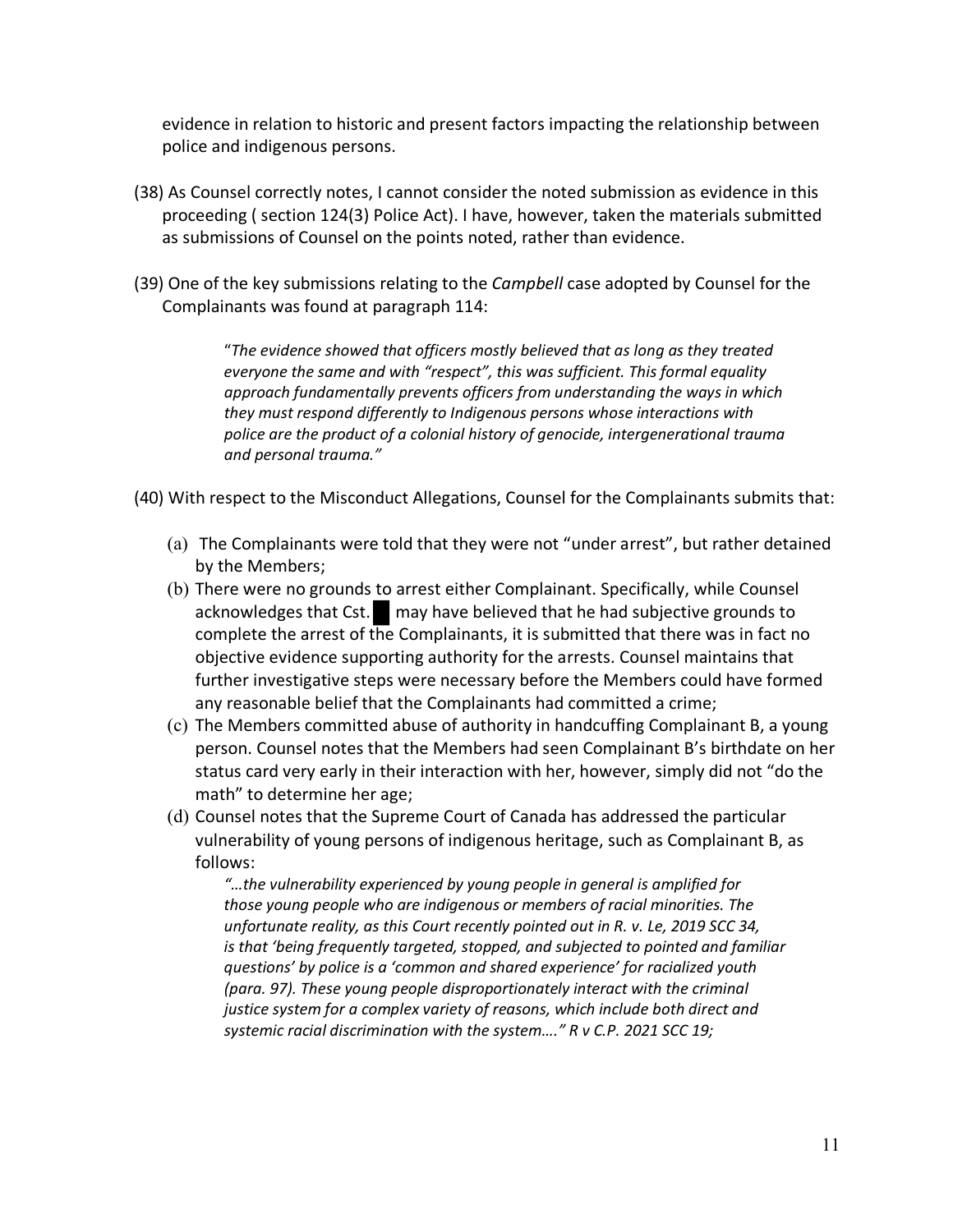(e) Counsel submits that the evidence does not reasonably establish that the Members needed to deploy handcuffs in their dealings with the Complainants, and in particular, Complainant B. As such, it is submitted that the Members:

> *"..recklessly used unnecessary force on the Complainants through the routine application of handcuffs following their arrest without reasonable and probable grounds to do so and therefore without good and sufficient cause.." Complainant submissions page 6*

- (41) The majority of the remainder of Counsel's submissions are incorporated under a heading titled "disciplinary and corrective measures" which are not the focus of this stage of the proceedings. Having said that, there are elements of those submissions that clearly touch on the substantive issues arising from the Misconduct Allegations. The key submissions that appear relevant to the analysis I must undertake at this stage of the Discipline Proceeding appear to be as follows:
	- (a) The submission is made that the actions of the Members were not merely a lapse of judgment that led to oppressive conduct. Rather, it is submitted that the Members:

"..*used unnecessary force recklessly, without good and sufficient cause, because the Complainants were people of colour- specifically Indigenous in appearance as well as in fact- and therefore likely guilty." Complainant submissions page 7*

(b) Counsel further submits that this decision:

"..*should not merely conclude that the Members engaged in oppressive conduct, but further infer that would not have engaged in such oppressive conduct with white Bank customers. In other words, the conduct of the Members was more likely than not tainted by stereotyped and discriminatory assumptions.. " Complainant submissions page 7*

- (42) On the issues raised in the Supplement, Counsel submits that the Members' Initial Counsel misunderstood the nature of Certificates of Indian Status. As such, it is submitted that Cst. allegedly provided the photographic materials in issue to address an irrelevant point, a question concerning a Certificate number of Complainant B's status card. In doing so, it is submitted that Cst. disclosed elements of Complainant B's personal information unlawfully.
- (43)Counsel submits that such a misunderstanding further demonstrates a concern with respect to Cst. lack of knowledge and understanding of Indigenous legal identification.
- (44)The remainder of the Complainant's submissions touch on matters that may have relevance in any consideration of Disciplinary and Corrective measures.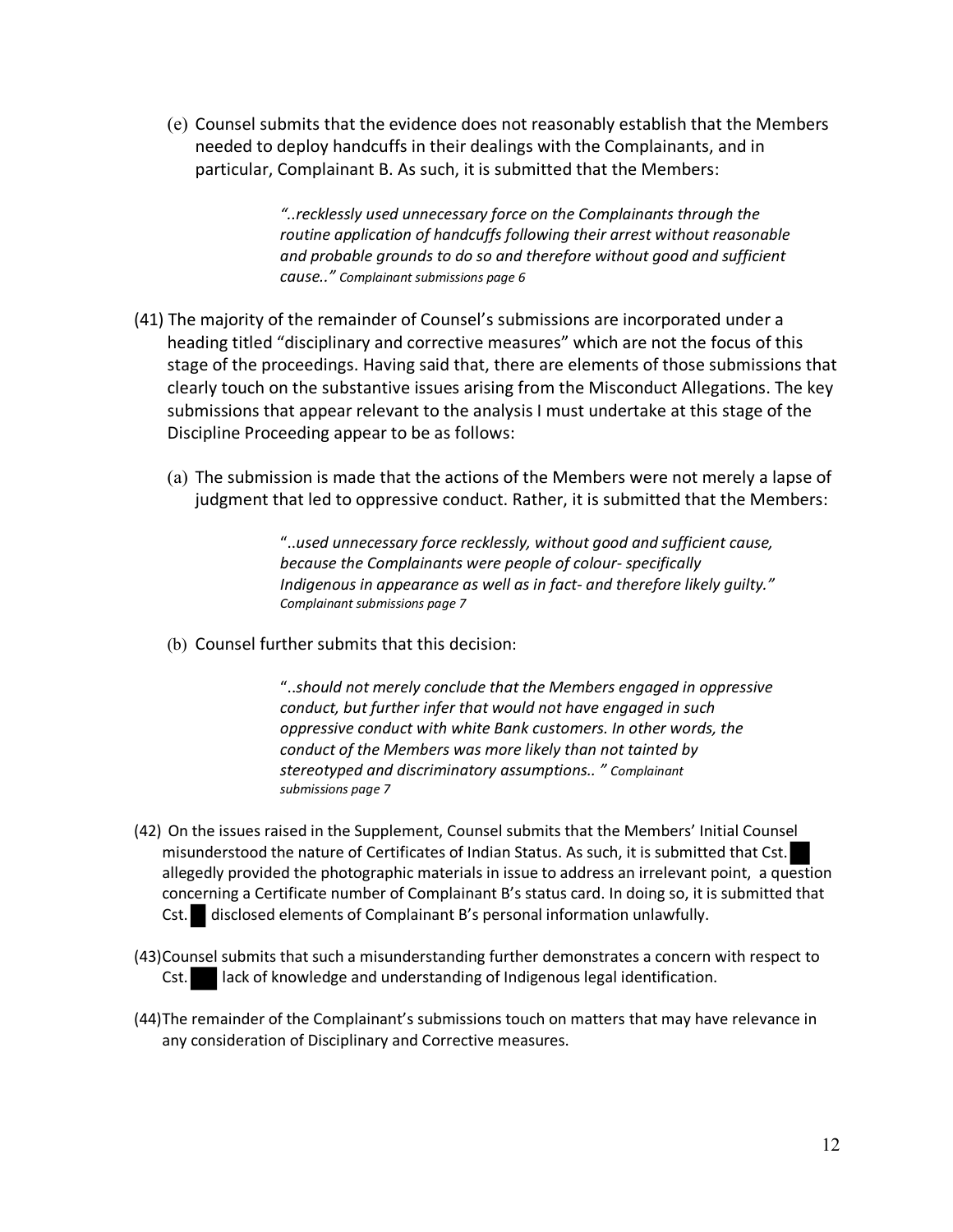### **IX Evidence not in dispute with respect to Misconduct Allegations # 1 & # 2**

- (45) The Record does not suggest any dispute with respect to the following facts relating to Misconduct Allegations #1 or #2, namely that:
	- (a) At all material times the Members served as a patrol Officers with the VPD. Cst. had served as an officer for 4 years, Cst. 3 years, at the time the incident in question took place;
	- (b) Both Members were at all times acting in the normal course of their duties as police officers;
	- (c) Prior to becoming a police officer, Cst. had approximately one year of experience working at a Bank in the Downtown Eastside area of Vancouver;
	- (d) Both Members had received approximately 20 weeks of training at the Justice Institute before graduating as police officers;
	- (e) Of the approximately 800 hours of instruction at the Justice Institute, only three were specifically dedicated to indigenous culture. Awareness of Indigenous cultural safety issues was not specifically part of any training received by either Member;
	- (f) However, both Members acknowledge that consideration of an Indigenous perspective on issues did permeate much of their general training. As well, both Members had had prior experience dealing with Indigenous persons as part of their normal duties;
	- (g) On the day in question, Cst.  $\blacksquare$  had lead responsibility for investigations while Cst. served as driver and cover officer;
	- (h) Both Complainant A and Complainant B were ordinarily resident in a very small, remote community on the coast of BC;
	- (i) Before the incident in question, Complainant A had been a long term customer of BMO at its main branch in Vancouver;
	- (j) On December 19, 2019, Complainant A made an appointment with the Bank to obtain a Bank card for both himself and his granddaughter, Complainant B;
	- (k) On December 20, 2019, both Complainants returned to the Bank arriving early for their appointment. On engaging with Bank staff, Complainant A informed them of his wish to secure a Bank card for both himself and his twelve year old granddaughter;
	- (l) As outlined in detail below, there is no issue that both Complainants were arrested and handcuffed by the Members slightly more than two minutes after their arrival on scene at the BMO. Complainant B was 12 years old when arrested and handcuffed; and
	- (m)There is also no issue that approximately 13 minutes after being arrested and handcuffed, Complainant B was released. Complainant A was unhandcuffed 35 minutes after his arrest when Cst $\blacksquare$  concluded that no crime had in fact been committed by either Complainant.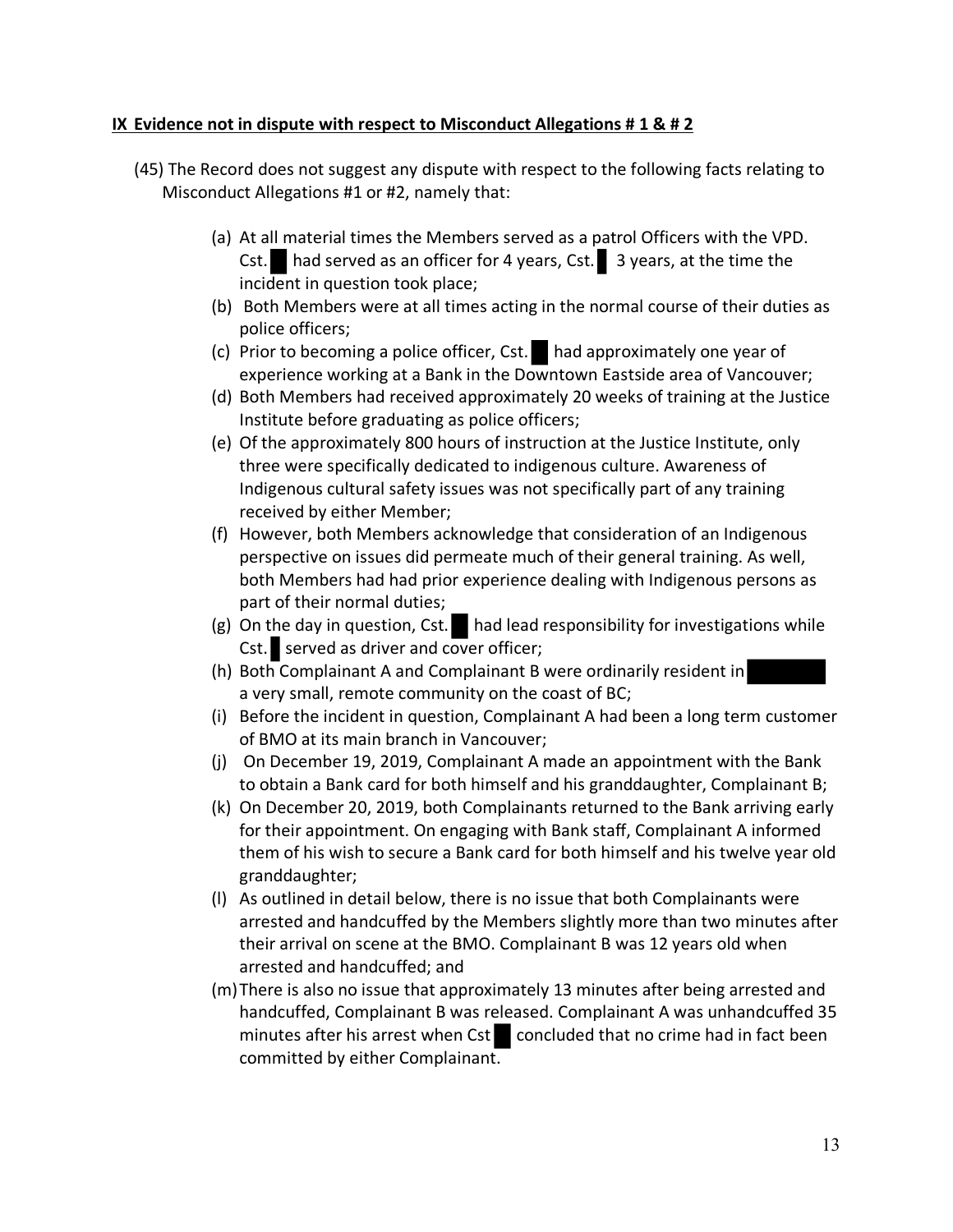(46) What followed thereafter is at least to some extent in dispute. There are minor, but important, differences in the evidence of the various parties on several key issues.

## **X Credibility assessments with respect to evidence in dispute**

- (47) In reviewing the facts in dispute, it is evident that there are differences in the unfolding events as described by the various participants. The evidentiary issues arise with respect to three key areas:
	- (a) The precise information made known to the Members before removing the Complainants from the BMO branch outside to Dunsmuir Street to be arrested;
	- (b) The precise circumstances confronting the Members immediately before the Complainants were arrested and handcuffed; and
	- (c) The actions taken by the Members and the Complainants subsequent to arrest.
- (48) In order to make findings of fact on these next stages of the interaction between the Members and the Complainants, I have considered the evidence of all parties with respect these developments as set out in the Record. I have specifically considered the conflicts arising from the various reports, materials and statements set out in the Record. I have also considered the video and audio recordings in the FIR and, of course, the testimony of the participants as reflected in the FIR and supplement. Finally, I have considered and reviewed the testimony of the Investigator and the Members provided during the Discipline Proceeding.
- (49) I am aware, of course, that my ability to assess the credibility of the various witnesses is limited to a review of the Record. I have not had the ability to personally observe or, indeed, raise questions of any of the witnesses, other than the testimony of the Members and the Investigating Officer.
- (50) With those limitations taken into consideration, I have reviewed the evidence provided in the Record.

# **(i) The Investigator**

(51) I have no credibility concerns with respect to the evidence of the Investigating Officer. The Investigator, both in the FIR and in testimony during this proceeding, was in all respects, credible, reliable and trustworthy.

# **(II) Complainant A**

(52) Complainant A was forthright in his evidence to the Investigator on the key issues. He demonstrated the ability to observe, recollect and report what had taken place on key issues both with the Bank and the Members.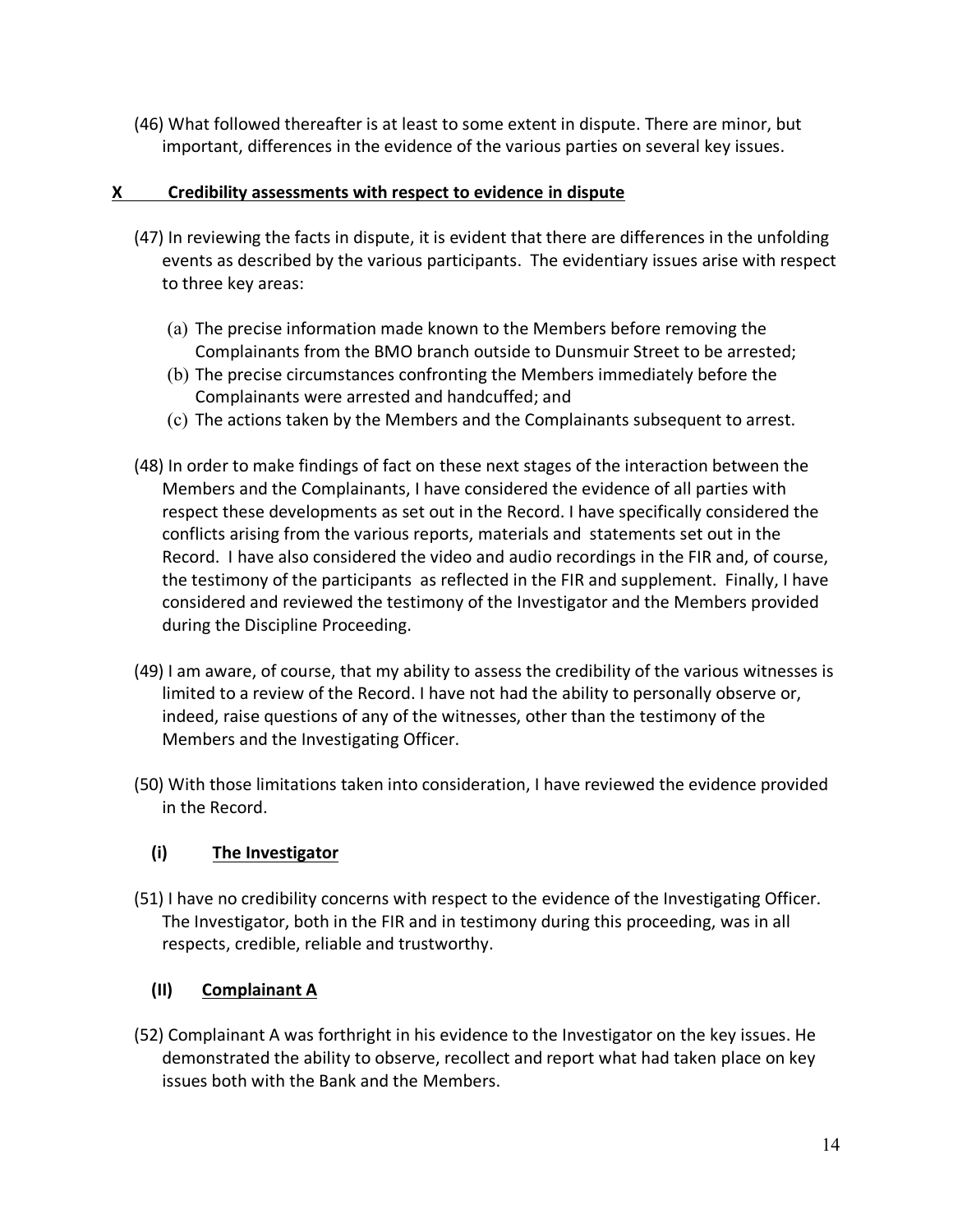- (53) Although there were acknowledged gaps in Complainant A's recollection of some details of the arrest and handcuffing process, I am satisfied that the statement given to the Investigator was provided truthfully and as completely as possible given the undoubted shock and confusion of a summary arrest. Clearly the circumstances of the arrests and handcuffing was extremely upsetting to Complainant A, however, he provided his evidence with objectivity and patience.
- (54) I have no hesitation in finding that Complainant A was a trustworthy, credible and reliable witness in these proceedings.

## **(III) Complainant B**

- (55)Complainant B is now approximately 14 years old, 12 at the time of her arrest and handcuffing. The interview with the Investigator took place in the company of her Grandfather and counsel representing the Complainants.
- (56) Complainant B was unable to recall details of much of what took place with Bank officials and the Members. Her evidence confirms that she had a general understanding of what was taking place. However, on many occasions she responded to questions on details with an honest acknowledgment that she either did not know or could not recall given the fear and confusion experienced during the arrest process.
- (57) The statement given by Complainant B makes plain her discomfort in providing a formal answer to the Investigator's questions. Clearly Complainant B was attempting to be truthful in her responses to the Investigator . However, her inability to recollect and report on many details of the interaction with the various parties raises concerns as to the reliability of her evidence.

# **(IV) Other Witnesses**

(58) Having reviewed the statements of the Cst,

and (the "Branch Manager")

given to the Investigator as set out in the FIR Volume 1, I have no material credibility concerns with respect to the evidence of those parties.

(59) I am not satisfied that the evidence of ( the "Branch Representative") was reliable. At many points in her statement to the Investigator the Branch Representative reported that she was either unclear, or could not recall material details of events involving the Complainants. Although apparently present during part of the brief initial meeting with Cst. her recollection of that event is vague and provides little material detail.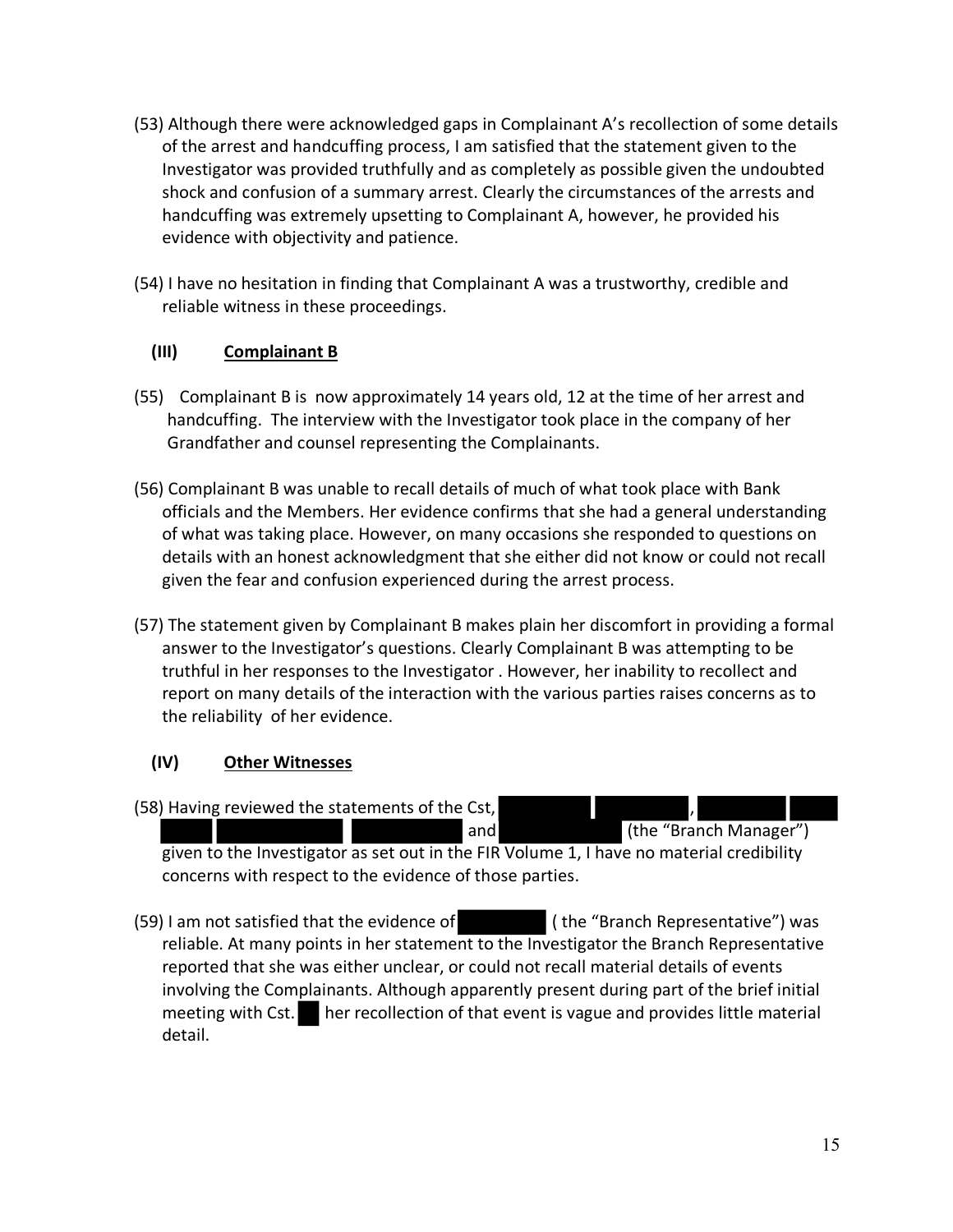- (60) The Branch Representative's one clear recollection is that she had no communication with the Members at all before or immediately after the arrest of the Complainants.
- (61) The Branch Representative's credibility as a witness is compromised by the general vagueness and unreliability of her recollection of events relating to the Complainants.



- $(62)$  With respect to Cst. concerns arise with respect to his ability to reliably observe, recollect and report on matters relating to the decisions made and actions taken involving the Complainants.
- (63) The key issue relates to the reliability of the Members evidence, particularly in the areas of grounds for arrest and handcuffing of the Complainants. Let me explain.
- (64) Cst. provided written reports on his dealings with the Complainants contained within the Record, including PRIME and General Occurrence reports filed after the incident in question. Cst. was interviewed by the Investigator twice. The Member also testified during the Discipline Proceedings. There are, I find material inconsistencies between those various records and statements.
- (65) A careful review of the first interview that took place June 5, 2020 revealed that the Member had extremely limited notes of the interactions that took place with the Complainants. The Member's evidence was imprecise and at times vague. One early example is a question posed by the Investigator at page 5, line 100 of the interview. Cst. is asked:
	- Q- "..did you conduct any queries or make any phone calls for further information prior to arriving on scene at all..?"
	- A- "Uh, not prior to arriving.." line 102
- (66) However, shortly thereafter, the Member continues as follows:

"Um so, going there, I had a couple of possible names. I queried them and there was nothing, um they didn't have uh, uh, Lower Mainland police involvement that I could recall.." lines 106-107

(67) A review of the VPD detailed called summary for this dispatch ( Volume 3, Tab 15 E of the FIR) discloses what appears to be a significant number of police data base queries made by Cst before arriving on scene at the BMO. The queries begin at 11:49:23 and continue 12:08:58, an elapsed time of approximately 18 minutes. The VPD logs confirm that the Members arrived on scene at 12:35:59.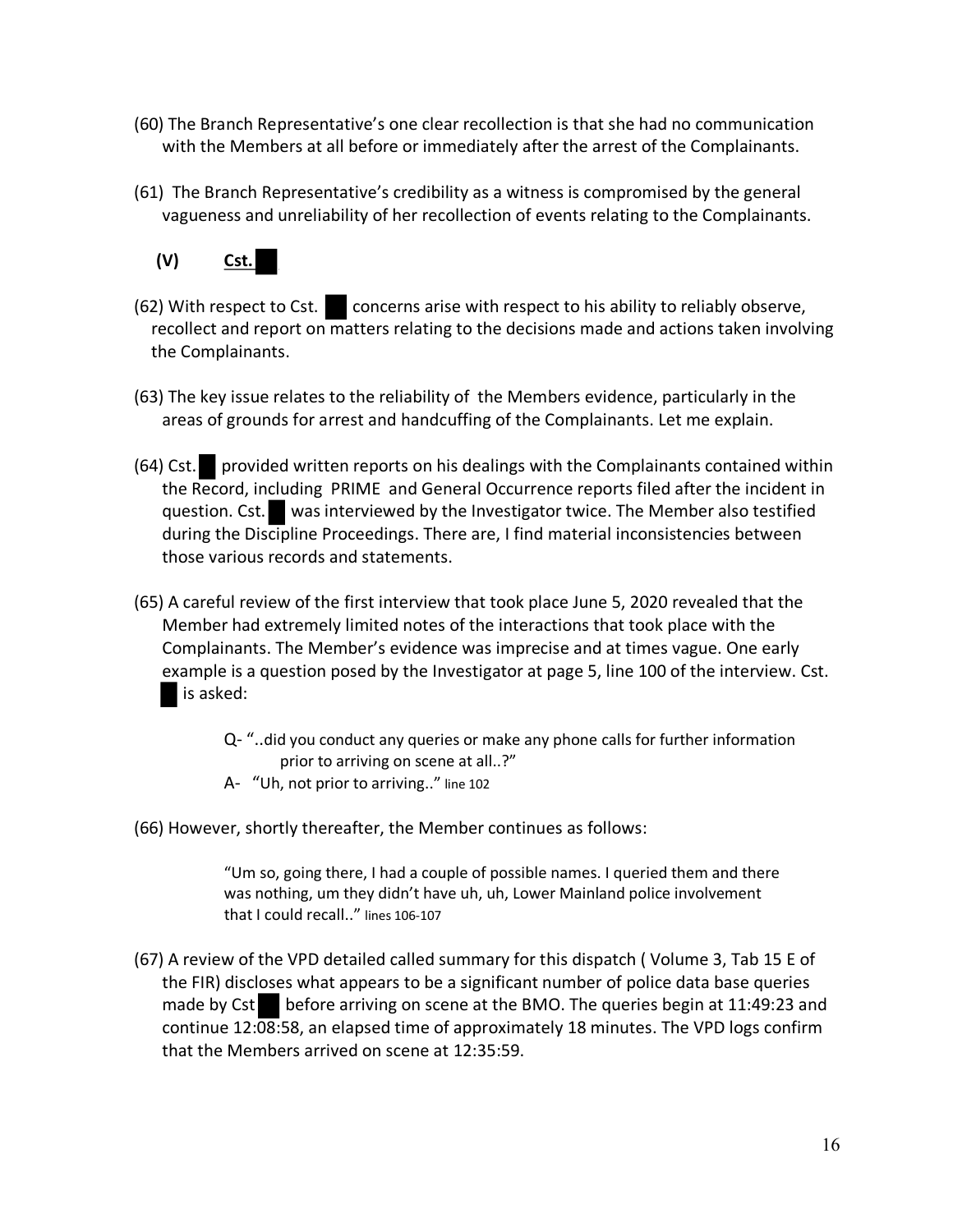- (68) Although not a significant contradiction, Cst. casual approach to this evidence, which is in contrast to other elements of the Record and his initial statement on queries, raises a concern as to the accuracy of his recollections. It is a pattern reflected elsewhere in his evidence on multiple occasions evidencing a lack of precision with details.
- (69) The transcript of this first interview raises other examples of equivocation and inconsistencies of a similar nature which has raised material reliability concerns as to the Member's evidence.
- (70) For example, on the crucial issue of grounds for arrest, Cst. reported to the Investigator that he was unsure which information had been conveyed to him by the Branch Manager before the arrest of the Complainants, and which after. ( Volume 3, Tab 15 E lines 157-178) Again, there were no notes taken on this critical issue.
- (71) The Investigator asked at line 154

"*what information specifically did the Bank Manager uh, give you um in terms of verbally and also any types of documents or any information she provided?"*

(72) The Member's response was as follows:

*"So it was uh, verbal and I just, kind of uh, uh, um, before I continue I…I spoke with (him) for initial verbal statement and later on during investigation which I'm sure was discussed later. I went back and, and got a little bit more uh, uh details from them, But initially, uh, uh they just verified the initial dispatch information that uh they had confirmed uh, on their own policies and procedures that uh these two parties had uh produced a fraudulent document and are trying to open a Bank account.." Volume 3, Tab 15, section L lines 157-164"*

(73) For her part, the Branch Manager's report of what was told to Cst. is markedly different than that reported by the Member. The manager described her very brief initial conversation with Cst. as follows:

> *"I explained the situation that we had um, and a customer of ours that we couldn't identify based on the information we have on our systems. Um and that the other customer (Complainant B's) card looks to be altered and I had confirmed with um Indigenous Services Canada and that they had confirmed that the ID was altered or fraudulent"*

(74) As is noted above, I found no reason to question the reliability or credibility of the Branch Manager.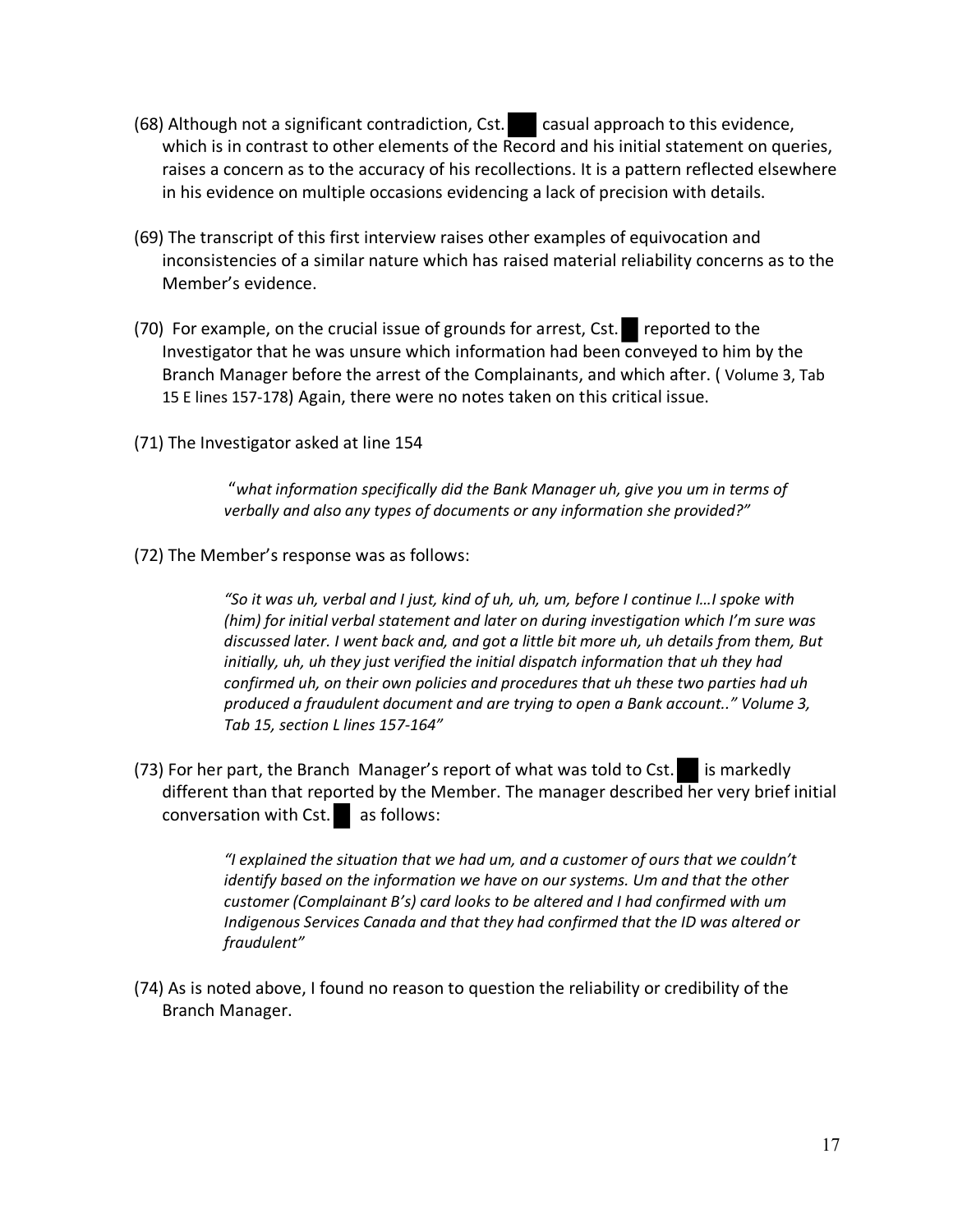- (75) The message conveyed by the Branch Manager to the Member was not that the two Complainants had produced fraudulent documents trying to open a Bank account, based on their own policies and procedures. Rather, it was that the Bank had a customer, an existing customer, that they could not identify. The manager further advised that Complainant B's ID appeared to be altered and that Indigenous Services Canada had confirmed it was either altered or fraudulent.
- (76) There was, however, in the Branch Manager's limited communication to Cst. no direct accusation of fraud against either party based on the Banks internal policies and procedures, and particularly, none specifically made against Mr. At best Cst. limited direct communication with the Branch Manager confirmed three things:
	- (a) The Bank had an existing customer it was unable to identify based on their internal procedures; and
	- (b) Identification had been produced relating to Complainant B that appeared to be altered or fraudulent; and
	- (c) Indigenous Affairs Canada had advised that the id in question appeared to be either altered or fraudulent and suggested that authorities be contact concerning the same.
- (77) Clearly the 911 call details were to some extent different. However, Cst. evidence on what he had been told by the Branch Manager was materially inconsistent with her report of the same encounter. That inconsistency raises a concern as to the reliability of Cst. recollection of events. Careful notes of the Branch Manager's report may have assisted her, but such do not appear to exist.
- $(78)$  Perhaps the most significant issue with the reliability of Cst. evidence lays in his use of the phrase "*I don't recall*". The term, or some version of that term, appears on almost every page of the first statement given to the Investigator.
- (79) In the second statement dated October 5, 2020 Cst. was questioned on the video of his interaction with the Complainants and in particular, his dealings with Complainant B. Again, there are multiple references to Cst. inability to recall matters or provide amplification on crucial issues.
- (80) One example concerns the dealings with Complainant B when she was given her Charter rights. Cst. was asked by the Investigator if the Member had asked Complainant B about her status card. The card, of course, was the focal point of the Branch Manager's concerns leading to the 911 call. Cst. response at Volume 1 Tab 4 M line 563 of the FIR was:

*"No, I don't. I don't recall. I don't think so. Okay"*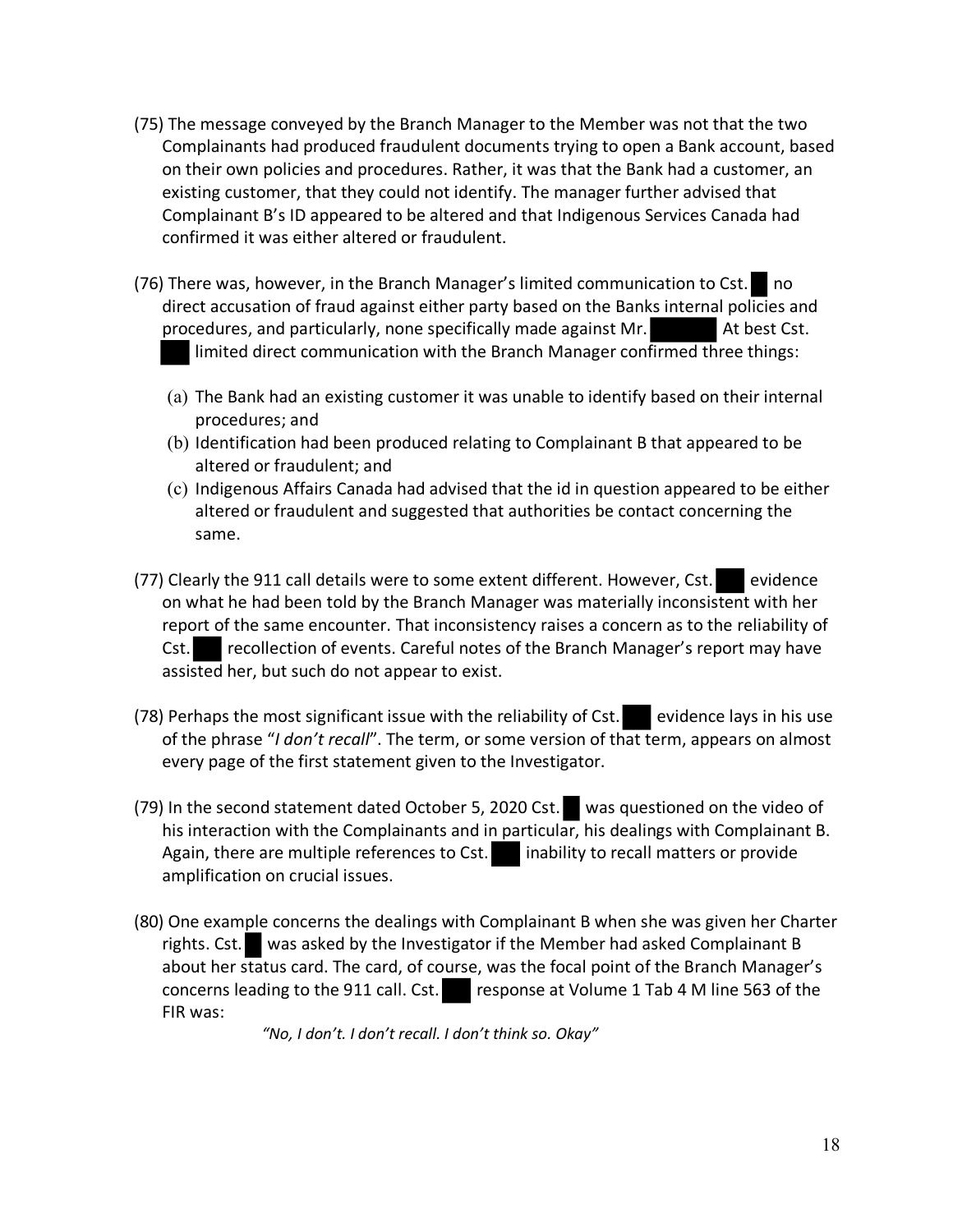- (81) The lack of precision in that, and further, responses raises a concern as to the reliability of Cst. recollections.
- $(82)$  A further issue with Cst. evidence raises concerns as to the accuracy of his reporting. It is clear that Cst. had expressed concern over the need to protect the Charter rights of the Complainants, hence moving quickly to arrest them and provide Charter warnings.
- $(83)$  However, Cst. acknowledges that notwithstanding the warnings and cautions, his investigative queries of both Complainants continued after their arrest. The expressed concern over protecting the rights of the Complainants seems to have disappeared as Cst. investigated the uncertainty arising from the Complainants' dealings with the Bank.
- (84) Again, this manifest contradiction between what Cst. explained as his reason to move quickly to arrest, and the reality of what took place thereafter raises concerns as to the accuracy of his evidence.
- (85) In oral testimony November 29, 2021, Cst was led through many of the same issues canvassed by the Investigator in earlier statements. At page 55 of the Transcript, line 24, Cst. confirms that he knew about a large cash deposit relevant to this case before the arrests were made. This conclusion does not appear to be borne out by a review of the CAD records, nor is it consistent with the Branch Manager's evidence.
- (86) Cst. PRIME report sets out four grounds for arrest which Cst. claims were provided in further discussions with the Branch Manager:
	- (a) Recent large deposit;
	- (b) Complainant A only changed his phone number on the account with the Bank the day before;
	- (c) Complainant A's status card did not match the Bank database; and
	- (d) Complainant B had presented a status card which BMO had deemed fraudulent since it was under a different name than listed on the public inquiries data base.
- (87) With respect to these articulated grounds, the Branch Manager's recollection was that the information about a large deposit having been made to Complainant A's account took place during a second discussion with the Member, after the arrests had been made. As well, the Branch Manager did not report having advised Cst. of any change in phone number by Complainant A or that the Bank itself had deemed Complainant B's status card fraudulent. Rather the manager had reported that Indigenous Services Canada had advised that Complainant B's status card was "likely altered or fraudulent".
- (88) These material inconsistencies on a crucial issue raise serious concerns as to the reliability of Cst. evidence as a whole.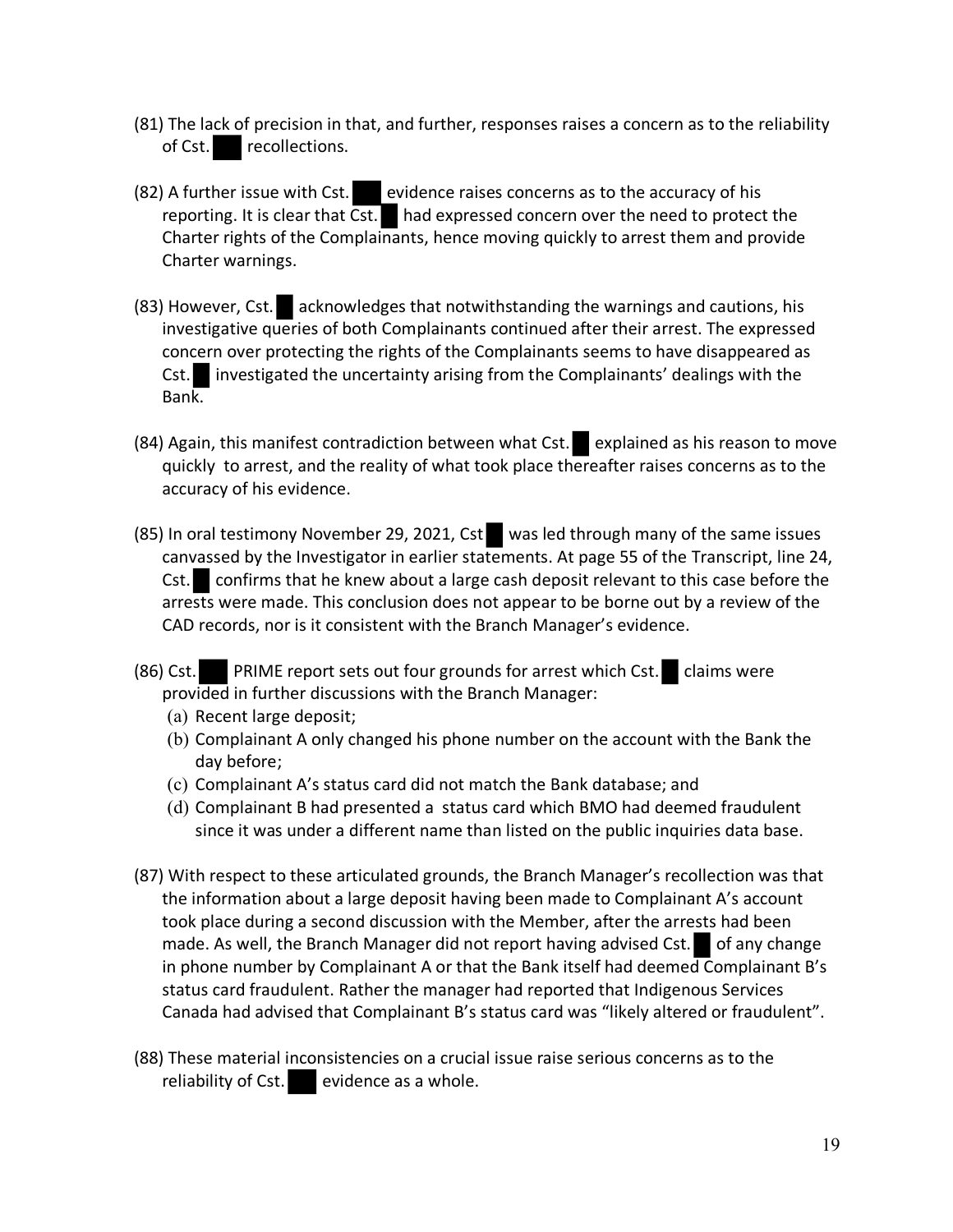- $(89)$  Cst. confirms as well that he cannot recall the details of his discussion with Cst. concerning Complainant B's age. Given the significance of this issue, that statement at best reflects continued concern over the reliability of Cst. evidence. At worst, it may not have the ring of truth.
- $(90)$  In summary, there are numerous issues with Cst. evidence that do not appear to be accurate such as:
	- (a) his explanation for handcuffing and then releasing Complainant B;
	- (b) his explanation for arresting the two Complainants to protect their Charter rights ;
	- (c) his explanation of the grounds he believed were provided by the 911 call and the Branch Manager and the manifest conflict between the articulated reasonable and probable grounds for arrest detailed in Cst. PRIME report, and the evidence given at this hearing.
- (91) As noted above, on all these points, other evidence which I have accepted differs in materials ways with Cst. version of events. This raises a serious concern as to the reliability, accuracy and completeness of Cst. evidence.
- (92) As a policing professional, Cst. would have been aware of the importance of accuracy and detail. However, Cst. evidence was compromised by his poor recollection of important details, his casual, inconsistent and fluid description of material events, and his vague and at times uncertain reporting of other facts and details.
- (93) Considering all of the foregoing, I find that Cst. evidence was not reliable. I therefore reject Cst. evidence where it conflicts with that of other witnesses.



- (94) Cst. would also have been aware of the importance of accuracy and detail in police decision making. He provided an initial statement to the Investigator June 6, 2020 marked as an attachment to the FIR at Volume 1, tab 4 I. As with Cst. I have a number of concerns as to the reliability of  $Cst.$  evidence.
- (95) Reliability issues arise early in Cst. statement as he describes his dispatch to the BMO, initial contact with the Complainants and the movement out of the Bank as directed by Cst.
- (96) Cst. was able to generally describe what took place, but specifics as to grounds for arrest, the rationale for moving the Complainants outside the Bank and the handcuffing of the Complainants were lacking precision and detail. In many cases, Cst. appeared to be relying on supposition and general practice to justify decisions taken involving the Complainants.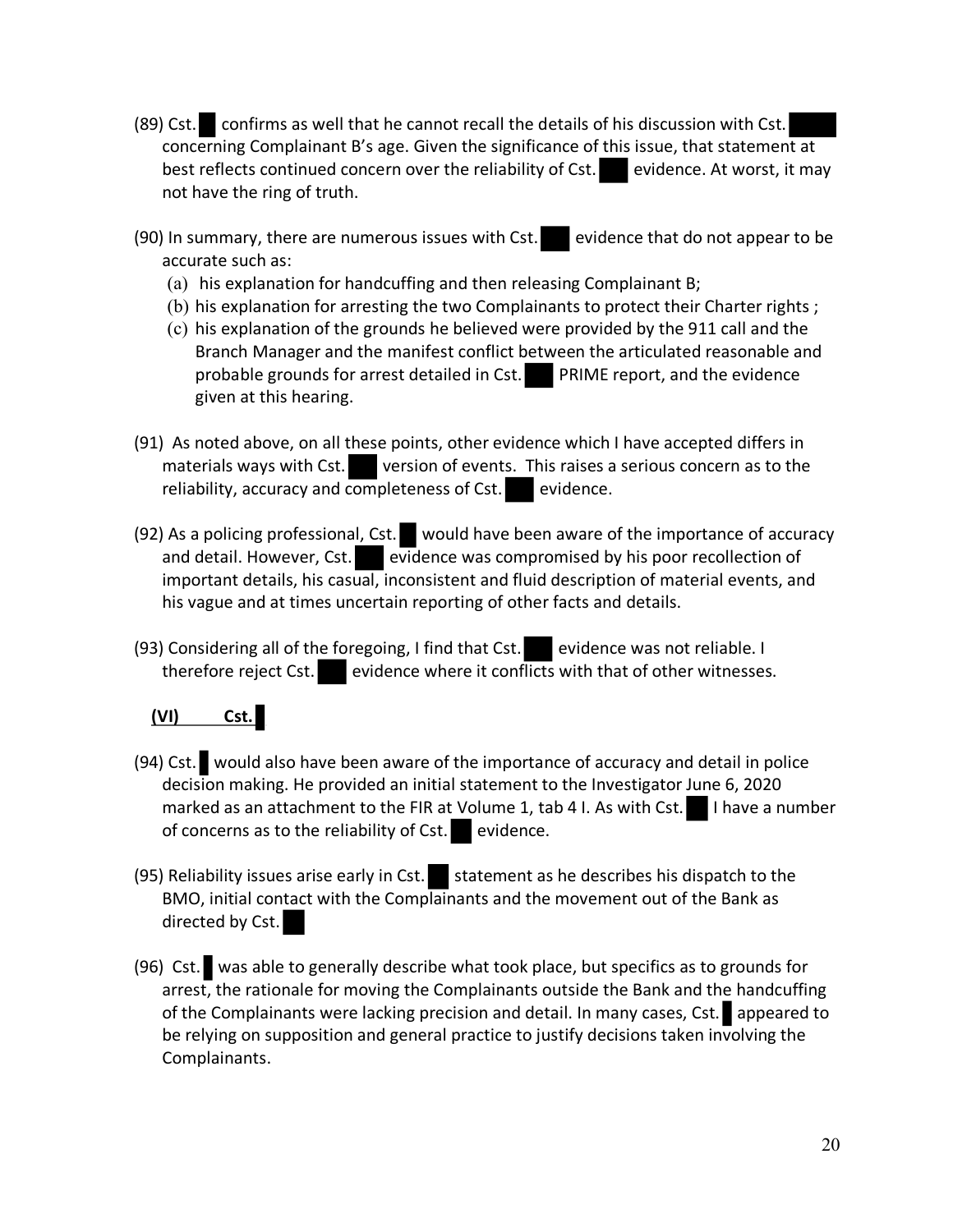(97) As an example, at lines 119 to 159 of the June statement, Cst. was asked by the Investigator several questions about the events following  $Cst.$  brief meeting with the Branch Manager :

> *Okay. And, did you have a conversation with Cst.* after he spoke uh, *to the Bank manager?*

*Uh, I, I think it would've, he, he spoke to them and I would've, cause I kept an eye on the two parties that were seated.*

*Okay*

*Uh, he went to speak to them and then he came back and said , if I remember was just like okay, we're just gonna ask them to go outside.*

*Kay. Okay. And then did he say anything to you about, in what, what, what he was gonna do or what his intentions were once you went outside?*

*I can't recall that exactly.*

*Kay. Um, did you ask Cst. about any questions, um, uh, just with regards to the conversation that the had with the Bank manager?*

*I can't recall that.*

*Kay. Um, so just tell me a little bit about the, I guess when you first met [ the Complainants] in the lobby, um what was the conversation that you had with them?*

*Um, I didn't have a conversation with them at all, until uh, once they were outside and after I had chartered it.*

*Okay. Um, were you aware that you were going to arrest him once you got outside?*

*Yeah. I was uh, just given the information already from the call and then, uh, if I can't remember exactly, but, I think I knew, like we can just read off each other like its, you know in a partnership usually if someone's gonna do something.*

*Right*

*And then , sometimes you can read it and in this case I think I could read that, you know, uh, we were likely going to.*

*Okay. Uh, did Cst. direct you to detain, arrest or handcuff anyone? I can't remember exactly.*

- (98) Those uncertain and equivocal responses on such important matters and in the absence of notes raise a serious issue as to the reliability of Cst. evidence and recollections.
- (99) On the important issue of the grounds to proceed with arrests, the following exchange is recorded in the statement at lines 156-159:

*Right. Okay. Was there any discussion with Cst. about reasonable grounds to believe an offence had been committed prior to making the arrest?*

*Uh, n… I don't think I would, we went into that detail*

*'Cause I mean, like I said, the Bank is a reliable source.*

*Okay*

*Yeah*

*and, and we, we had reasonable grounds to believe at that point. Like..*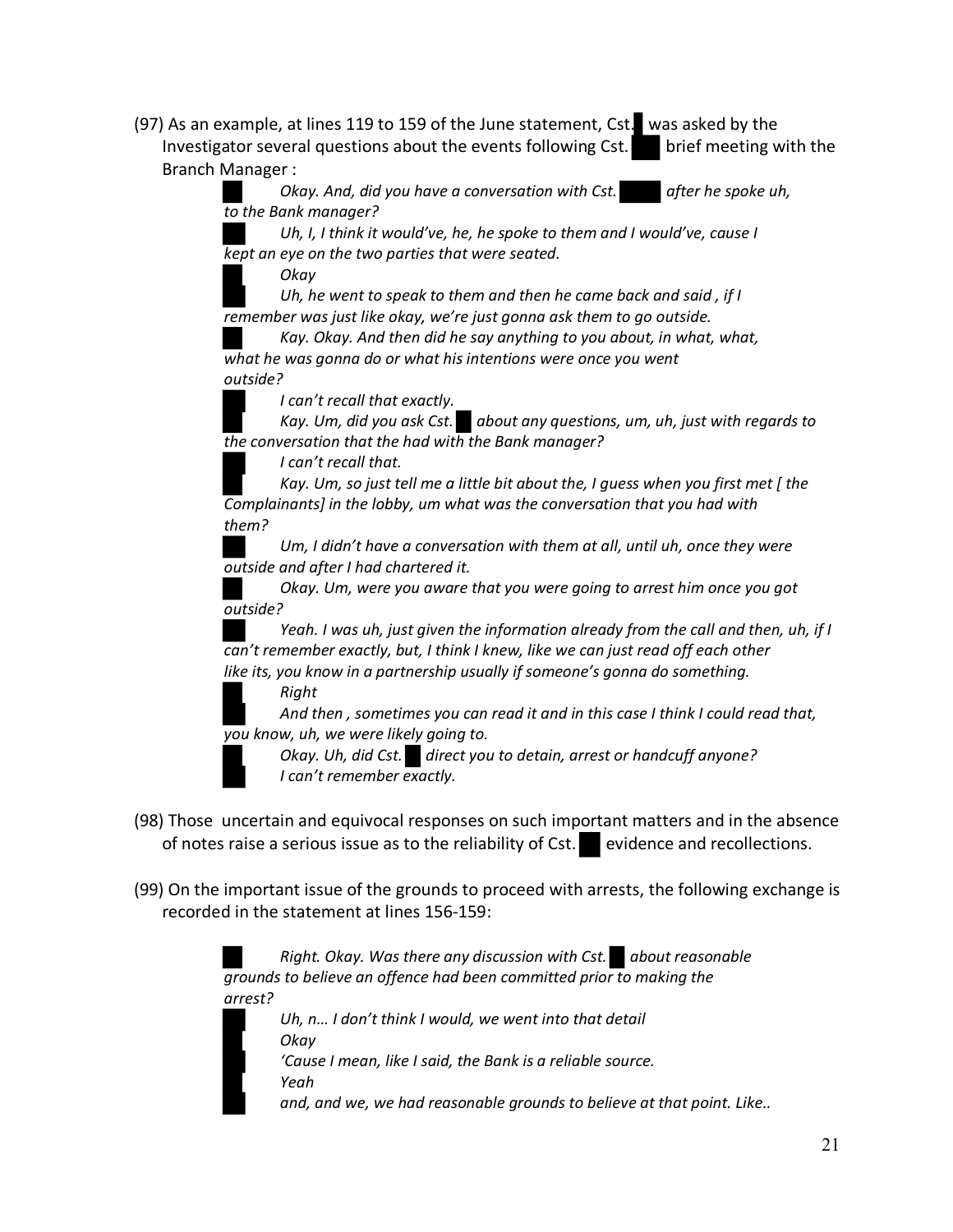*Okay …coming from the Bank. Right? Yeah information is is credible Ok, so can you uh explain your reasonable and probable grounds then that led to the detention handcuffing of Mr. Uh, so the, the Bank uh, tells us, you know, this fraud had happened and um, um basically and once we get him outside uh, the arrest, when we arrested them, uh, I was thinking like there's two parties here. And, you know, I don't want, I don't want them to leave. Mmm*

*And so. I knew that there would be more to it. It wouldn't just be a one sided story where the Bank tells us something, just, you know, they give us a little tidbit of information and then we just, okay, you're under arrest.*

- (100) The casual and inaccurate explanation of reasonable and probable grounds by Cst. reflects the fact that he acted to arrest Complainant A with the most minimal facts. His last comment is perhaps the most accurate, acknowledging that simply having a "tidbit" of information from the Bank leading to an arrest would not be realistic.
- (101) Cst. appears to acknowledge that he knew that there would be more to the facts than the limited information he access to. In the above noted passage, it is evident that Cst. has an incomplete and unreliable recollection or understanding of the material facts relevant to the arrest decisions made.
- (102) Cst. was similarly vague in reporting whether or not Complainant A had requested access to a lawyer (*lines 246-249*). Neither could he recall if Complainant A asked why he and his granddaughter were being handcuffed (*lines 294-300).*
- (103) Further uncertainty as to Cst. recollection arose when asked about the basis for the arrest decision between lines  $354$  to  $367$ . The summary of Cst. evidence of this point appears to have been:



*I think just um, uh seeing him and I can't remember exactly if we had an exchange or anything, but if anything it might have been like, yeah, they're under arrest. And it was very brief. Kay*

*So, um I think once, I once I got that confirmation whether it was verbal or just a nod or something then I knew."* (*lines 362-367*)

 $(104)$  Cst. lack of a precise recollection on such an important issue raises a further serious concern as to the reliability of his evidence.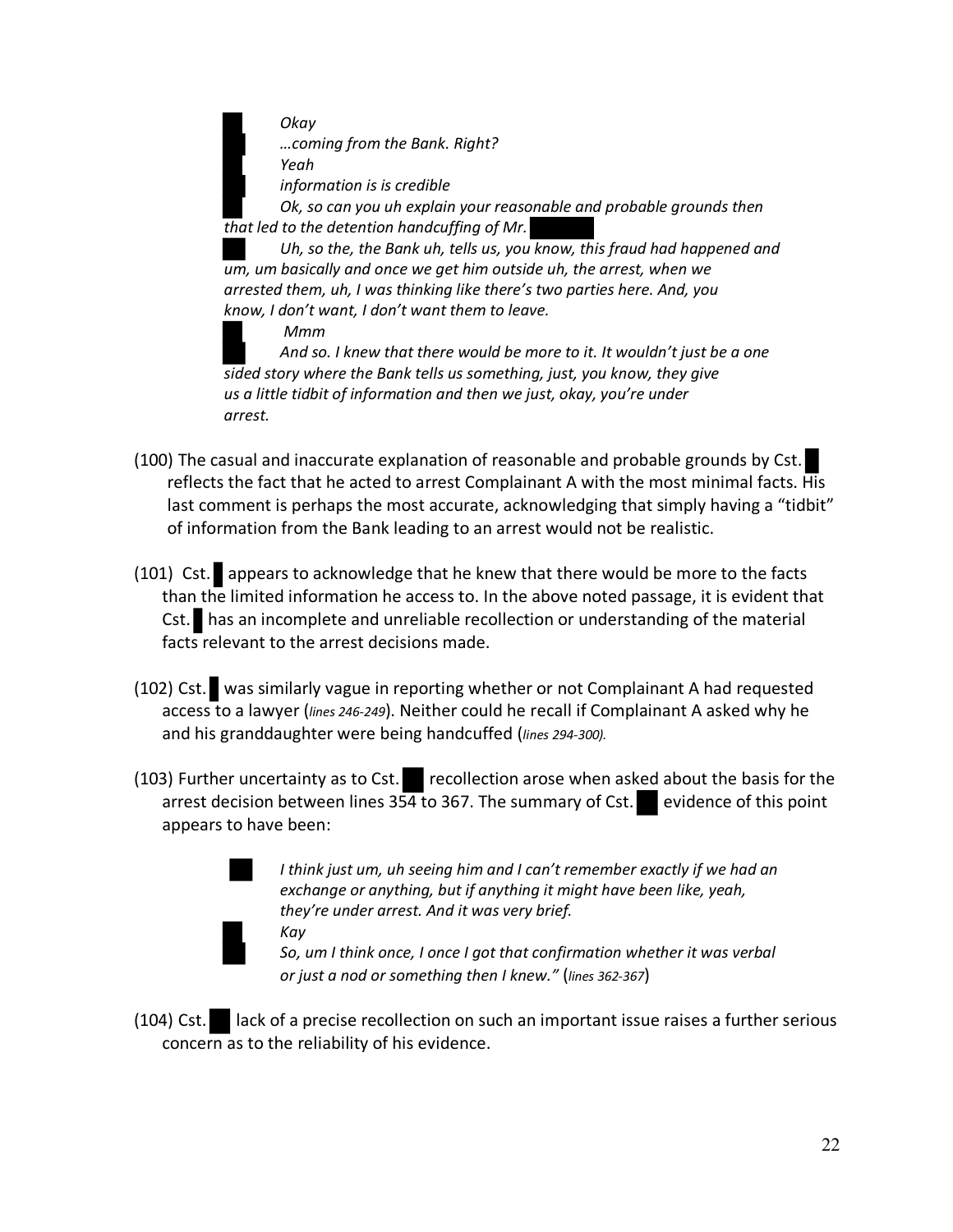- (105) As with Cst. the June statement of Cst. reflects a number of occasions where the Investigator posed a specific question only to receive a " *I don't recall*" response from the member. Such responses further raise concerns as to the reliability of Cst. recollection of events.
- (106) With respect to a second statement given to the Investigator October 5, 2020, similar concerns arise.
- (107) With respect to Cst. oral evidence November 29, 2021, the Member continued to be unable to recall a number of specific details. These included questions to whether or not he and Cst. had a conversation prior to the arrests, or whether he had eye contact with the Complainants while waiting in the lobby.
- (108) As well, Cst. could not specifically recall the results of the search undertaken of Complainant A post arrest. He also confirmed that in reality, his practice is to always handcuff suspects on arrest*.(page 114 Transcript of November 29, 2021, line 4)* As such it appears that issues of genuine concern for officer safety, flight and the need to search for further documents were not seriously considered by Cst. before the arrests took place. Cst. explanations on these issues simply does not appear to have accurately reflected the reality facing the Members.
- (109) Finally as with Cst. there are also concerns as to the sincerity of Cst. belief that the arrest and handcuffing of the Complainant's was required to stop them from fleeing. I am not satisfied that Cst. had any such serious concerns. In fact I am not convinced that Cst. gave any genuine thought to that issue at all before removing the Complainants from the Bank. Had he done so, it is difficult to understand how he could allow both Complainants to precede him out of the Bank onto the busy sidewalk. Such assertions appear to be, at a minimum, inaccurate, given the apparent lack of serious consideration given to those matters by Cst. and the behaviour of the Complainants observed by the Member.
- (110) On balance, considering the two statements and oral testimony of Cst. I find that at several points his evidence was vague and lacked precision. Cst. ability to observe and recall material details was not aided by substantive notes. At many points in his evidence Cst. relied on supposition and general practice. Cst. evidence also was equivocal on multiple occasions when answers provided did not appear to be accurate in the context of other evidence.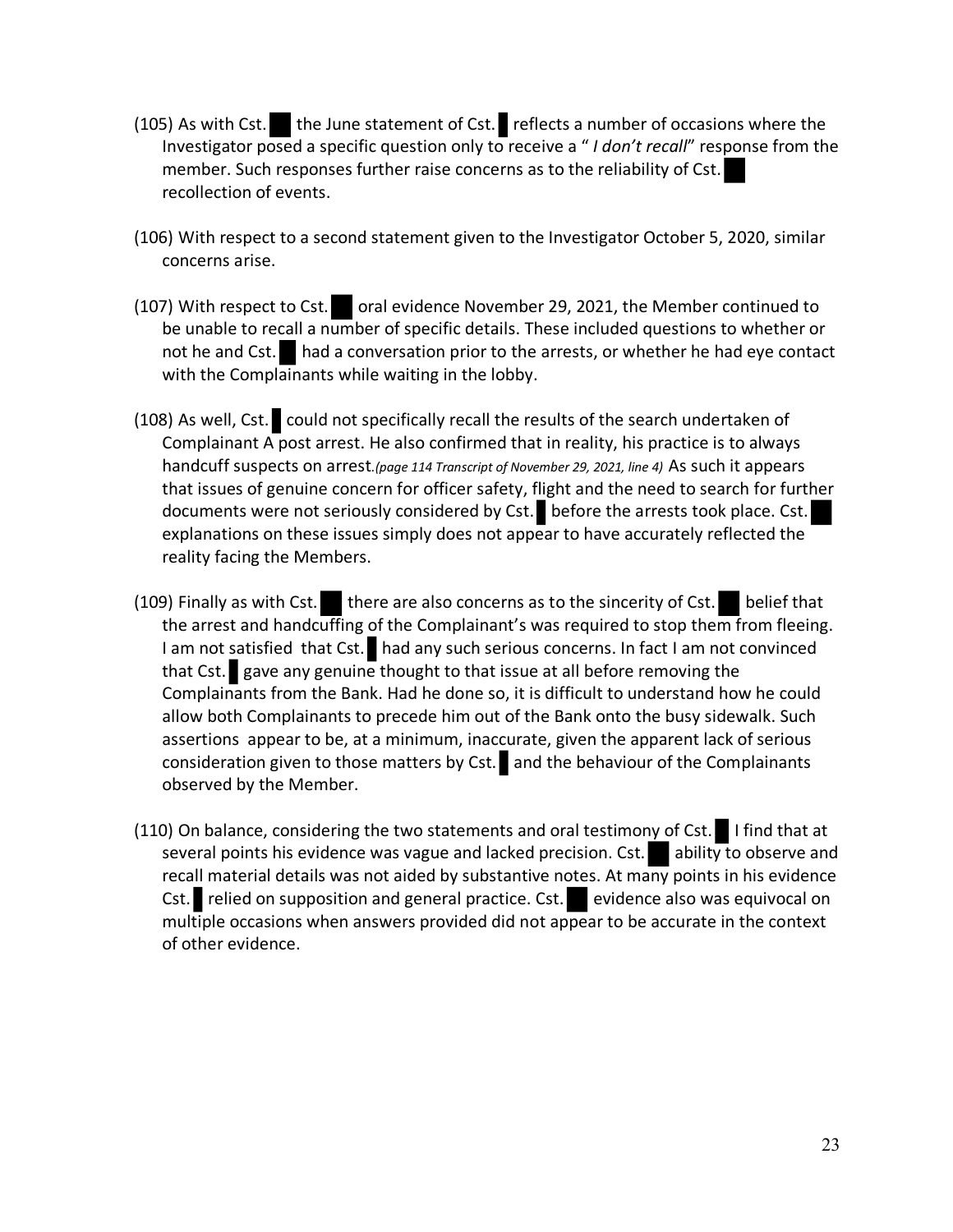- (111) Considering all of the foregoing I find that Cst.
	- (a) Was not a compelling or reliable witness to the events involving the Complainants. Cst. evidence was characterized by vagueness, inaccuracy and uncertainty on several key points involving the Complainants, thereby compromising the reliability of his evidence on the matters in issue; and
	- (b) Was not an accurate or reliable witness.
- (112) I reject Cst. evidence where it conflicts with other witnesses who's evidence I have accepted.

## **XI Findings of fact on evidence in dispute - Misconduct Allegations # 1 and #2**

(113) Having considered the Record and the credibility of the parties noted therein, I find with respect to the evidence in dispute relating to Misconduct Allegations # 1 and #2 that:

## **I The initial dealings at the BMO**

- (a) As noted above, Complainant A, was at the time of the incident, a resident of He had made an appointment to visit the main branch of the BMO with his 12 year old granddaughter, Complainant B. The appointment was to take place during a trip to Vancouver December 20, 2019;
- (b) Complainant A had been a client of the Bank for many years, Banking remotely for the most part. The purpose of the appointment was to add Complainant A's granddaughter to his main account. Complainant A is the legal guardian of Complainant B;
- (c) The Complainants arrived early for their appointment at the Bank. During the appointment with the Branch Representative at BMO, it appears that some issues arose with respect to Complainant A's identification. A valid debit card was produced along with a Certificate of Indian Status card (" status card A") with photo that for reasons unknown did not match the Bank records. A further request was made for a driver's license, which Complainant A advised he had not had in a long time;
- (d) Ultimately Complainant A provided a valid birth certificate which appears to have satisfied initial Bank concerns for identification. The Branch Representative next asked some basic security questions related to the account in question which ultimately left the agent comfortable with proceeding with Complainant A's request;
- (e) As such, although there were initial issues with identification, it appears that Branch Representative was, at the outset, content with Complainant A's identification as a customer of the Bank and confirmation of the account associated with that customer;
- (f) There were, however, some inconsistencies with Bank security questions and Complainant A's responses;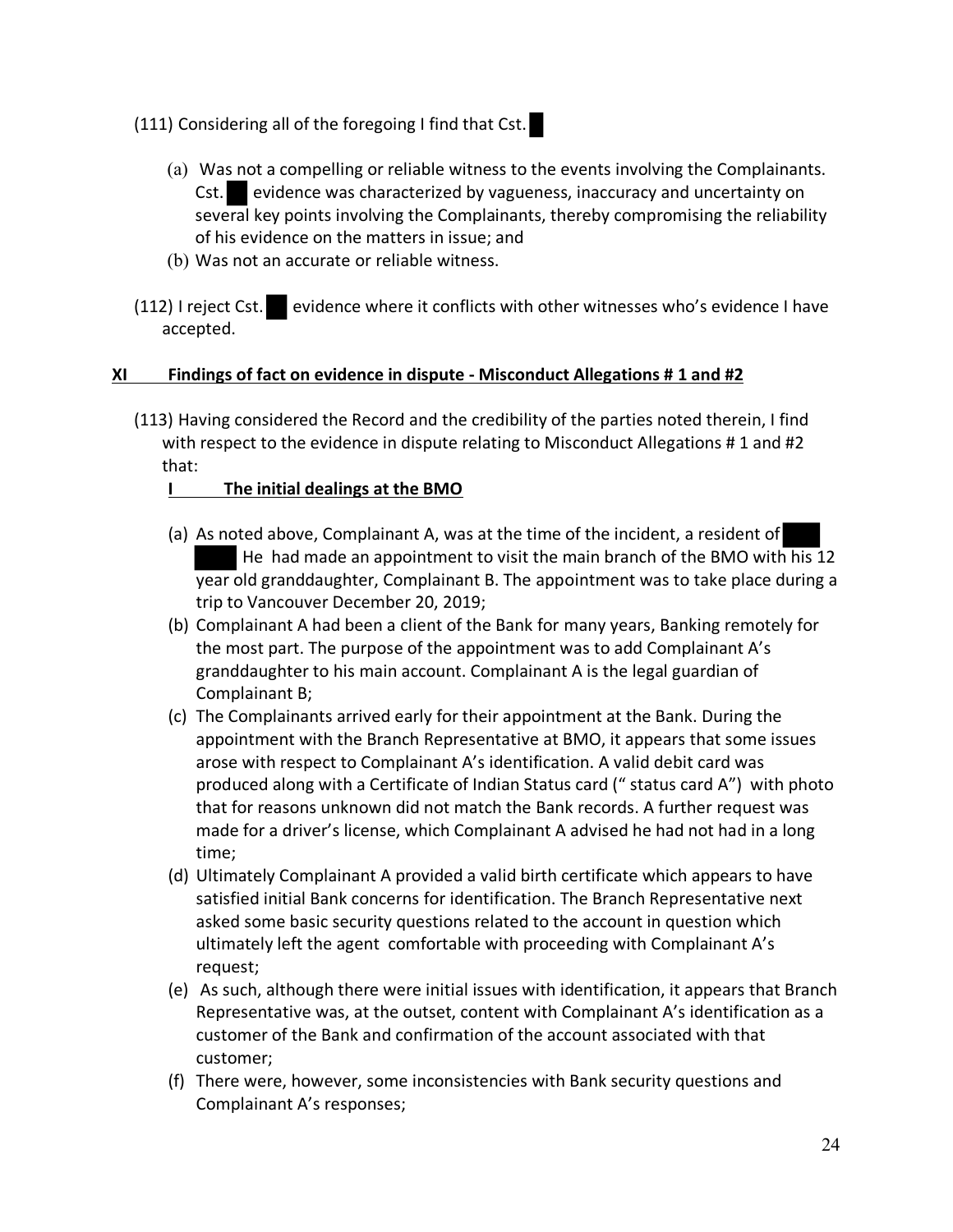- (g) The Branch Representative next asked for Complainant B's identification. Complainant A produced a laminated document, again titled Certificate of Indian Status with photo, that appears to have identified Complainant B ("Status Card B") This second status card raised some concerns for the Bank Representative given its condition and quality;
- (h) The Branch Representative next asked the Complainants for a residential address, as the Bank records only showed a postal box. Neither complainant could immediately provide a street address, explaining that historically only postal codes were available in **the given its status as a very small coastal village.** A discussion appears to have ensued on providing further clarity as to exactly where the parties lived;
- (i) The Branch Representative was ultimately left with uncertainty as to Complainant B's identification documents. The representative appears to have believed that Status Card B may have had issues related to its legitimacy and hence, decided to consult her Branch Manager on that issue;
- (j) The issues with Complainant B's identification do not appear to have been canvassed in detail with the Complainants while in the office of the Branch Representative ; and
- (k) The Branch Representative then took both Status Cards A and B telling the Complainants that she was going to consult with her Branch Manager. The parties initially remained in the representative's office while this consultation took place.

## **II Consultation with BMO management**

- (l) The Branch Manager reviewed the two status cards tendered by her subordinate. She did not meet with or see either Complainant;
- (m)The Branch Manager appears to have noted concerns with both cards. The manager was uncertain as to her ability to identify whether or not Complainant A was in fact the Bank's customer and the holder of the account in question. The manager also was uncertain as to the validity of the identification for Complainant B;
- (n) The Branch Manager called Indigenous Services Canada and asked for confirmation that both status cards were valid. Complainant A's status card was confirmed to be valid , however, the registration number of Complainant B's card was not;
- (o) Advice was received from the federal official to retain both cards and call police. The manager reconfirmed that advice and then attempted to call the VPD nonemergency line, without success;
- (p) During this process the Branch Representative was instructed to prepare a letter of refusal directed to Complainant A denying the request to add his granddaughter to his account. This letter, denying the application to open a joint account, was prepared by the Branch Representative and delivered to the Complainants while seated in the representative's office;
- (q) Complainant A was unhappy with that result and asked for the return of the id's provided so he could take the matter up with his Band;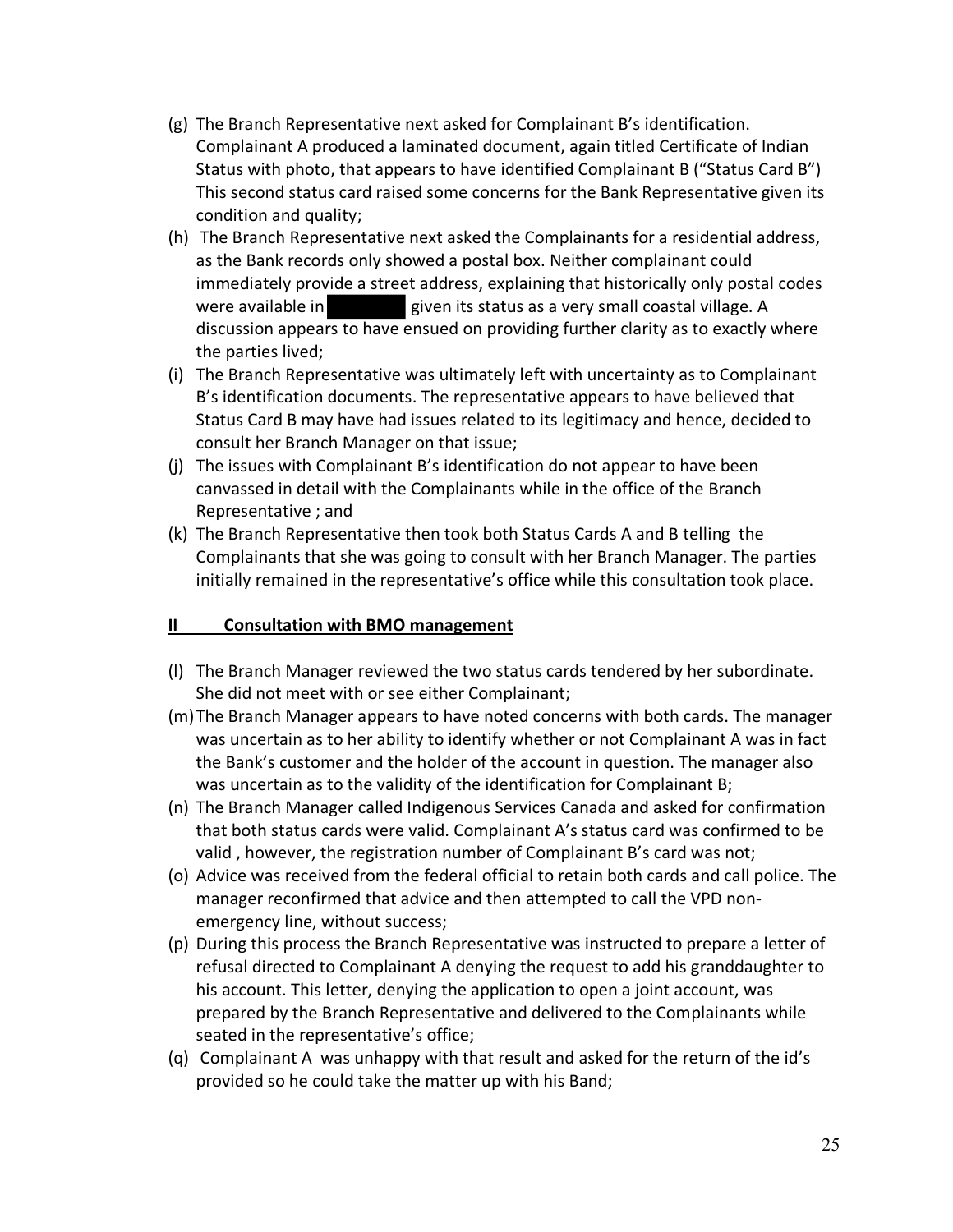- (r) The Branch Representative told the Complainants that the Branch Manager had their id;
- (s) The Branch Manager next called 911 and explained that she was from BMO and confirmed that she had "*fraudulent identification from one of the Banks patrons*" and that she "*could not confirm the identity of another customer of ours*";
- (t) Identification information was provided to the dispatch operator including the date of birth of both Complainants from the status cards;
- (u) Meanwhile, the Branch Representative had brought both Complainants upstairs to wait seated in the large lobby outside the manager's office. The Complainants patiently waited for the results of discussions with the manager and return of their identification documents; and
- (v) BMO management anticipating a possible issue, made a call to Bentall Towers security. Building security officers attended to serve as a safety backup, but did not contact the Complainants in any manner. The officers simply monitored the Complainants seated in the lobby.

# **III Dispatch and Arrival of Csts.** and at the BMO

- (w) Csts. and were dispatched in response to the Branch Manager's call at 11:43 am on December 20, 2019. The dispatch was to a "*possible fraud in progress*";
- (x) The Members had been advised that the dispatch resulted from a call from BMO staff reporting "*two people trying to open accounts with fake identification that had been verified as such*";
- (y) The Members were given names and general descriptions of the Complainants. Complainant A was described as a 50 year old male sitting in the main lobby area, approximately 6' tall, heavy with a grey hoodie, jeans and backpack. Complainant B was described as a female teenager, 16 years old, approximately 5' tall;
- (z) En-route to the BMO, Cst. was driving, serving as cover officer. Cst. was responsible for investigations and conducted several searches relevant to the Complainants on the police computer, with negative results;
- (aa) The Members arrived on scene at 11:58, parking in front of the BMO on Dunsmuir Street . They entered the Bank front doors at 11:59;
- (bb)Prior to entering the Bank both Members had made the decision to arrest the Complainants based on the Bank's 911 call. Each of the Members had subjectively formed the belief that arrests were warranted for both Complainants on the basis of the limited information conveyed to them by dispatch;
- (cc) In forming that view, I find that both Members relied very heavily on the fact that the "possible fraud" issue outlined in the 911 call was conveyed by senior staff at a large Bank and would, in all likelihood, be determinative of an offence having taken place;
- (dd)After entering the Bank, both Members passed two people were seated in the upper lobby area. The Members were "*pretty convinced*" that these individuals were the suspects (*statement of Cst. page 6);*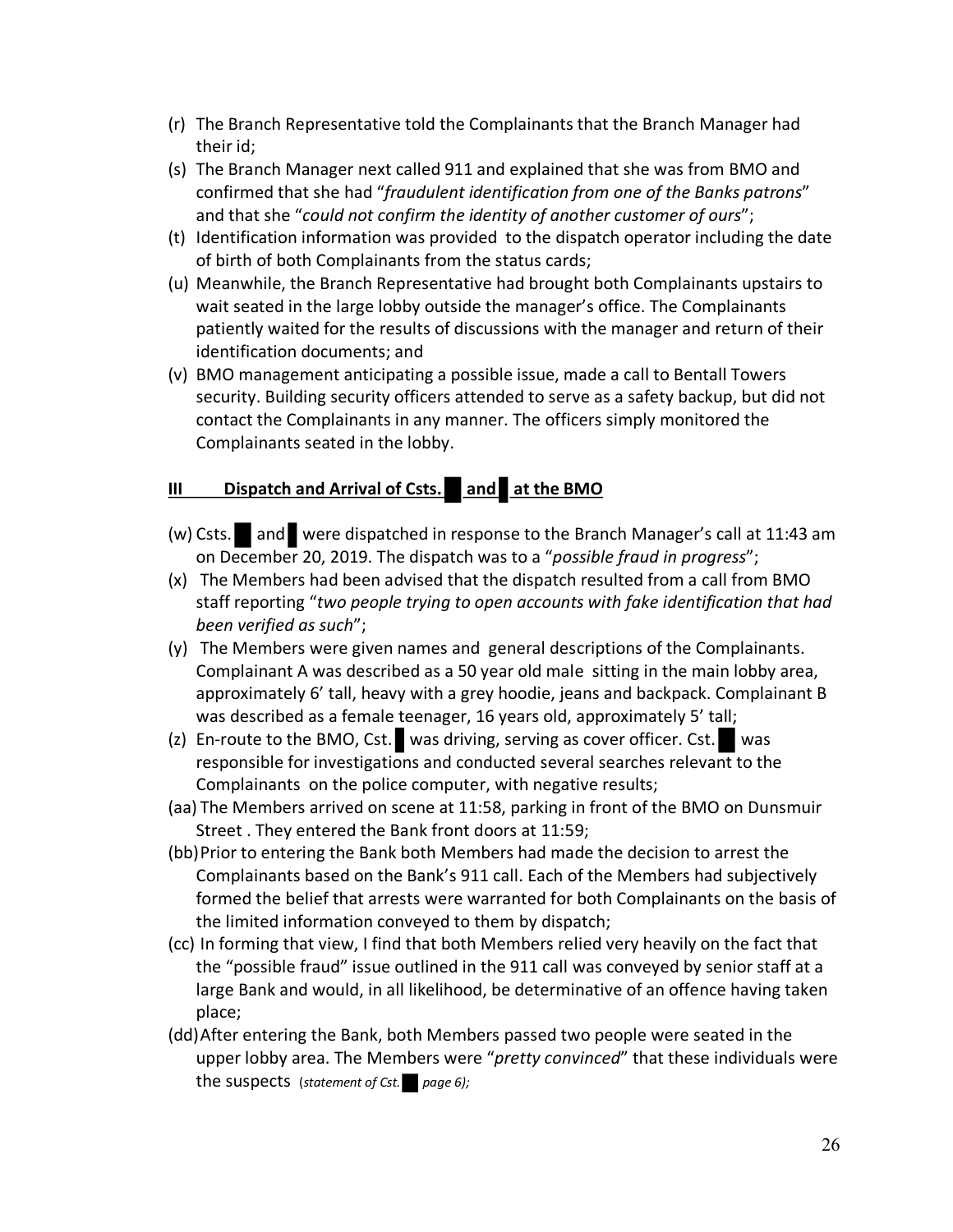- (ee)The Members were directed to the Branch Manager's office. They noted that the apparent subjects of the 911 call ( the Complainants) seated outside the office in the spacious lobby area;
- (ff) Cst. took responsibility for standing by and watching the Complainants seated in the lobby. There is no evidence that anyone, including BMO staff, identified the persons seated in the lobby as the subjects of the Branch Manager's 911 call;
- (gg) Cst. did not engage in discussion with the Complainants or identify either of the parties at this point;
- (hh)Cst. met and very briefly talked to the Branch Manager in her office. That discussion lasted less than one minute. In that time, the manager confirmed to Cst. that she called 911, and advised Cst. of the following:
- *(i)* "*We had a customer of ours that we can't identify based on the information in our systems;*
- *(ii) "The other customer, [Complainant B's] card looks to be altered; and*
- *(iii) "Indigenous Services Canada has confirmed that the id was altered or fraudulent . That office also recommended that the id be held and turned over to authorities (police)"*
- (ii) At that time, no further information was provided to the Members, although the Branch Manager did to pass over two status cards and birth certificates to Cst.
- (jj) There was, at this point, no other information provided concerning Complainant A's accounts, deposit amounts or anything else relevant to the relationship with the Bank; and
- (kk) Immediately after the brief discussion with the Branch Manager, Cst. left the Branch Manager's office. As noted above, Cst. had subjectively decided to defer to what he believed would have been the Bank's expertise on the issue of fraudulent documents and to proceed as planned with the immediate arrest of the two persons seated in the Bank lobby area.

# **IV The Arrest of the Complainants**

- (II) On exiting the Branch Manager's office, Cst. briefly indicated to the Complainants that he wished to speak with them outside. Cst. directed the parties towards an exit. There was no communication with Cst. who nonetheless complied with Cst. direction and immediately and followed the Complainants out the Bank's main door and onto the sidewalk;
- (mm) Again, with respect to identification of the suspects, Cst. had nothing other than a general reference in the dispatch call noting that the two subjects of the complaint were seated in the expansive Bank lobby area, and a basic description of an older man and teenage female. No Bank personnel had identified the Complainants to the Members. The Branch Manager had, if fact, never met either Complainant;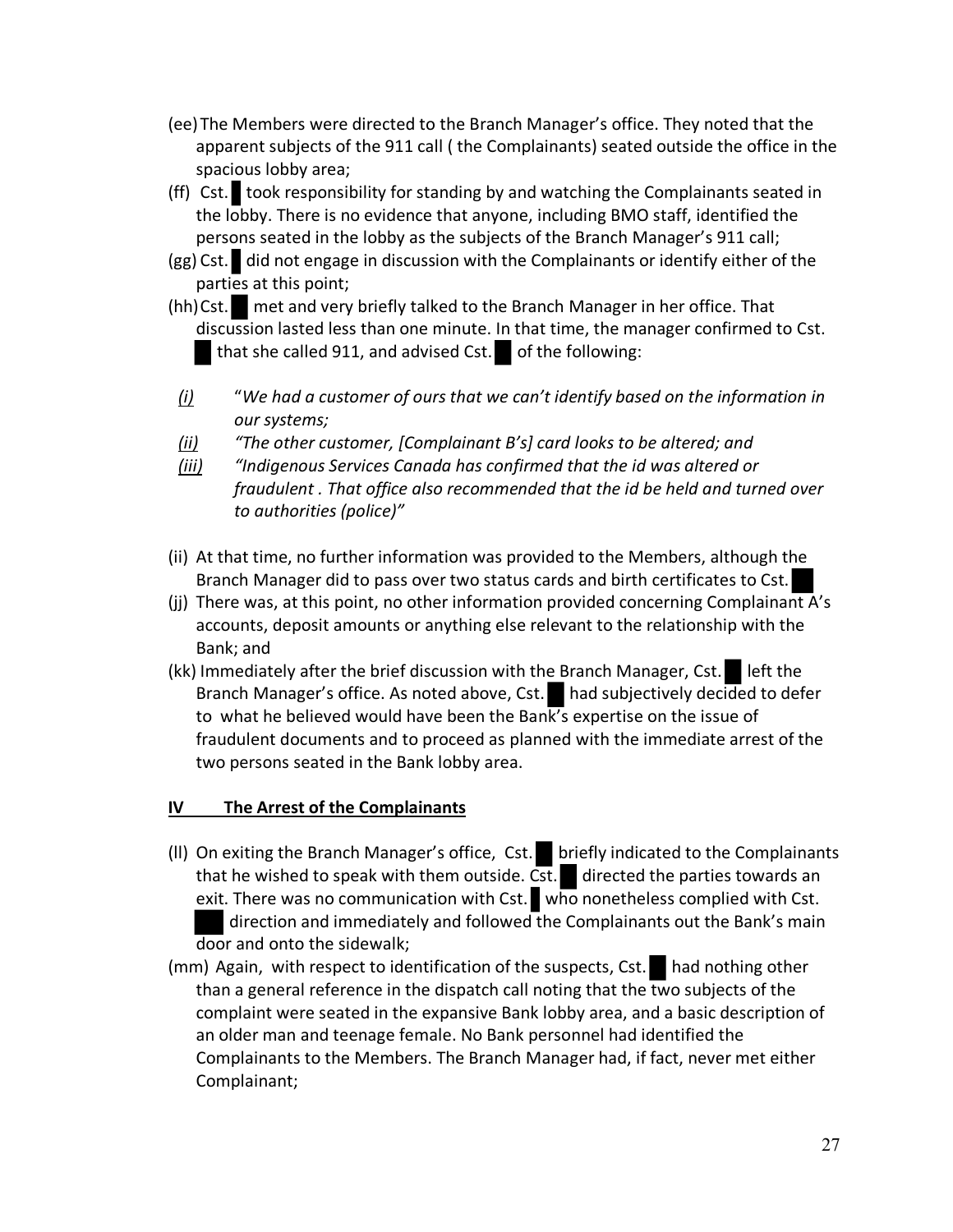- (nn) There was no further explanation of what was taking place or discussion of any nature with the Complainants, or indeed between the Members themselves, until the parties exited the Bank;
- (oo)At the time to Members directed the Complainants to leave the Bank:

(i)There were no "exigencies of the moment" confronting either Member;

(ii)There were no risks evident to either Member, any Bank staff or members of the public in the Bank. Cst. had completed CAD checks of possible existing police records relating to the Complainants during the drive to the Bank. There were no records found relating to the Complainants;

(iii)There was no evidence that the Bank staff had been dealing with either Complainants as belligerent, aggressive or confrontational customers. In fact, the Complainants had at all times been patient, cooperative and calm in their dealings with Bank officials. In short, they posed absolutely no risk to anyone, and were being quietly monitored by two security staff from Bentall Towers and Cst.

(iv)No sudden emergency or dangerous situation existed at the time the Cst. asked the Complainants to leave the Bank. Indeed, neither Member had asked Bank staff any questions concerning the risks that might be posed by the Complainants, or indeed, any information that might have been relevant to a risk assessment; (v)There was no evident need to separate the Complainants from Bank staff or customers given the large expanse of lobby, two security personnel on stand-by and the complete absence of any conflict, real or perceived.

(vi)As well, the Complainants demonstrated no risk of flight. They had patiently waited for more than an hour as the Bank attempted to resolve its concerns over identification issues. The Members had known that the Complainants were patiently waiting in the lobby since the initial dispatch call. Again, neither Member had asked any questions of Bank staff on the possible risk of flight associated with the Complainants; (vii)There was a much higher likelihood of complications in dealing with the Complainants on a busy main street sidewalk outside the Bank in Downtown Vancouver. As is evident from the video, multiple members of the pubic walked in and around the area of arrest and adjacent parked police car. There is no evidence in the videos of such possible complications in the large Bank upper lobby area; and (viii)There was, in fact, no risk assessment made by either Member, in even the most basic form, before moving the Complainants outside the Bank to the sidewalk and proceeding with the arrests.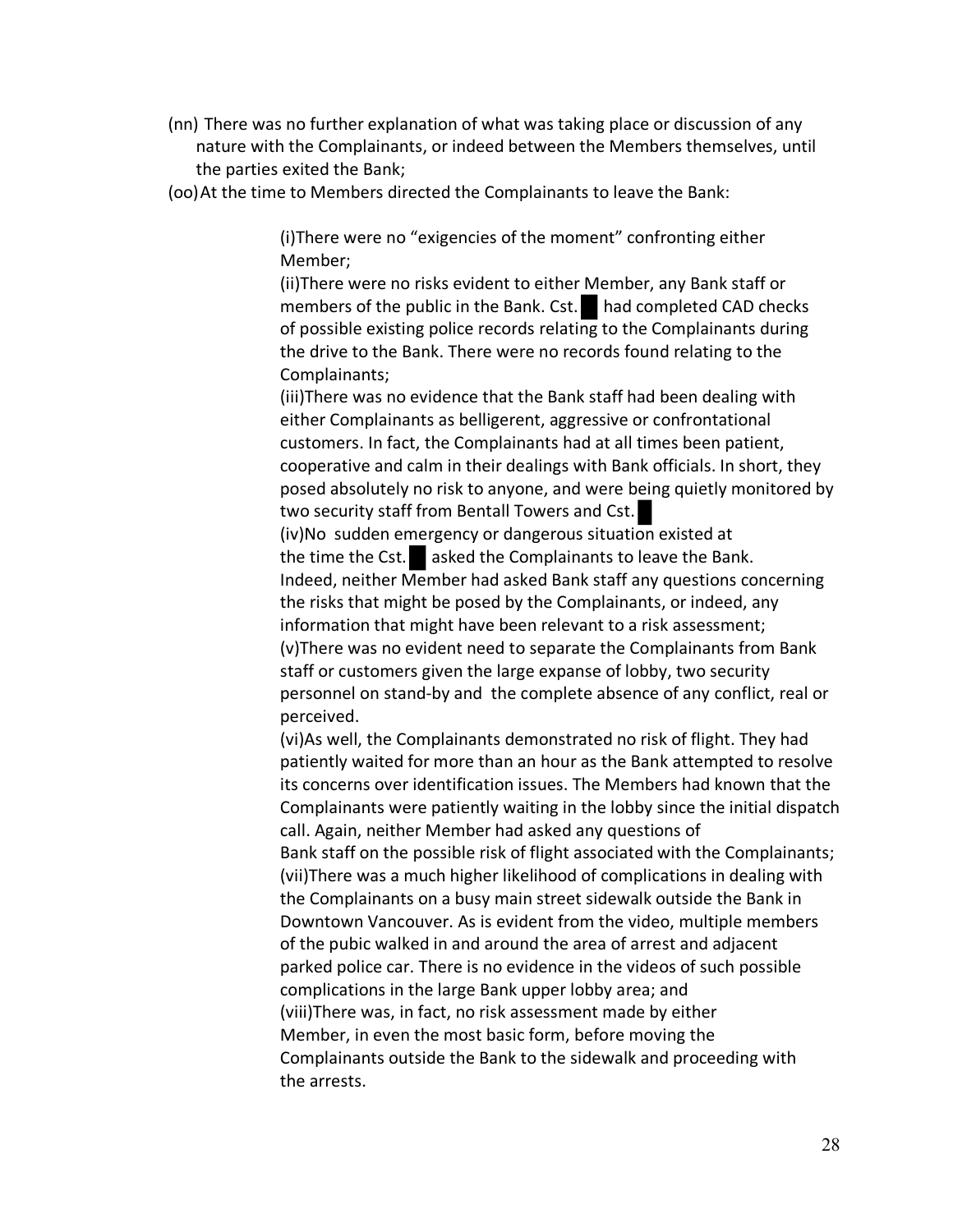- (pp)At 12:01 pm, slightly more than two minutes after entering through the Bank front doors, the Members had exited the Bank following the Complainants through those same doors;
- (qq)The Complainants were thereafter immediately arrested and handcuffed on the sidewalk outside the Bank. Cst. led with his move to arrest Complainant B immediately followed by Cst. arresting Complainant A. Both Complainants were immediately handcuffed by the Members;
- (rr) There was no verbal communication whatsoever between Cst. and Cst. after exiting the Bank Manager's office before the arrests were made;
- (ss)The Complainants believed that they were detained by the Members. However, both Complainants had in fact been arrested on suspicion of fraud after leaving the Bank. They were read their rights under the *Charter of Rights and Freedoms*;
- (tt) It is unclear what Complainant B understood of her rights at that point. In particular it is not clear that she understood that she had been told of her right to consult counsel or the right to refrain from answering any questions. Complainant B was confused and crying as the arrest process was completed;
- (uu)Complainant A did understand his rights and clearly wanted to speak to a lawyer. That request was never acted upon by either Member. Notwithstanding the request to consult counsel, Cst. continued his investigation by questioning the parties, and in particular Complainant A, subsequent to the arrests;
- (vv) Although the application of handcuffs by the Members did not constitute rough handling of the Complainants , unquestionably the experience was uncomfortable, demeaning and stressful for both individuals taking place, as it did, on a busy public sidewalk. Several members of the public were passing the parties as the arrest and detention continued on the sidewalk in front of the Bank on Dunsmuir Street. Throughout this process the Complainants were fully compliant with Member directions and responding to questions asked of them;
- (ww) Subsequent to the arrests, the Members realized that they needed a female officer to search Complainant B and therefore immediately requested assistance through dispatch;
- $(xx)$ In the interim, Cst. returned to the police vehicle for approximately five minutes until 12:06. During that time, Cst. conducted basic investigative steps including a national query for police related files concerning the Complainants. Cst. also continued his dialogue with Complainant A and Complainant B as the searches took place;
- (yy) No negative responses were received in connection with the police data search of the Complainants. Furthermore, both Complainants correctly answered identification questions posed by Cst.
- (zz)Two female VPD members attended the scene at 12:10:56. One of the members attending asked Complainant B to move to an adjacent quieter sidewalk area to do a pat down search;
- (aaa) The search resulted in no items of concern, however, in talking to Complainant B, the female member immediately learned that she was only 12 years old. The officer immediately passed that information on to Cst.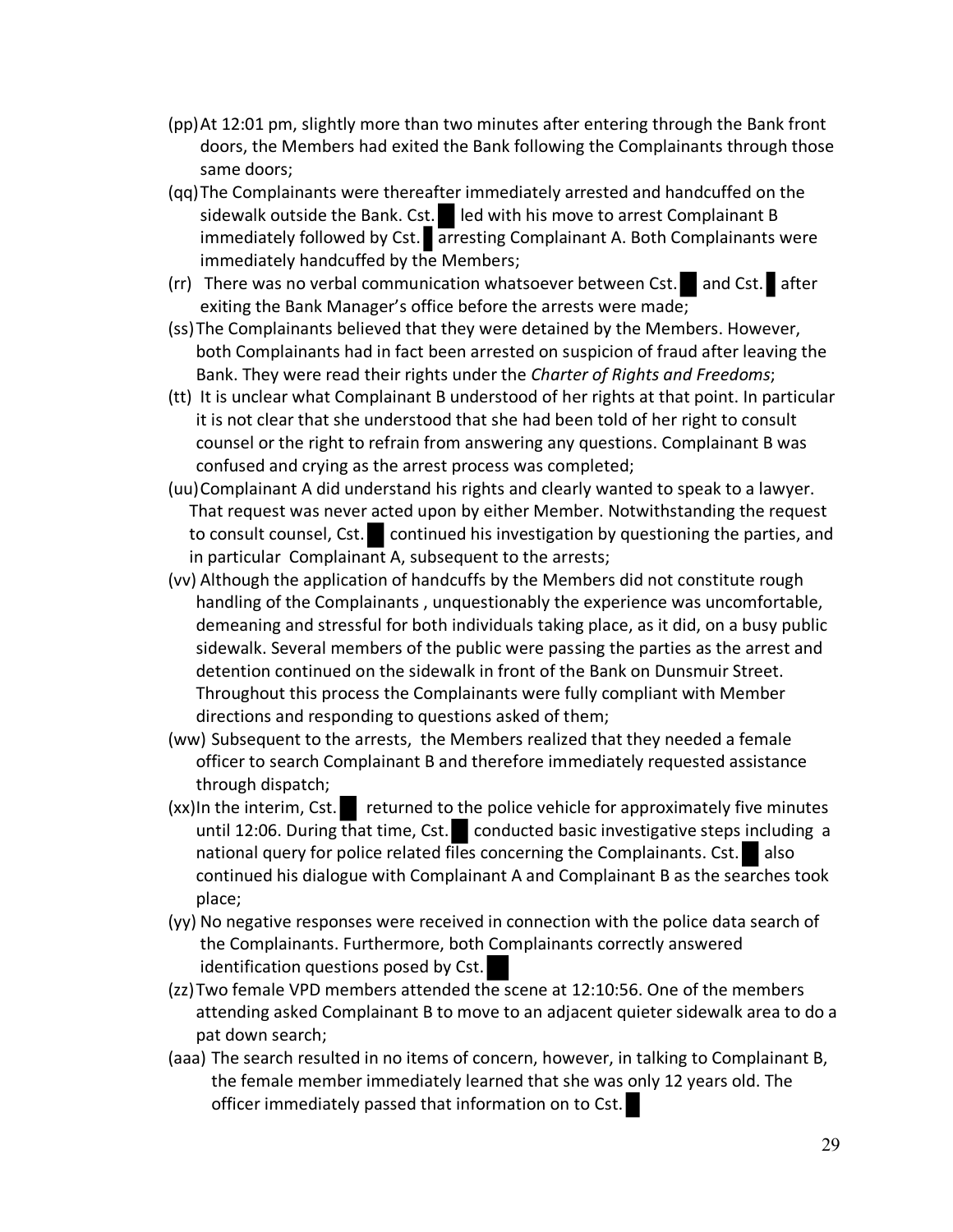- (bbb) At 12:13 Cst. removed the handcuffs from Complainant B, although the handcuffs remained applied to Complainant A. Complainant B remained detained at the scene even after the handcuffs were removed;
- (ccc) At approximately 12:15, Cst. returned to the Branch Manager's office to further discuss matters involving the Complainants;
- (ddd) Subsequent to the arrest and handcuffing of the Complainants, Cst. conducted an investigation of the identification issues raised by the manager ultimately concluding that neither Complainant had attempted to defraud the Bank;
- (eee) Cst. removed the handcuffs from Complainant A at 12:36;
- (fff) Both Complainants then returned to the Bank lobby where they were engaged by the Bank Manager;
- (ggg) At 13:00 both Members met with the Complainants again and apologized for their actions explaining that the officers were simply "following procedure"; and
- (hhh) The total amount of time spent by the Members in dealing with the Complainants was approximately 61 minutes.

# **XII Misconduct Allegation # 1- Oppressive Conduct & Making an Arrest without good and sufficient cause - Sections** *77(3)(a) and (a)(i) of the Police Act*

- (114) Misconduct Allegation # 1 combines two elements of abuse of authority alleged against the Members involving the Complainants :
	- (a) Oppressive conduct towards a member of the public; and
	- (b) The Intentional, or reckless arrest of the Complainants

Both without good and sufficient cause.

- (115) It is clear that considering, in hindsight, what an officer might have done better or differently is not the correct test for reviewing possible misconduct. My analysis has considered the actions on the Members measured against what might reasonably have been expected of officers with similar training and experience, facing similar circumstances.
- (116) The evidence relevant to consideration of possible oppressive conduct and arrest issues involving the Members, includes:
	- (a) First the apparent failure of either Member to recognize, and reasonably accommodate, the Complainants as Indigenous persons facing a policing intervention;
	- (b) Second, the summary removal of the Complainants from the BMO to a busy outside sidewalk;
	- (c) Third, the failure of either Member to recognize the actual age of Complainant B and to accommodate her as a child in the investigation process until long after the arrest and handcuffing process had been completed; and
	- (d) Fourth, the immediate arrest of the Complainants on exiting the Bank.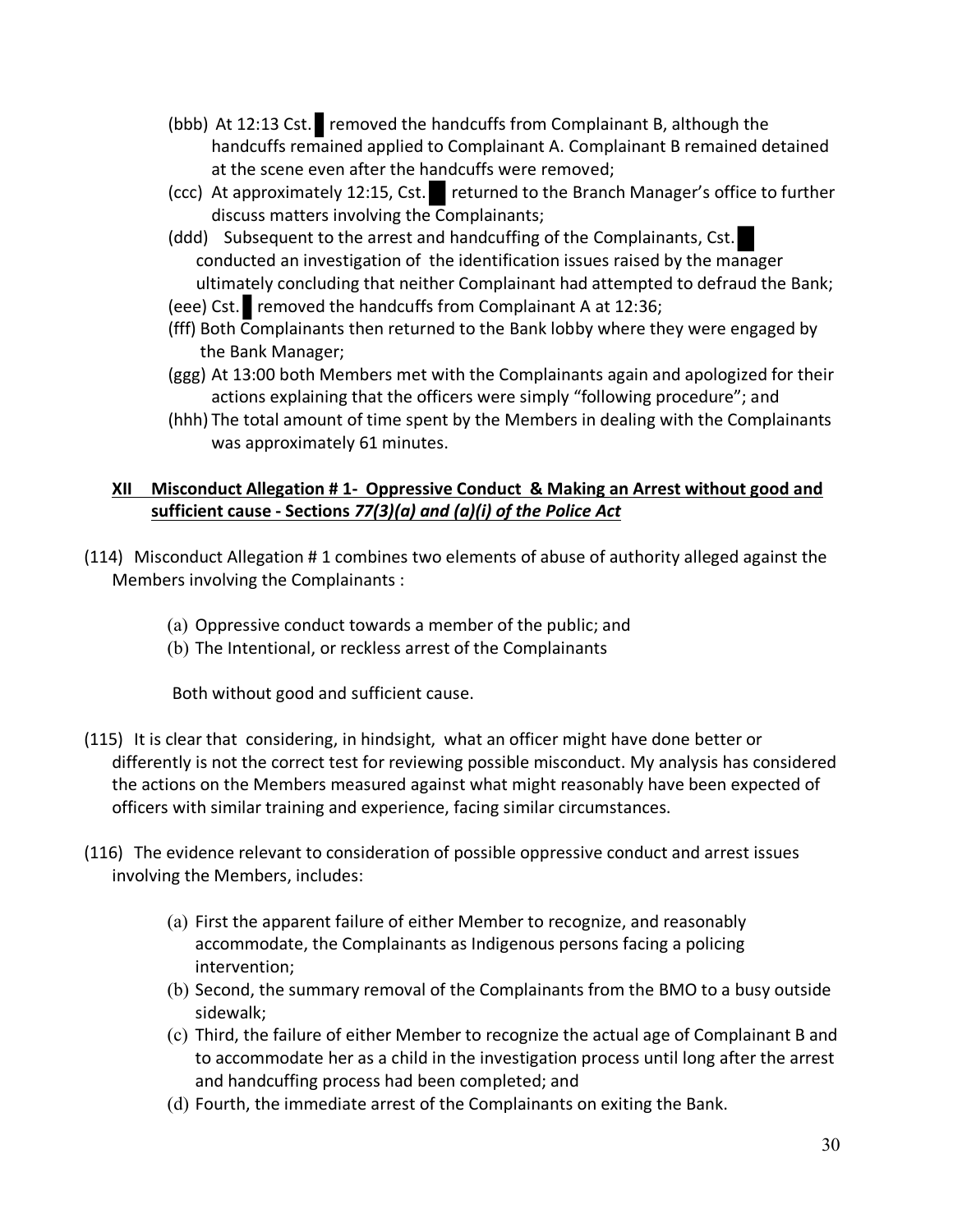### **I Recognition of the Indigenous status of the Complainants**

- (117) With respect to the first issue, it is clear that the dispatch information provided to the Members indicated that they were dealing with Indigenous customers of the BMO. Notwithstanding this information, in their evidence, both Members expressed some initial uncertainty as to the identity of the Complainants as they sat in the lobby area.
- (118) Nothing in the actions of the Members reflected any awareness of possible cultural safety issues that might be relevant to the Complainants as Indigenous persons. Nor did the Members' actions reflect the need to approach the investigation of the BMO allegations before arrest with an awareness of the possible impact of past trauma with respect to policing issues which may have been relevant to the Complainants.
- (119) Counsel for the Member properly addressed this as the first issue in submissions:

*"11.At the DP, both officers testified that with the benefit of time, and reviewing the FIR and Mr. insights therein, they have come to a much deeper understanding of how they could have handled this call differently, centering the needs of the Complainants rather than BMO's, and being more alive to the unique cultural and historical factors that impact Indigenous people and their interactions with colonial institutions and police."(submissions of Members, para 5-11)*

- (120) Notwithstanding that acknowledgment, Counsel for the Members argues that the lack of appropriate, practical training on issues of Indigenous cultural safety provided to the Members is highly relevant. Specifically, it is submitted that this gap left the Members unprepared to recognize the likely fear and sensitivity that the Complainants might have had when confronted with a policing intervention.
- (121) With respect to Counsel's submission, I cannot agree. Even the rudimentary training provided to the two Members as set out in the FIR made clear that Indigenous persons have suffered historic, generational trauma relating to many issues involving dealings with those exercising legal authority. These issues have included those arising with respect to colonization, residential schools and extreme levels of incarceration in the justice system. All of these issues have been broadly reported in many forms of media for several years. This is not a situation where the Members had never been exposed to the issues.
- (122) The question is how a reasonable officer with equivalent training and experience to that of the Members would approach policing with persons of Indigenous heritage in similar circumstances. I find that such an officer could reasonably be expected to exercise policing authority demonstrating a basic degree of awareness and understanding of Indigenous cultural issues in discharging the policing duties. This is particularly true where, as in this case, the investigation appears to involve a child with indigenous heritage and circumstances that clearly showed the complete absence of risk to any person.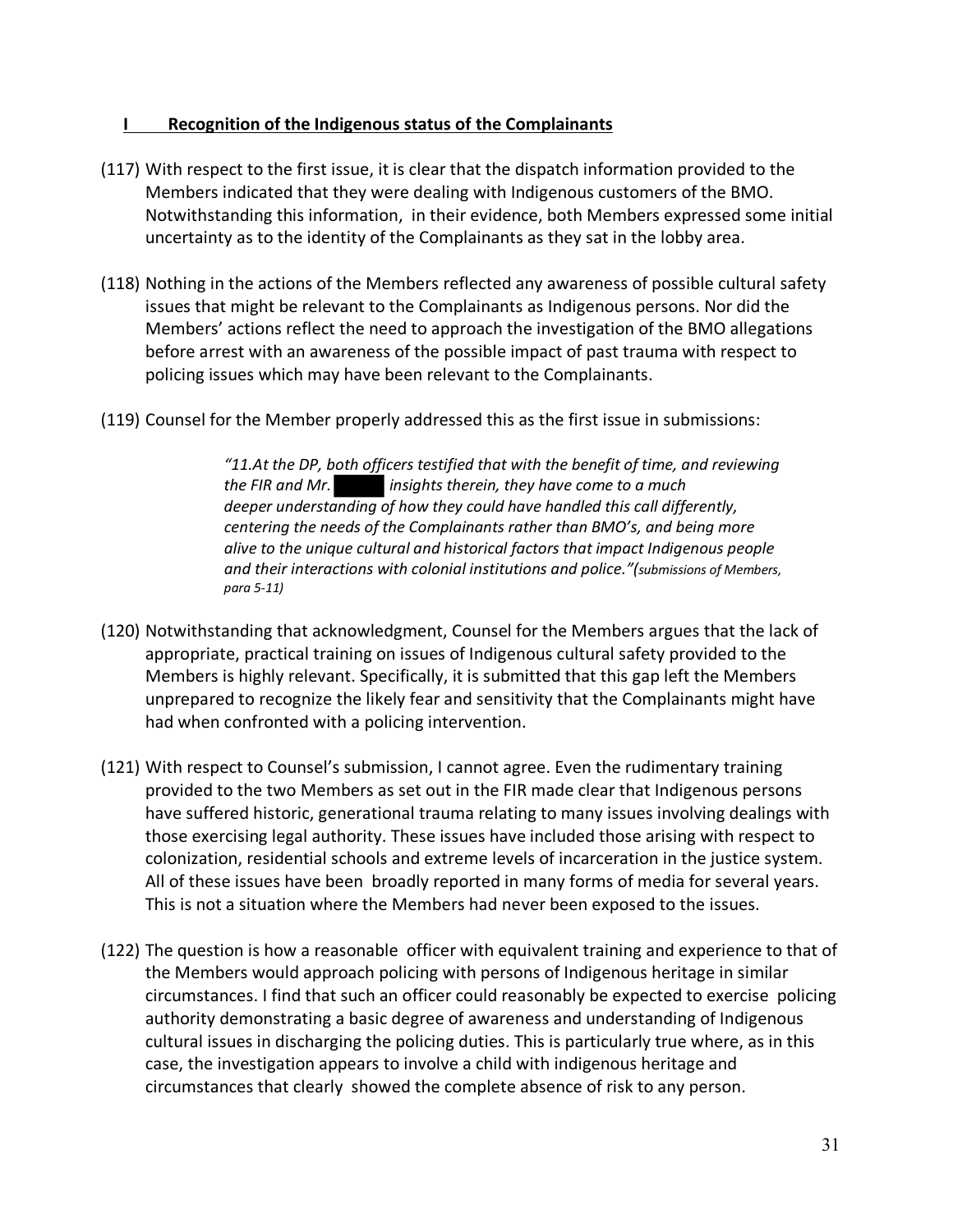- (123) Such an officer would, in my view, approach a policing issue potentially involving Indigenous persons with greater care, recognizing that not to do so could have the effect of ignoring potentially significant impacts on such persons facing an encounter with law enforcement, that may not have been experienced by others.
- (124) I further find that such an officer, standing in the shoes of the Members, would know that simply treating Indigenous persons the same as anyone else in such circumstances would not be an appropriate, common sense, or reasonable, exercise of policing authority.
- (125) The Members lack of more extensive training on issues of Indigenous culture, history and safety issues did not provide "good and sufficient cause" to treat the Complainants as they did. Even the basic training and awareness that the Members had received was sufficient to alert them of the need to approach the Complainants with greater care and respect as they conducted their investigation.
- (126) The Members arrival at the Bank, and immediate forceful dealings with the Complainants, without consideration of their Indigenous status, could, in all of the circumstances, reasonably be characterized as oppressive in the eyes of an officer standing in the shoes of the Members.

### **II Removal of the Complainants from the Lobby**

- (127) On the second issue, Counsel for the Members submits that the decision to summarily remove the Complainants from the Bank property was required for two reasons:
	- (a) To separate the Complainants, as suspects, from Bank staff, as witnesses; and
	- (b) To avoid creating a scene in a "sensitive area" *(para 26 Members submissions)*
- (128) An outline of each Member's thought process in taking the Complainants outside the Bank is summarized starting at page 86 of the FIR:

*Cst. stated that he arrested Mr. and Ms. outside the Bank because he felt the Bank's interior was a sensitive area where people want to feel safe. In his second interview, he stated that he did not want to "create a scene" inside the Bank, where people deal with sensitive matters. He said he felt taking them outside was appropriate at the time.* 

*Cst. stated the Bank was the complainant on the matter, and when you have a witness (in this case, Bank employees) and a suspect, you do not typically keep them together. He also wanted to avoid a scene whereby there could be some yelling if the suspects objected to the Bank involving police.*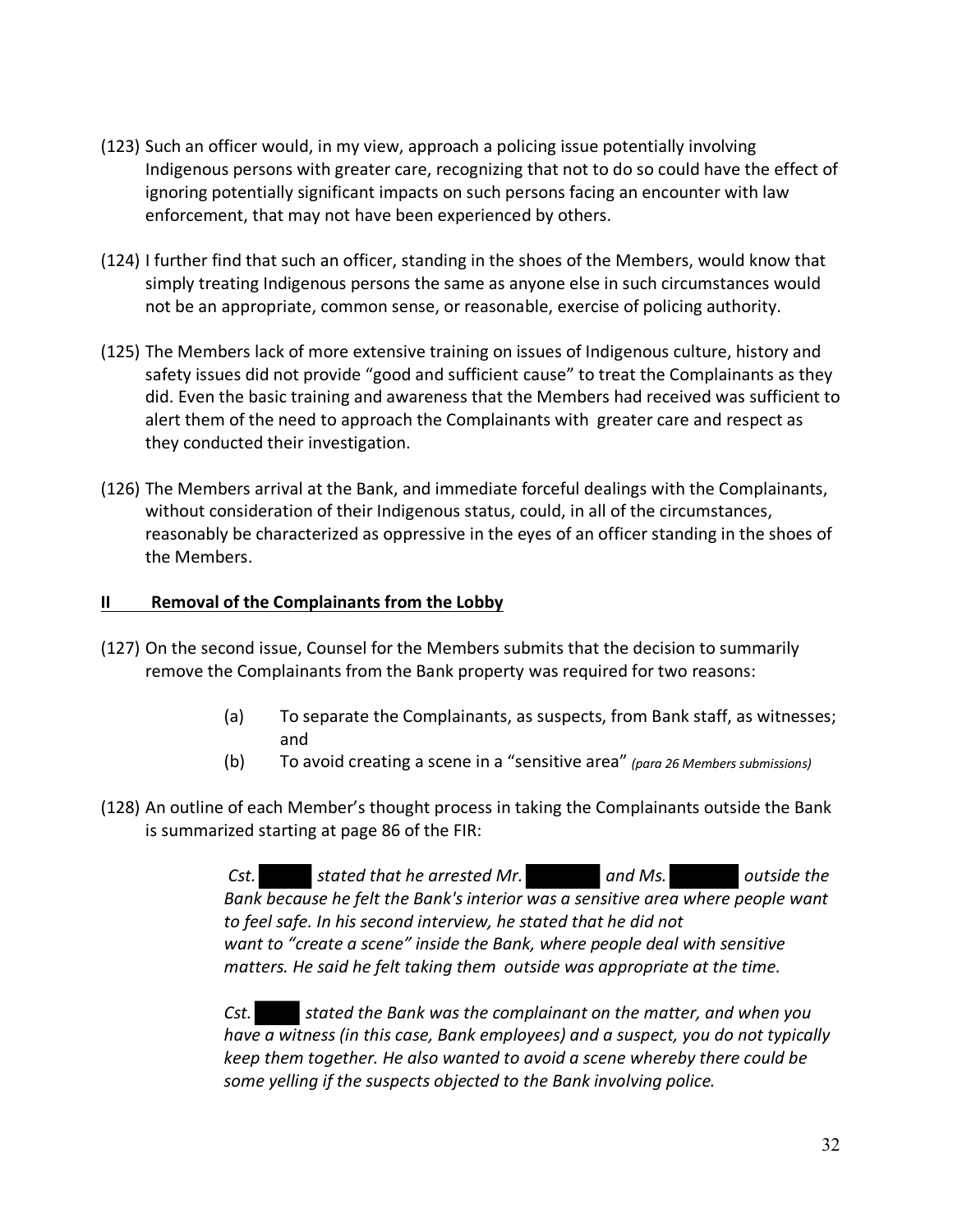*Cst. asked Mr. and Ms. to step outside the Bank. Cst. and Cst. did not use force when they escorted Mr. and Ms. out of the Bank, where they were ultimately arrested.* 

(129) At the Discipline Proceeding, Cst. expanded on this decision:

'*Q Did you yourself turn your mind to dealing with these parties inside the Bank as opposed to taking them outside?*

*A I didn't at first, like looking back at it now I guess, but at that time our training, we were always sort of taught to separate the witnesses from the subjects of complaint or arrested. So there's no, you know, contamination of evidence or in this case I felt that they may become angered or there may be some back and forth if they felt that the Bank had reported them and that's why we showed up. So I wanted to separate, just going off that I just wanted to separate them and then we could sort of deal with it separately. Q Okay, any other considerations in your mind about taking them outside versus not?*

*A Yeah, I just thought to remove them from -- like, I just saw the Bank as the Bank is the complainant and then, you know, we have them and just to separate the Bank from them. Obviously looking back at it now with information that we have, I would not have done that. I probably, you know, looking at the FIR and seeing what has said it's sort of given me new perspective on it."*

- (130) It is relevant that the Complainants were removed before they had been specifically identified as the parties under suspicion by any Bank staff. Clearly the Members had had the benefit a description from dispatch, however, there was no specific identification of the suspects by Bank staff.
- (131) It is also significant that Complainant A had already received a letter from the Bank Representative denying his application for a change to his Banking arrangements before he was moved to the upstairs lobby area with his granddaughter. Although Complainant A was unhappy with the Bank's decision, there had been no scene or difficulty in continuing to talk to Bank staff about the issue that was reported to the Members. In fact, of course, neither Member inquired about the attitude of the Complainants or potential risks they might pose.
- (132) On requesting a return of his id documents, Complainant A was told by the Bank Representative that the Branch Manager had the material. Both Complainants dutifully waited while the manager undertook her duties.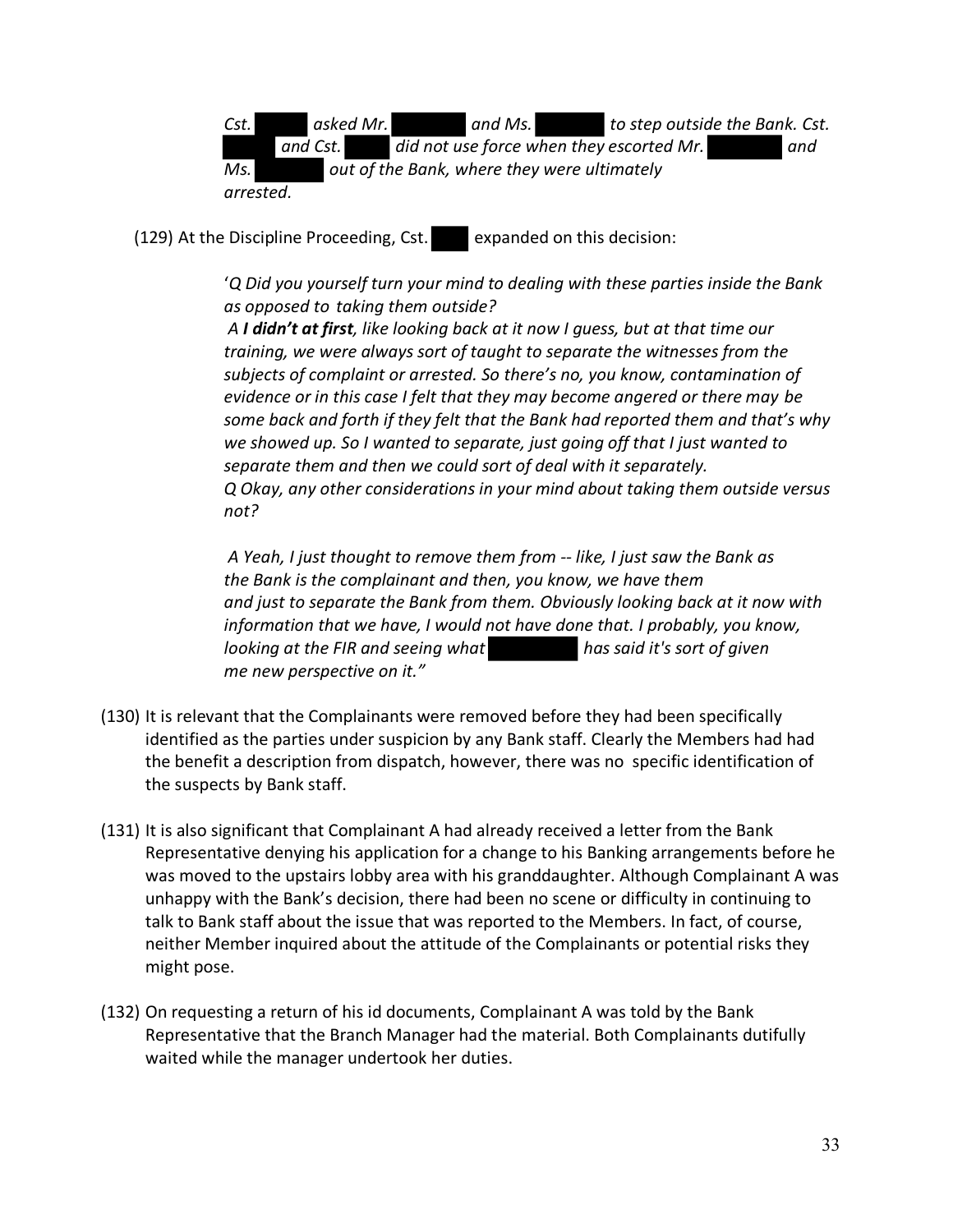- (133) In no sense was there any reasonable prospect of a scene or disturbance involving the Complainants. The issue was initially a civil matter involving a conflict between Bank policies and identification questions. Both Complainants, and in particular Complainant A, had responded appropriately to the Bank's requests for information. As well, both appeared to show great patience in waiting for the Bank to complete its processes.
- (134) The Complainants had been moved to the large upper lobby from the Bank Representative's basement office to await the completion of the Branch Manager's review. Bentall Security were monitoring the Complainants while they waited without incident. The lobby itself had ample space to separate the Complainants from all Bank staff and any customers. It also had the additional benefit of providing a secure, contained area to resolve any conceivable flight issues that might have arisen for the Members.
- (135) As Cst. acknowledged in his evidence, at the time the direction to move the Complainants from the lobby took place, he had not turned his mind to dealing with the parties inside the Bank. In fact, Cst. asked no questions about the risks posed by the Complainants in his very brief discussion with the Branch Manager. There was, in reality, no risk assessment or considered reflection undertaken by Cst. He simply ordered the parties to move outside the Bank. Another officer of equivalent training and experience standing in the shoes of Cst. would reasonably be expected to have undertaken this task.
- (136) For his part, Cst. ignostifications for the move were limited to articulating factors arising after the decision to move had been made by Cst. Cst. simply followed Cst. lead without any consideration of his training and experience on the need to move the parties from the Bank lobby. Cst. followed Cst. and did not seriously consider any on the removal issues or risk assessment until later in his dealings with the parties. Again, an officer with training and experience equivalent to  $\mathsf{Cst}\blacksquare$  standing in his shoes would reasonably be expected to at least consider the need for removal, or seek clarification of Cst. intentions, even in a role as cover officer.
- (137) In short, I find that there was, in reality no reasonable necessity to remove the Complainants from the Bank lobby area. There was, in fact, no real risk of confrontation with Bank witnesses, no prospect of a scene that would affect Bank customers, and no risk of flight whatsoever.
- (138) I find that a reasonable officer with equivalent training and experience to that of the Members standing in their shoes would not have immediately removed the Complainants from the Bank lobby to a busy public sidewalk.
- (139) Considering the totality of the circumstances facing the Members, I find that there was in fact no good and sufficient cause to summarily remove the Complainants from the Bank lobby to the busy outside public sidewalk. As such, the removal that took place was an oppressive act.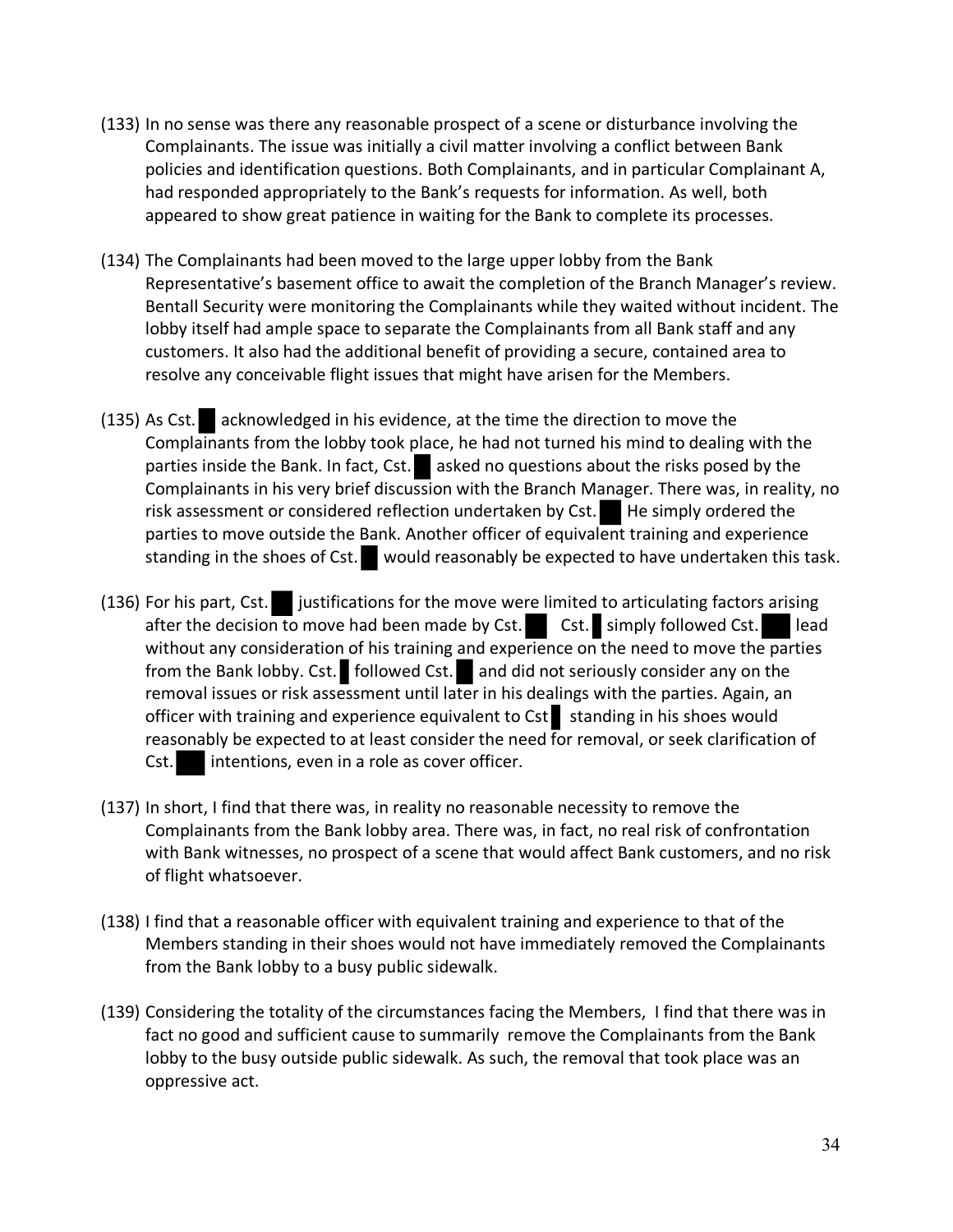### **III The age of Complainant B**

- (140) On the third issue, the initial dispatch to the Members had identified one of the suspects as "a 16 year old female teenager". The identification turned over to Cst. by the Branch Manager for Complainant B showed a birthdate of 2007. A simple reflection on that fact would have confirmed that at least one part of the identification documents showed Cst. that he was dealing with a 12 year old child.
- (141) Cst. was frank in acknowledging that he had not turned his mind to the significance of that date on the status card which, if accurate, would have confirmed Complainant B to be 12 years of age. In fact, neither Member took any time or steps to determine the age of Complainant B before the arrest and handcuffing took place. Simply put, neither Member turned their mind to the issue despite obvious conflicting information from initial reports and documents.
- (142) It was not until Cst. arrived on scene to deal with Complainant B that doubts were raised as to the suspect's actual age. Cst. had immediately asked Complainant B to confirm her age and was told in response that she was indeed only 12 years old. Cst. immediately advised her partner, Cst. of this development. Cst. then raised the issue with Cst. Shortly thereafter the handcuffs were removed from Complainant B by Cst.
- (143) Both Members testified that they believed Complainant B to be in her "mid-teens" and dealt with her as such, largely relying on the dispatch information.
- (144) Neither Member directed their mind to clarifying Complainant B's actual age before proceeding to arrest and handcuffing. Indeed, Cst. had ignored identification that, if considered, would have at least raised a question as to the conflict between the information provided by dispatch, and that apparently reflected in the tendered identification documents. Cst. had taken no steps to question Cst. actions on this point.
- (145) A reasonable officer with training and experience equivalent to the Members standing in their shoes would have at least questioned the apparent difference in age between dispatch details and the birthdate shown on Complainant B's status card.
- (146) Such an officer would also have at least asked Complainant B her age before undertaking an arrest and handcuffing.
- (147) I find that there was no good and sufficient cause to ignore prima facie evidence of Complainant B's actual age, or the apparent conflict between dispatch reports and the relevant status card. There was also no good and sufficient reason to fail to ask Complainant B, clearly a young person, her actual age.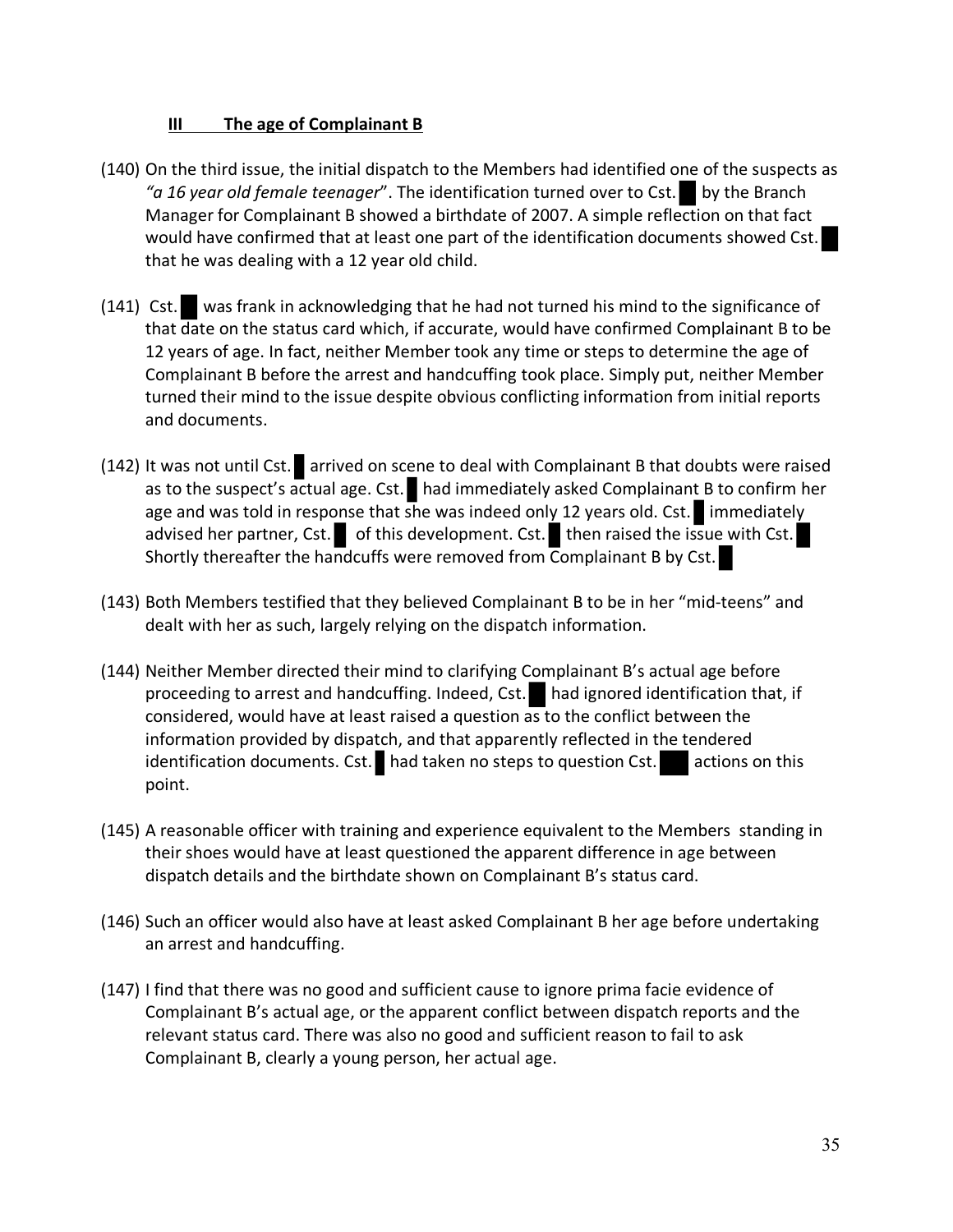- (148) Moving quickly to arrest and handcuff Complainant B without at least inquiring into her actual age was, in all of the circumstances, oppressive towards that complainant by the Members.
- (149) Complainant B's indigenous status was also ignored by both Members. As a result, the arrest process proceeded precipitously ignoring both possible issues with Complainant B's age and the need to consider the cultural safety issues that would, in all likelihood, be relevant to her heritage.

## **IV Summary - Issues 1-3**

- (150) Considering the totality of issues 1 -3, I find that the Members each acted oppressively in dealing with the Complainants before their arrest and handcuffing.
- (151) I find that the Members had shown no consideration as to how their intervention might have been perceived by two Indigenous customers of a large Bank in confusing and uncertain circumstances.
- (152) I further find that there was no compelling reason to remove the Complainants from the Bank lobby area, even if an arrest was contemplated. The lobby area provided a secure and expansive area to deal with the Complainants. There was, I find, no risk to anyone and no prospect of any conflict with Bank staff nor any realistic scenario that could lead to an interference of other Bank customers.
- (153) Finally, the Members acted oppressively with respect to Complainant B by failing to take any steps to clarify her age before proceeding to arrest and handcuffing.
- (154) Considered objectively, and through the lens of a reasonable officer standing in the shoes of the Members, I find that the cumulative actions of the Members prior to the arrest of the Complainants were oppressive within the meaning of section 77(3) (a) of the Police Act.

# **V The arrest of the Complainants**

(155) After having received the initial dispatch information, the Members each assumed that the Complainants were underinvestigation for fraud, under section 380 of the *Criminal Code*. The *Criminal Code* offence of fraud is a dual, or hybrid, offence, thus meeting the threshold for an arrest without warrant under section 495(1) of the *Criminal Code*, which states, in part:

*451(1) A peace officer may arrest without warrant*

*(a) a person who has committed an indictable offence or who, on reasonable grounds, he believes has committed or is about to commit an indictable offence;*

*(b) a person whom he finds committing a criminal offence;*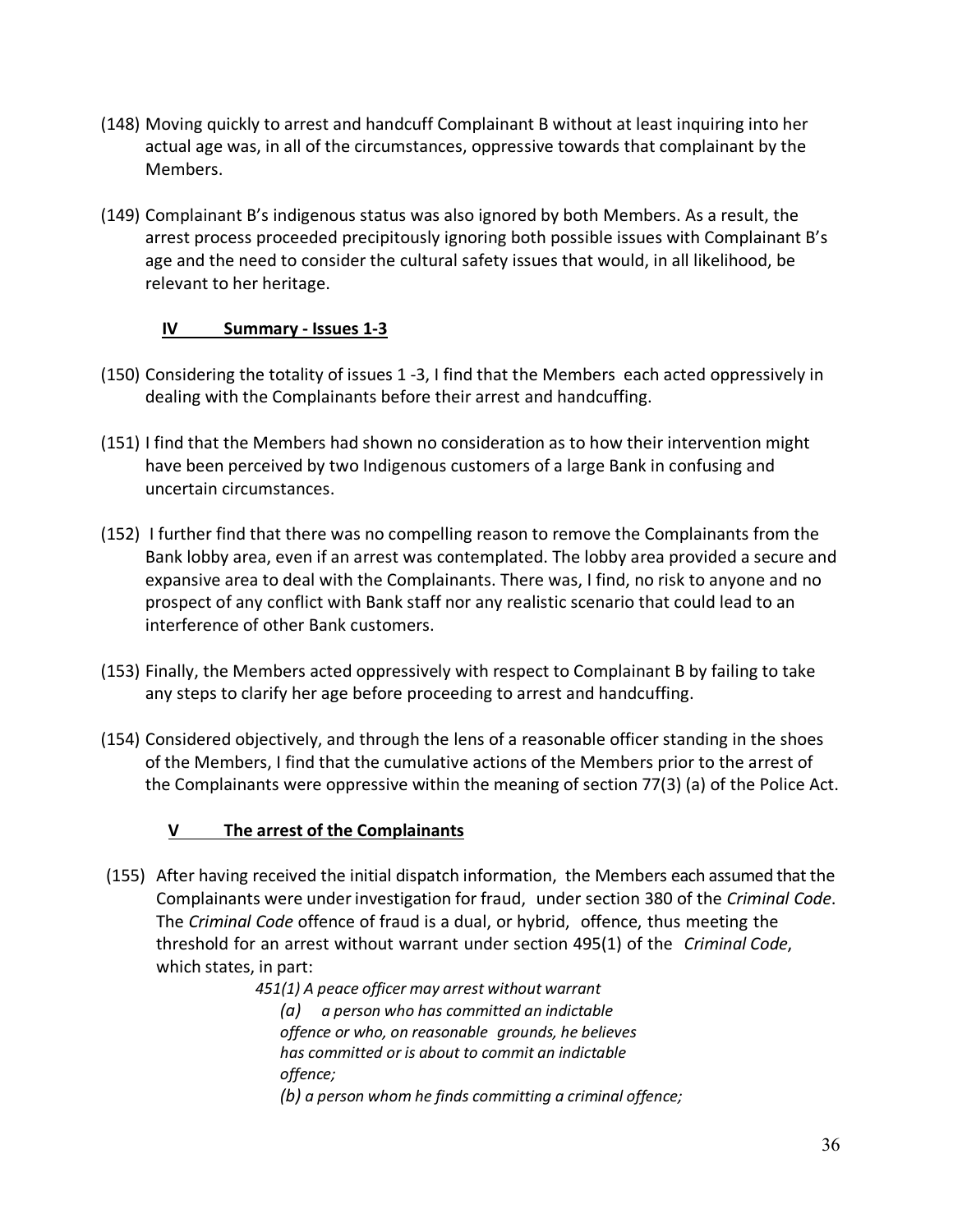- (156) It is not disputed that the issue here is whether each Members had reasonable and probable grounds to believe that the Complainants had committed, or were about to commit, fraud.
- (157) With respect to the decision to arrest the Complainants, I am satisfied that both Cst. and Cst. had subjectively concluded that they had such reasonable and probable grounds simply as a result of the dispatch information.
- (158) As noted above, I have found that the information provided to the Members by dispatch prior to their arrival at the Bank was actually limited to the following facts:
	- (a) The BMO main branch staff had called advising of a *possible* fraud in progress;
	- (b) Two people were reported to be trying to open accounts with fake id. The Bank was stalling the two who were sitting in the lobby on the main floor and had been able to verify that the ID was fake;
	- (c) The two subjects were "10/10" no outstanding criminal charges/convictions;
	- (d) BMO staff had contacted the Canadian government and were advised to confiscate the ID and contact authorities; and
	- (e) Descriptions of two subjects were given by CAD.
- (159) No additional information was provided to the Members during the drive to the Bank either by dispatch or as a result of CAD searches undertaken by Cst. I am satisfied that both Members believed subjectively that the information they had received provided reasonable grounds to arrest the described suspects seated in the Bank lobby.
- (160) Again as noted above, the Members entered the Bank and Cst. met for less than a minute with the Branch Manager. The additional information provided to Cst. at that time by the Branch Manager was limited to the following:

(a)"*We had a customer of ours (Complainant A)that we can't identify based on the information in our systems;*

*(b)"The other customer, [Complainant B's] card looks to be altered; and (c)"Indigenous Services Canada has confirmed that the id was altered or fraudulent . That office also recommended that the id be held and turned over to authorities (police)"*

- (161) Cst. left the Branch Manager's office and, without meaningful communication to Cst. directed the Complainants to move outside the Bank. Cst. followed that lead without question or clarification as to the proposed plan of action.
- (162) Once outside the Bank, the Complainants were immediately arrested. Cst.  $\blacksquare$  arrested Complainant B while Cst. arrested Complainant A. If there was any investigative detention, it only arose in the very brief move from the Bank lobby to the sidewalk during which time no questions were put to either Complainant.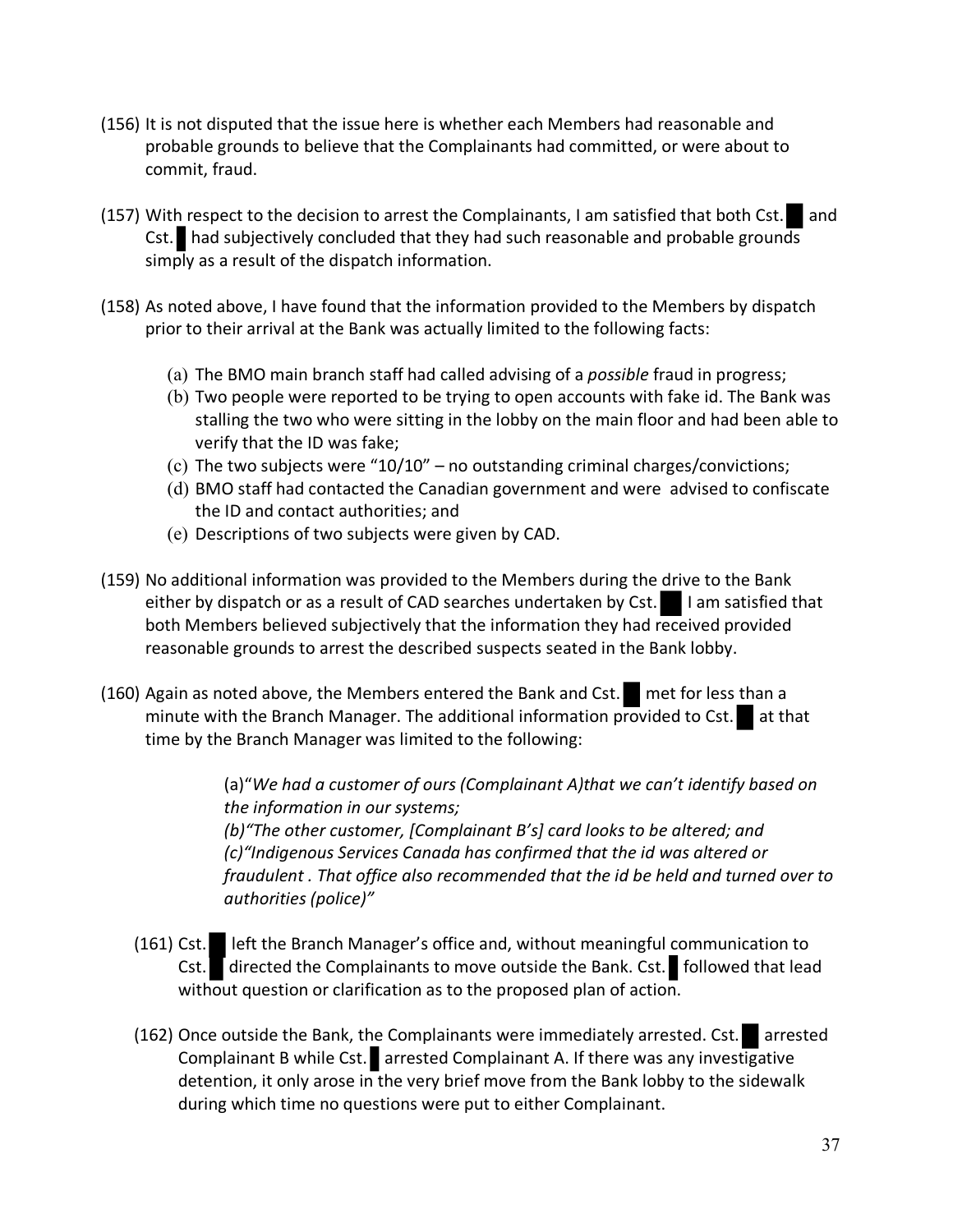(163) As Counsel for the Members noted in submissions at paragraphs 35 and 36:

"35. The officers have consistently set out their grounds as follows:

- a. CAD call information;
- b. Objective credibility of the Bank as a large financial institution;

c. Cst. knowledge of the extensive training staff receive on fraud; d. Indigenous Services Canada confirming the cards were fraudulent and should be seized (and instructing the Bank to call the police).

36.Cst. testified that he was following the lead of Cst. who was the contact, or lead investigator. However, he agreed with Cst. RPGs:

"*I already knew sort of the direction, based on the CAD call and the remarks that came in. Sort of had that -- I felt we had the reasonable grounds… large institution – believed they would have taken all the steps to verify these documents before calling us. And so based off that I formed my grounds that a fraud had occurred, and we'd have to investigate it (DP Tr. p. 97)"*

- (164) However, in his PRIME report narrative, Cst. reported that there were four reasons that led him to form reasonable grounds to arrest without warrant under section 495 of the *Criminal Code*. Those grounds were expressed to be as follows:
	- 1. The Bank reported there had been a large money deposit into the account;
	- 2. (Complainant A) had changed his cell number the day before;
	- 3. (Complainant A's) status card number did not match the number the Bank had on their database; and
	- 4. (Complainant "B") presented a status card, which the Bank deemed fraudulent, as it did not match the public enquiries database.
- (165) The findings of fact noted above conclude that Cst. was, in fact, not aware of items 1-3 until after the arrest of the Complainants. As well, with respect to item 4, there is no evidence that the Bank itself had deemed the status card of Complainant B to be fraudulent, rather it was relying on Indigenous Services Canada to confirm that the card was "altered or fraudulent".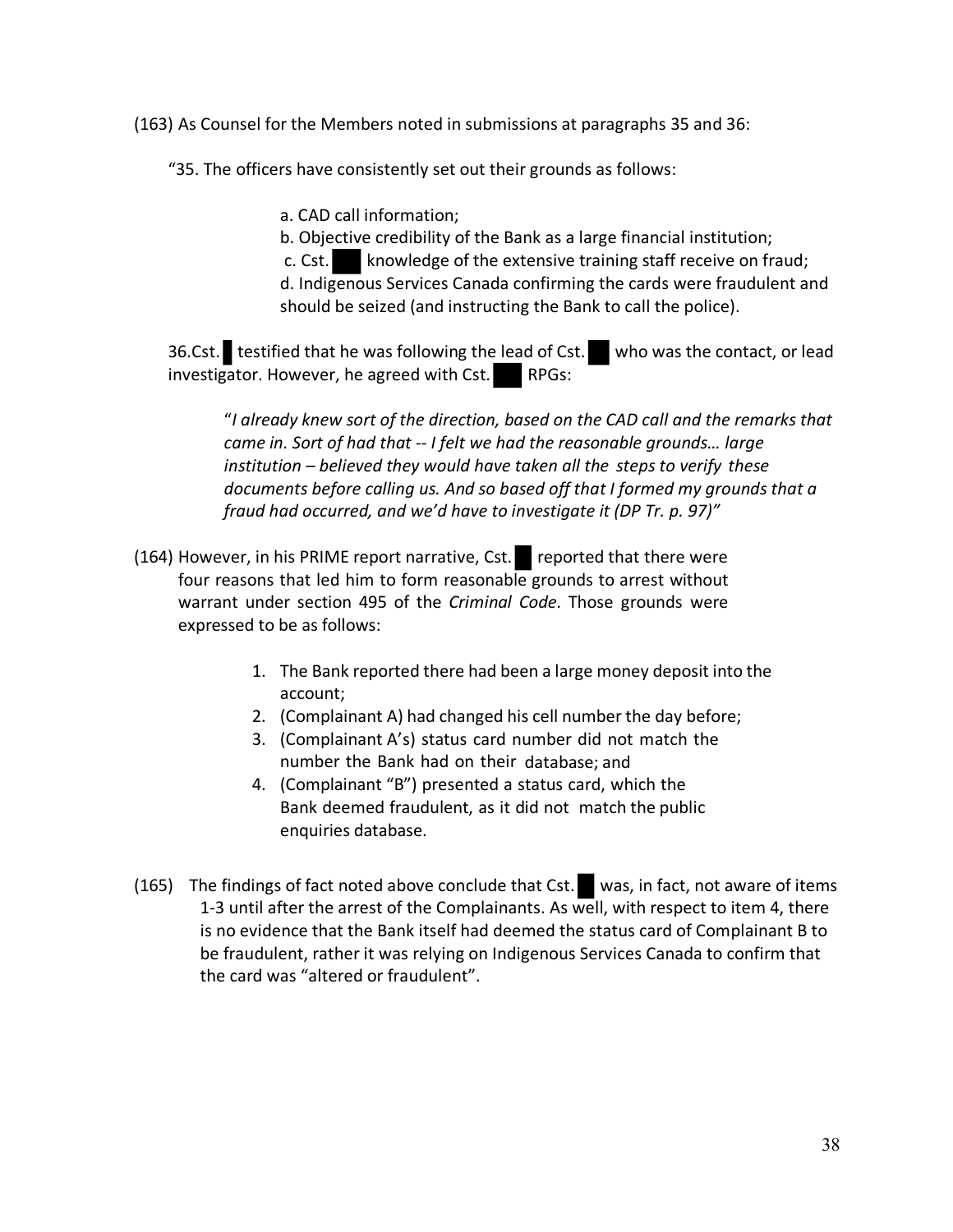- (166) As the Investigator has correctly noted at page 52 of the FIR, and Counsel for the Member at paragraphs 44 and 45 of submissions, the test for establishing "reasonable grounds" to conduct an arrest is well established. The leading case on what constitutes "reasonable grounds to believe" continues to be the Supreme Court of Canada decision in *R. v Storrey*, recently considered by the BC Court of Appeal in *R. v. Henareh,* 2017 BCCA 7:
- (167) The terms "reasonable and probable grounds" and "reasonable grounds" are synonymous. *R. v Loewen*, 2011 SCC 21. The two-pronged test of reasonable and probable grounds requires that the arresting officer:
	- (a) subjectively believe there are reasonable and probable grounds to arrest, and
	- $(b)$  that those grounds are objectively reasonable.
- (168) When applied to the actions of a police officer, the second part of the test for reasonable grounds has often been called a "*modified objective test*" because it is not based on a generic reasonable person, but rather on a "reasonable police officer standing in the shoes of" the member. Under this "modified objective test", the analysis considers the position that would be taken by a reasonable police officer with the following qualities:
	- (a) An officer who has the benefit of the same training, experience, knowledge and skills as the police officer in question; and
	- (b) An officer who has the same vantage point, with the benefit of the same observations and information as that police officer had at the time.
	- (c) The actions of each officer facing misconduct allegations must be evaluated separately based on his, or her, own lens. *Cluett v The Queen*, [1985] 2 S.C.R. 216;
- (169) The BC Court of Appeal in *R. v. Ballendine 2011 BCCA 221* further confirmed at page 227 that: *"as has been oft stated, a reasonable-grounds determination is based on a practical, non-technical, and common-sense assessment of the totality of the circumstances*."
- (170) As noted above, I am satisfied that both Members subjectively believed that they had reasonable and probable grounds to arrest the Complainants.
- (171) I am, however, not satisfied that a reasonable officer, with equivalent training and experience facing the circumstances encountered by the Members would conclude that the required grounds for arrest of either Complainant had been made out. A common sense assessment of the totality of the circumstances known to the Members immediately before arresting the Complainants neither objectively, nor reasonably, supported the arrest decisions. Let me explain.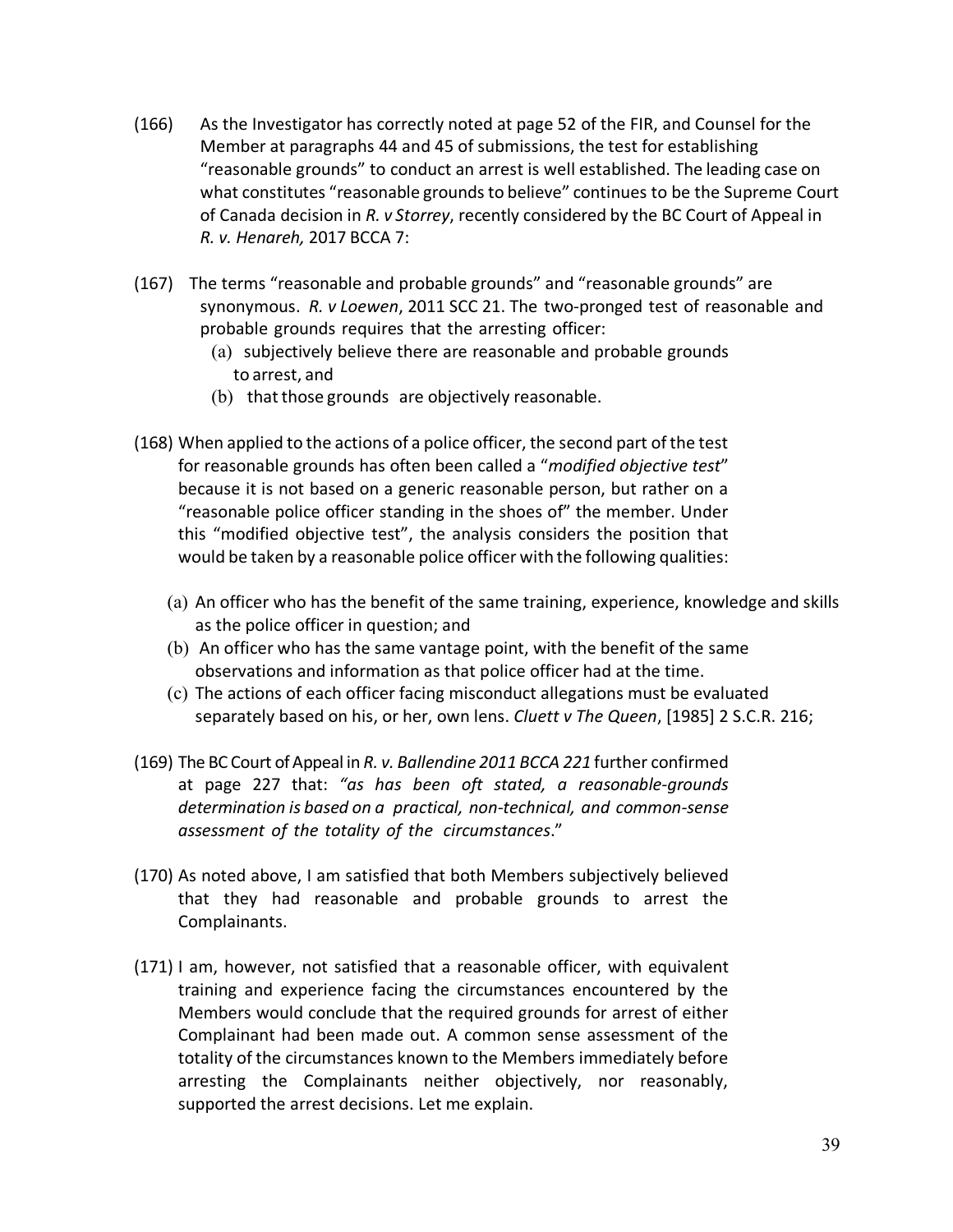- (a) Both Members were made aware of a "possible fraud" in progress. The information provided by the Bank to dispatch and conveyed to the Members did not report that a fraud had conclusively taken place, but rather that it was possible;
- (b) Cst. reliance on his prior Banking experience purported to confirm complete reliance on Bank expertise for considering fraud issues. Cst. expressed his complete faith in information provided by a large financial institution on a fraud issue. However, as noted, the information conveyed to the Members was only of a "possible" fraud. In no sense had the Bank itself confirmed the facts of a fraud for either Complainant;
- (c) The Members were aware that the identification information for one of the Complainants, Complainant B was in issue. The id card appeared to be altered. The brief discussion with the Branch Manager confirmed to Cst.  $\blacksquare$  that with respect to Complainant A, his identification documents were not alleged to be fraudulent. Rather, the manager expressly told Cst. that Complainant A "*was a customer of ours we can't identify based on our systems".* The logical conclusion of such a report was that an existing Bank customer was dealing with the Bank, and that for unknown reasons, there were problems confirming the identity of that customer. Under no reasonable circumstances does such an assertion arise to the level of a fraud accusation. At best, it raises a suspicion of fraud;
- (d) The information provided by the Branch Manager to Cst. confirmed that Indigenous Services Canada had advised that the id for Complainant B was "altered or fraudulent". Again, there was no concise or unequivocal conclusion by the Bank itself that the document was fraudulent. The Branch Manager simply told Cst. that Complainant B's status card "looks to be altered".
- (e) The Members were aware that the Complainants were patiently waiting in the Bank after having encountered issues with their tendered identification. This was not a circumstance where the parties had attempted a fraud and attempted to leave;
- (f) The Members were also aware that neither Complainant had any PRIME or criminal record history which might have raised suspicions as to their actions in the Bank; and
- (g) No formal identification of the Complainants as the subjects of the Bank's 911 call had been made to the Members at any point.



- (172) Considering the totality of the circumstances, as Cst. left the Branch Manager's office, a reasonable police officer, with equivalent training and experience to that of the Member facing the same circumstances would have known that:
	- (a) The focus of the Banks's complaint was an issue with identification documents, particularly the Complainants' status cards. The question raised was whether or not such documents were valid. Notwithstanding that fact, Cst. gave two status cards such a cursory review that he didn't notice that age issue arising from Complainant B's identification and the conflict with information received from dispatch. A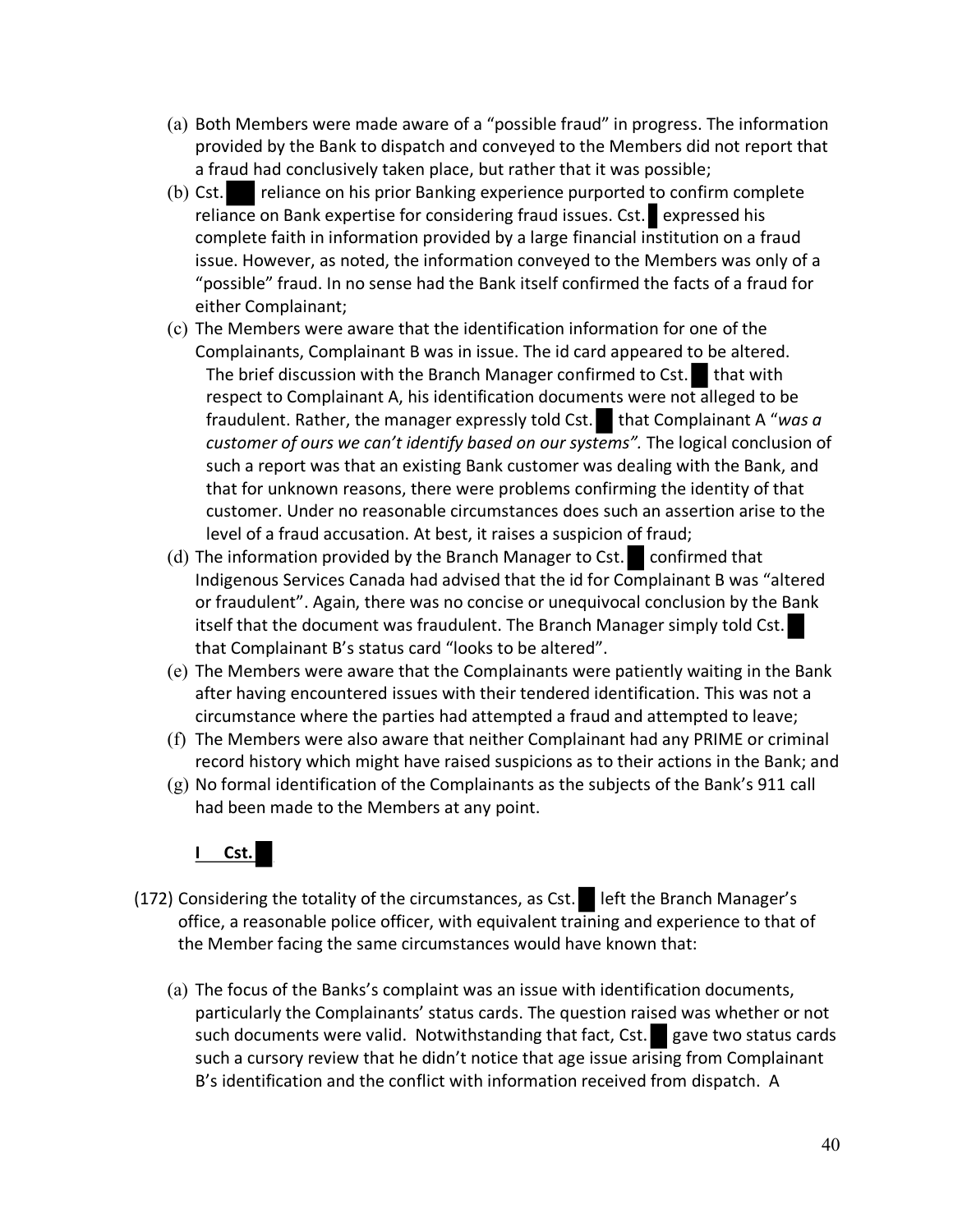reasonable officer standing in Cst. shoes would have at least reviewed the cards in question and considered their content before arresting the Complainants;

- (b) There was a discrepancy between the dispatch information and the advice from the Branch Manager with respect to Complainant A. The manager had confirmed that Complainant A was an existing customer that they were unable to identify based on their systems. In fact, Complainant A's identification documents were considered valid. It was the reconciliation of those documents with Bank records and link to the actual person at the Bank, Complainant A, that was in issue. Hence, there was an uncertain link to fraudulent activity on the part of Complainant A, other than a suspicion linked to the tender of Complainant B's id. Again, a reasonable officer standing in the shoes of Cst. would have noted the uncertainty concerning the fraud issues relating to Complainant A and not moved to arrest on the basis of the limited, conflicting and uncertain information on hand;
- (c) The dispatch information was for a "possible fraud", not a confirmed fraud, on the part of the two Complainants, by the Bank. A reasonable officer with equivalent experience, including Banking experience, would recognize that the BMO had not in fact reached the conclusions on fraud assumed by the two Members. Such an officer would recognize that there were suspicions to address concerning the status cards, however, would not summarily move to arrest based on the information then available;
- (d) There was no obvious or compelling need to act urgently to secure evidence or prevent the Complainants from fleeing the Bank. As well, there was no obvious need to protect anyone from the Complainants waiting patiently in the lobby area. Complainant B's card was reported to be either "altered or fraudulent". As such, its status was certainly suspicious, but uncertain from the Bank's perspective. The issue at hand was in fact uncertainty between a Bank and its customers on the issue of identification documents, one of which appeared to be suspicious; and
	- (e) That an arrest was not reasonably required to confirm identities, secure evidence or prevent flight during an investigation. On the same basis, such an officer would not conclude that reasonable and probable grounds for arrest had been established at that point in the investigative process.
- (173) Considering all of the foregoing, when Cst. left the Branch Manager's office and moved to arrest the Complainants, he had nothing more than a suspicion of fraudulent activity. Cst. had not taken the time to consider the actual facts before him or measure those facts against the law authorizing an arrest before acting. In short, a reasonable officer standing in Cst. shoes would conclude that the Member had failed to exercise judgment in considering the actual facts and law then known before proceeding with the arrests. Rather, I am satisfied that such officer would conclude that Cst. had acted precipitously on suspicion alone.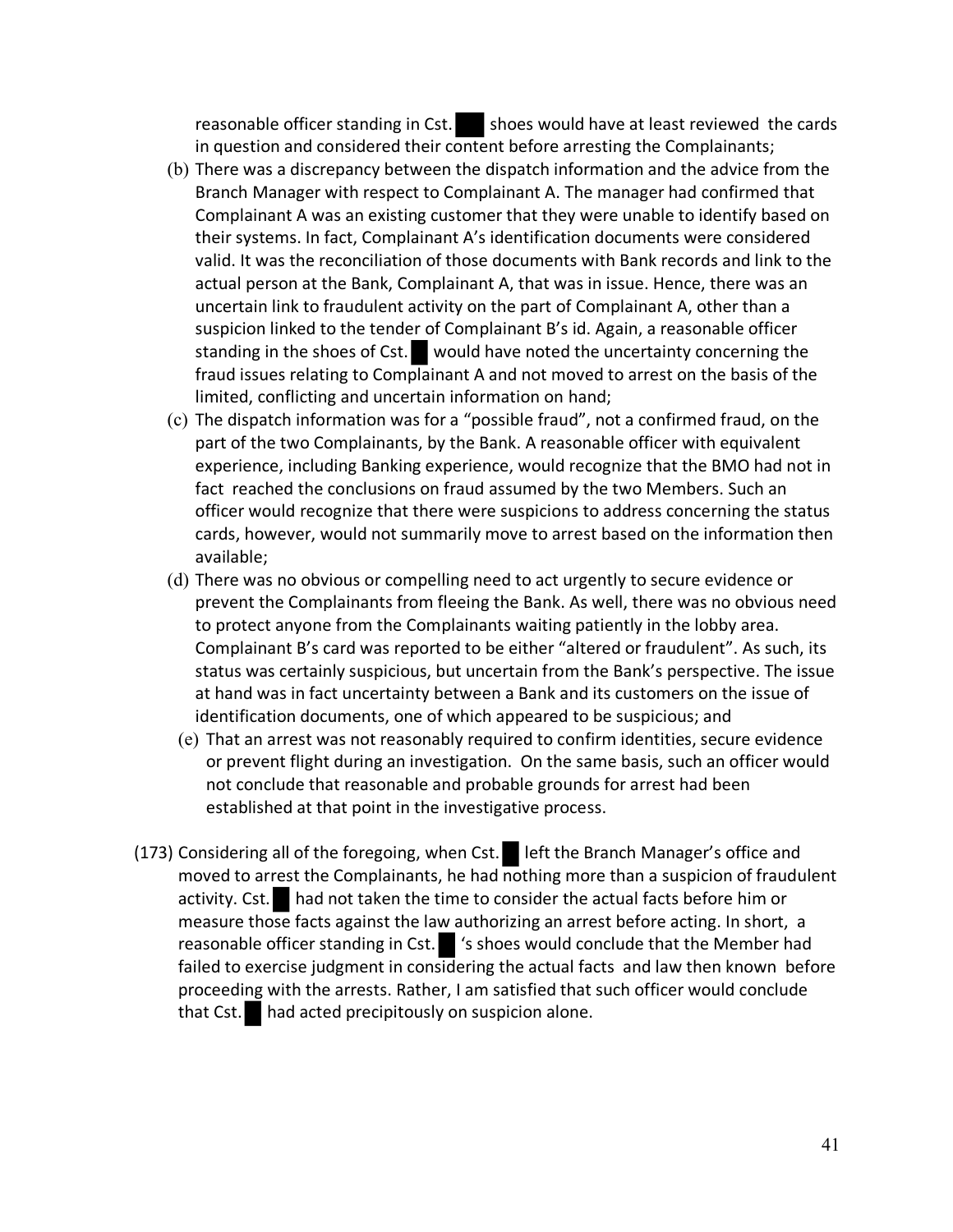(174) In fact, I find that objectively there were no reasonable and probable grounds justifying an arrest of either Complainant at that time. Instead, considering the totality of the evidence, I find that a reasonable officer, standing in the shoes of Cst. would conclude that there existed a suspicious set of facts and assumptions concerning the interaction between the Bank and the Complainants with respect to an existing customers account, and certain identification documents. Objectively, therefore such an officer could not conclude that such suspicions rose to the level of reasonable and probable grounds to arrest either Complainant.

# **II Cst.**

- (175) From Cst. perspective, the chain of evidence supporting reasonable and probable grounds is even weaker. Cst. relied exclusively on the dispatch information, which was limited and uncertain. Beyond that limited information, he simply followed the lead of Cst. and proceeded to arrest Complainant B.
- (176) A reasonable officer standing in the shoes of Cst. could not reasonably conclude that grounds for the arrest of either of the Complainants had been made out.
- (177) Such an officer would conclude that there were issues arising from the Complainants' identification that required further investigation.
- (178) Such an officer would also find that the dispatch information and other circumstances known to Cst. prior to arrest were simply matters raising a suspicion, and did not ever objectively rise to the standard of reasonable and probable grounds for arrest.

## **III Reckless Arrests in the absence of good and sufficient cause**

- (179) Considering all of the evidence, I find that the arrests made by the Members were made precipitously, recklessly and without good and sufficient cause. The Members each acted recklessly:
	- (a) In failing to consider the conflicts between the dispatch information and the details provided by the Branch Manager;
	- (b) In failing to review the details of the status cards;
	- (c) In failing to obtain information from Bank personnel on the risks, if any posed by the Complainants before moving to arrests;
	- (d) In arresting Complainant A when Cst. was aware the key issue arising from the Bank was simply confirming that Complainant A, a long term Bank customer, was in fact the person then at the Bank;
	- (e) In arresting Complainant B without giving any consideration to her actual age and the appropriateness of arresting a twelve year old child on a public street;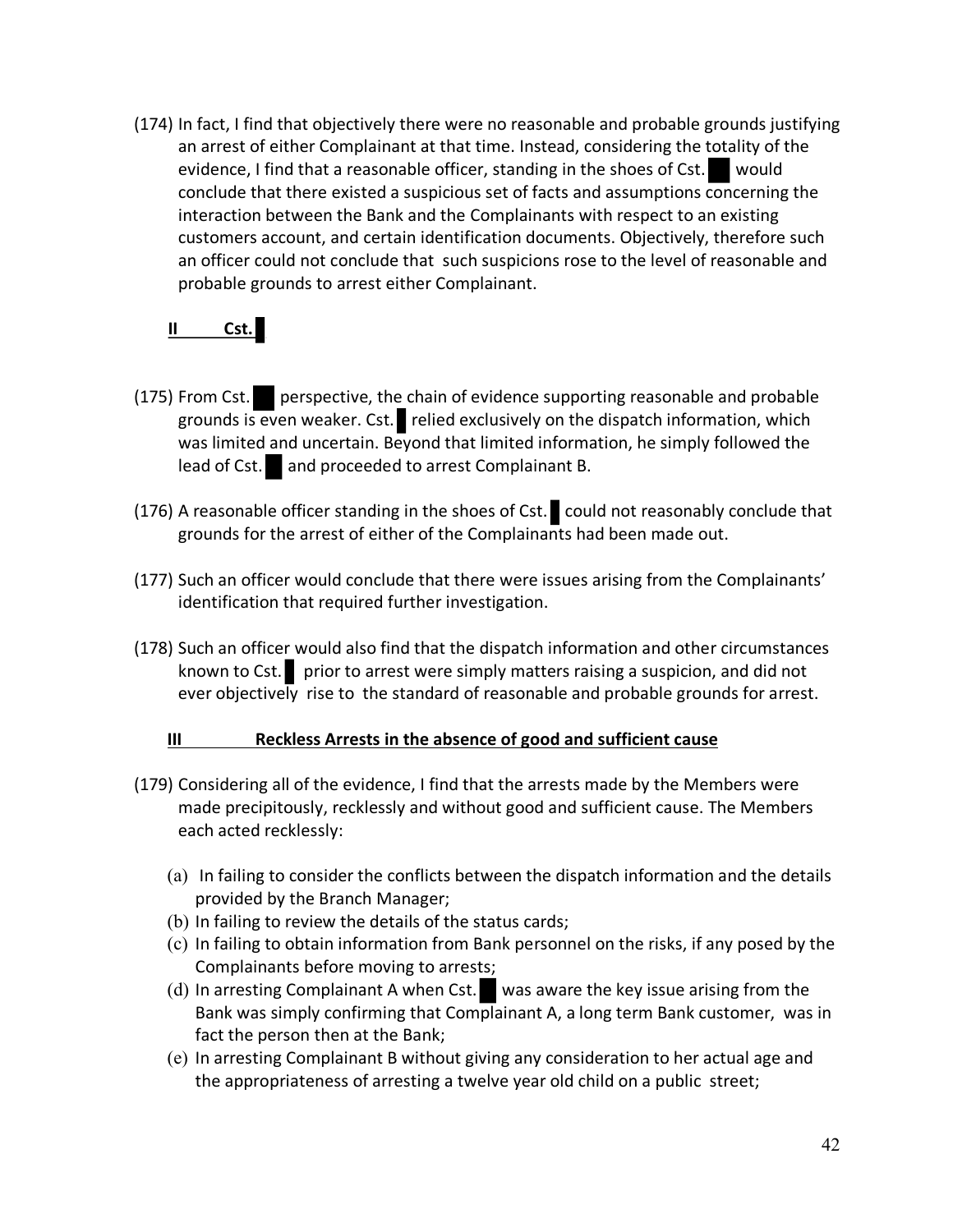- (f) In assuming facts relating to a possible fraud on the part of the Complainants that had not been part of the information made known to the Members before arrest;
- (g) In moving the Complainants to a busy sidewalk to complete the arrests; and
- (h) In failing to consider the Indigenous heritage of the Complainants and the likely profound negative effect of a precipitous arrest decision on such persons.
- (180) I find that the Members acted without good and sufficient cause in arresting the Complainants because:
	- (a) No reasonable and probable grounds for arrest had been established, and key conflicts in information which might have raised the fraud allegation beyond a suspicion had not been considered by either Member;
	- (b) The Complainants presented no risk whatsoever to any party, or the Members. As well, there was no reasonable *" aura of potential and unpredictable danger"* confronting the Members*: Schell v. Truba (1990) 89 Sask.R. 137 at 140 (Sask.C.A.)*;
	- (c) There was no urgent need to arrest the Complainants to confirm their identity, preserve evidence or secure the suspects from flight risks. The Complainants showed no risk of flight, had been fully compliant with inquiries and cooperative with the Bank staff and had already provided identification; and
	- (d) The investigation of the issues raised by the Bank could very easily have been completed, and the uncertainty over the status cards resolved, without the arrest of either Complainant.

## **IV Serious Blameworthy Conduct**

- (181) Misconduct under section 77 of the *Police Act* is not established without determining that the actions of each Member demonstrate "*serious blameworthy conduct*". In considering that issue, I have noted the training and experience of each Member and the circumstances that each were facing immediately prior to the arrest of the Complainants.
- (182) Without doubt, the power of arrest is a critical element of policing powers. As the FIR sets out, extensive training is provided to officers on the law and practice surrounding arrest decisions. In the course of discharging normal policing duties, arrest processes are routinely exercised by officers conducting criminal investigations.
- (183) An arrest, however, is not, and should never be, a perfunctory action taken by police. The essence of an arrest is the deprivation of a citizen's freedom by force. Clearly it is easier for police to deal with anyone suspected of a crime if under arrest and handcuffed. However, it is not the law that any suspicion of criminal activity provides officers with the authority to summarily end a person's freedom through an arrest. The arrest process should never be routine or take place by rote to accommodate an evolving investigation. As noted above, officers are required to assess the totality of the circumstances that they encounter, assess those circumstances having regard to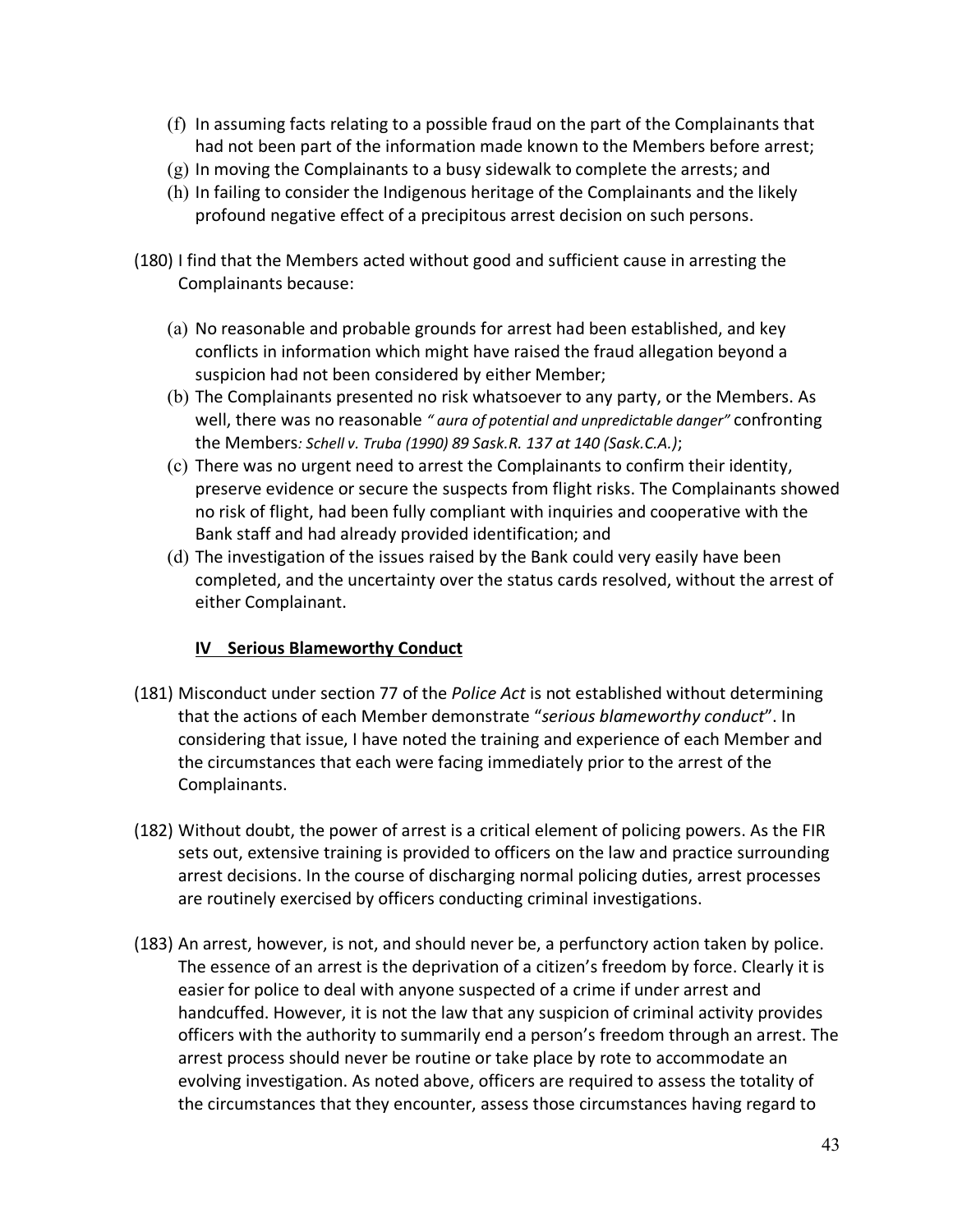their training, and only move to an arrest if articulable reasonable and probable grounds for arrest have been established.

- (184) Regrettably, in the circumstances of this case, I have found that the arrest decisions of both Members were not made in exigent circumstances or supported by the requisite reasonable and probable grounds. The arrest decisions on the part of both Members were perfunctory, and not made due to an error of judgment or lack of training. The Members simply decided, on insufficient grounds, that removing the Complainants to a busy sidewalk outside the Bank and arresting the parties was the next step in their investigation.
- (185) The summary deprivation of the Complainants' liberty by arrest was aggravated by the fact that no consideration whatsoever was made of cultural safety issues that might have been relevant to the Indigenous status of the parties. All police interventions are serious matters, however, the Members each failed to consider how seriously a precipitous arrest decision might impact two Indigenous Bank customers, one a child, both from a very small coastal village. As the FIR confirms, the impacts on the Complainants, particularly Complainant B, were profound and significant.
- (186)The arrest decisions were further aggravated by the fact that there was no genuine consideration given by either Member of the need to arrest either Complainant to prevent them from fleeing investigation, to secure evidence, to confirm identities or to contain possible risks of conflict arising from the investigation. Proceeding to arrest without giving due consideration to these issues was an abrogation of the Members' duties and an inappropriate exercise of their policing authority.
- (187) In the result, a twelve year old indigenous child and her grandfather from a small north community were deprived of their liberty on busy public street in what can only be objectively described as humiliating circumstances. The submission of Counsel for the Complainants has described the profound negative effect of these arrests on the Complainants, and indeed the members of their community.
- (188) As well, with respect to Complainant A, the FIR and Complainant submissions confirm that the arrest "*brought back memories of the forcible removal of Heiltsuk children to residential schools". (Complainant submissions, page 9)* As a person with self-reported mental health issues, the effect of an unlawful arrest on Complainant A was clearly significant.
- (189) It is acknowledged, of course, that arrests made without lawful authority can arise from an inappropriate exercise of judgment or simple mistake of law.
- (190) However, where arrests take place as a matter of routine, without due consideration of the totality of the circumstances known to an officer, and without the exercise of judgment and discretion, the risk of diminished public approval for all policing action increases.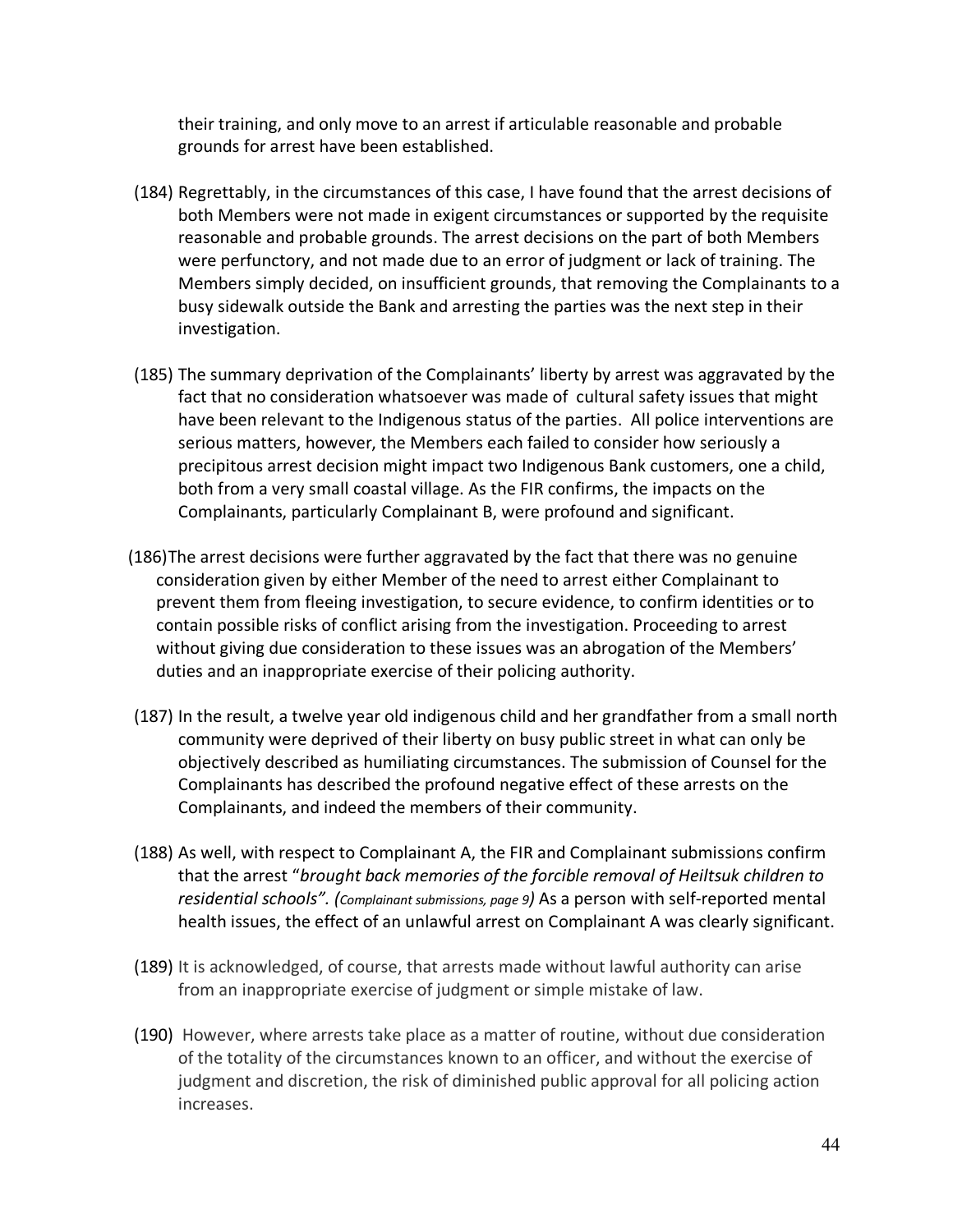- (191) In establishing the first policing authority in the United Kingdom, Sir Robert Peel made clear that the ability of police to perform their duties is dependent upon public approval of police actions. In the circumstances of this case, I find that the arrest of the Complainants by the Members without lawful authority has significant potential to diminish public respect for policing actions. Hence, such actions have relevance in considering the seriousness of blameworthy conduct.
- (192) Considering the totality of the foregoing, I find that the actions of the Members in removing and arresting the Complainants demonstrated serious blameworthy conduct
- (193) Misconduct allegation #1 is therefore made out on a balance of probabilities.

.

(194) One final matter requires consideration with respect to this issue. Counsel for the Complainants has made the submission noted above that as Discipline Authority in this process, I:

> "..*should not merely conclude that the Members engaged in oppressive conduct, but further infer that they would not have engaged in such oppressive conduct with white Bank customers. In other words, the conduct of the Members was more likely than not tainted by stereotyped and discriminatory assumptions.. " Complainant submissions p. 7"*

- (195) The submission advanced is a serious matter that would require an inference that can only be drawn from the Record. I have no authority to consider evidence that is not set out in the Record.
- (196) Having considered the totality of the circumstances set out in the Record, I find that the evidence does not provide the basis for me to draw the inferences suggested.
- (197) There is no doubt that the Members each demonstrated indifference to the Indigenous heritage of the Complainants and failed to consider the potential cultural safety issues that might be relevant in their dealings with the two parties.
- (198) There is also no doubt that, in hindsight, the Members themselves have both recognized those critical shortcomings in their treatment of the Complainants.
- (199) However, considering all of the evidence available, I find that the haste with which the Members approached the arrest and handcuffing of the Complainants was more consistent with a failure to exercise judgment, than overt stereotyping and discriminatory assumptions.
- (200) To accede to the submissions of Counsel for the Complainants on this point would require conclusions based on suspicion alone.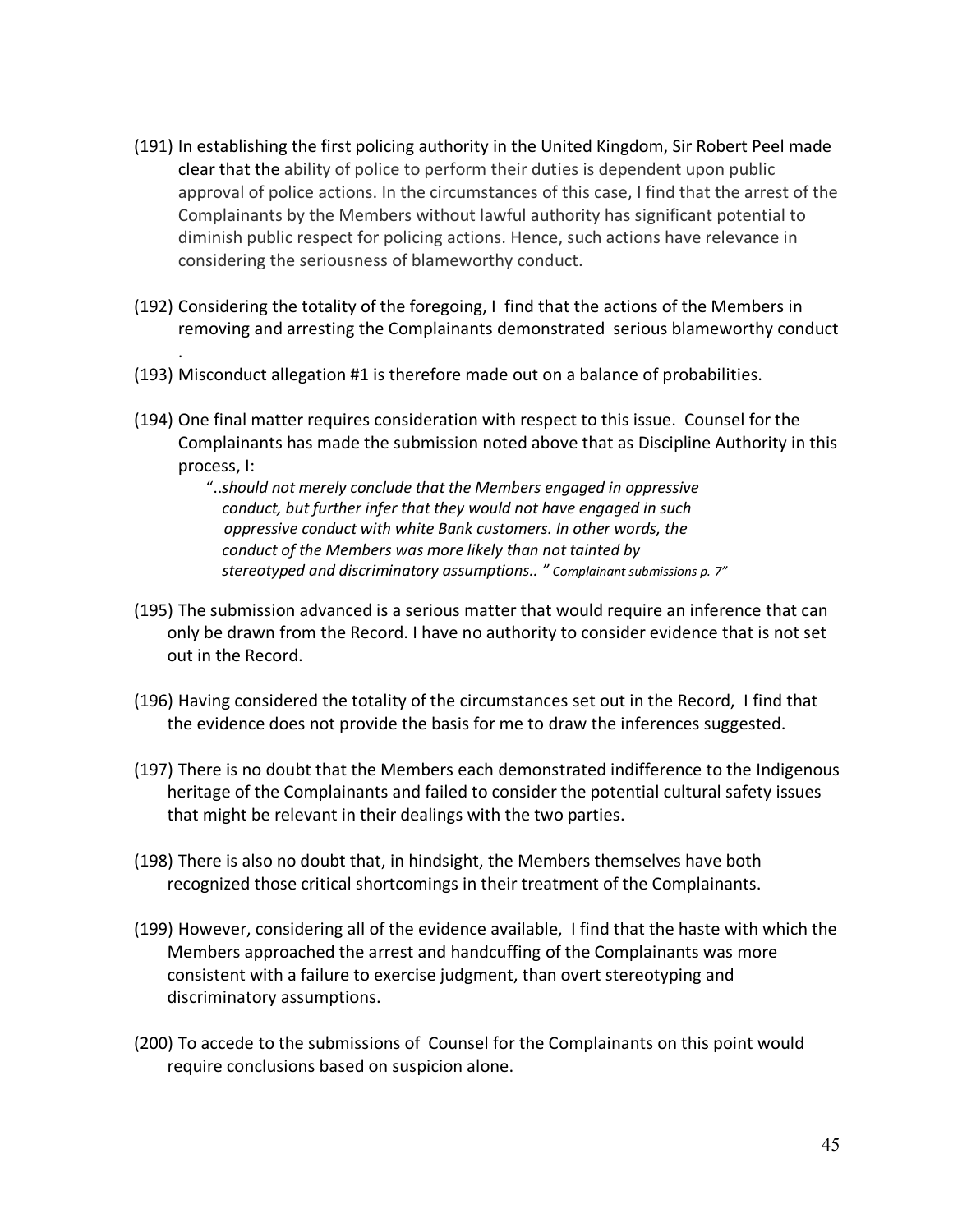# **XIII Misconduct Allegation # 2 -Unnecessary use of force** – **Handcuffing** *S. 77(3)(a)(ii)A of the Police Act*

(201) The second allegation of misconduct relates to the unnecessary use of force by the Members in handcuffing the two Complainants immediately upon their arrest. The specific allegation is that the Members:

> *(ii)Committed Abuse of Authority by oppressive conduct pursuant to section 77(3)(a)(ii)A of the Police Act by recklessly using unnecessary force on the Complainants through the application of handcuffs without good and sufficient cause. ("Misconduct Allegation #2")*

(202) Having found that the arrest of the Complainants was unlawful, there was, it would appear, no prima facie authority for the Members to handcuff or use force on the parties. My detailed analysis of that issue follows.

### **I Authorities and submissions of Counsel for the Members**

- (203) The authorities and principles governing police use of force misconduct allegations referenced above apply equally to consideration of this allegation.
- (204) The specific submissions of Counsel for the Members on this issue are set out below:

*65.The decision to handcuff in this case was derived by the officers' belief they had the authority to do so pursuant to the lawful arrest.* 

*66.The VPD policy in existence at the time regarding the application of handcuffs provided:*

*When an officer arrests or detains a person, or when a person is restrained for officer safety and is transported by police wagon, police vehicle or on foot, the officer must consider their lawful authority for applying any restraint device(s), e.g. handcuffs, to the prisoner. The safety of the prisoner and the safety of the officer are two lawful reasons why restraint devices may be applied; however, an officer must articulate in each circumstance the reasons why they applied a particular restraint device(s) to the prisoner. (FIR pdf 1958)* 

*67.In his second statement, Cst. explained his own reasons for handcuffing:* 

*…at face value, it was the grounds for, for arrest had been met and, and it was, the suspects were still there. So I walked them out uh, into a, into a, a busy street, so both to prevent, uh, escape, and also because it is a fraud investigation, I don't know who these two people were. Um, I have*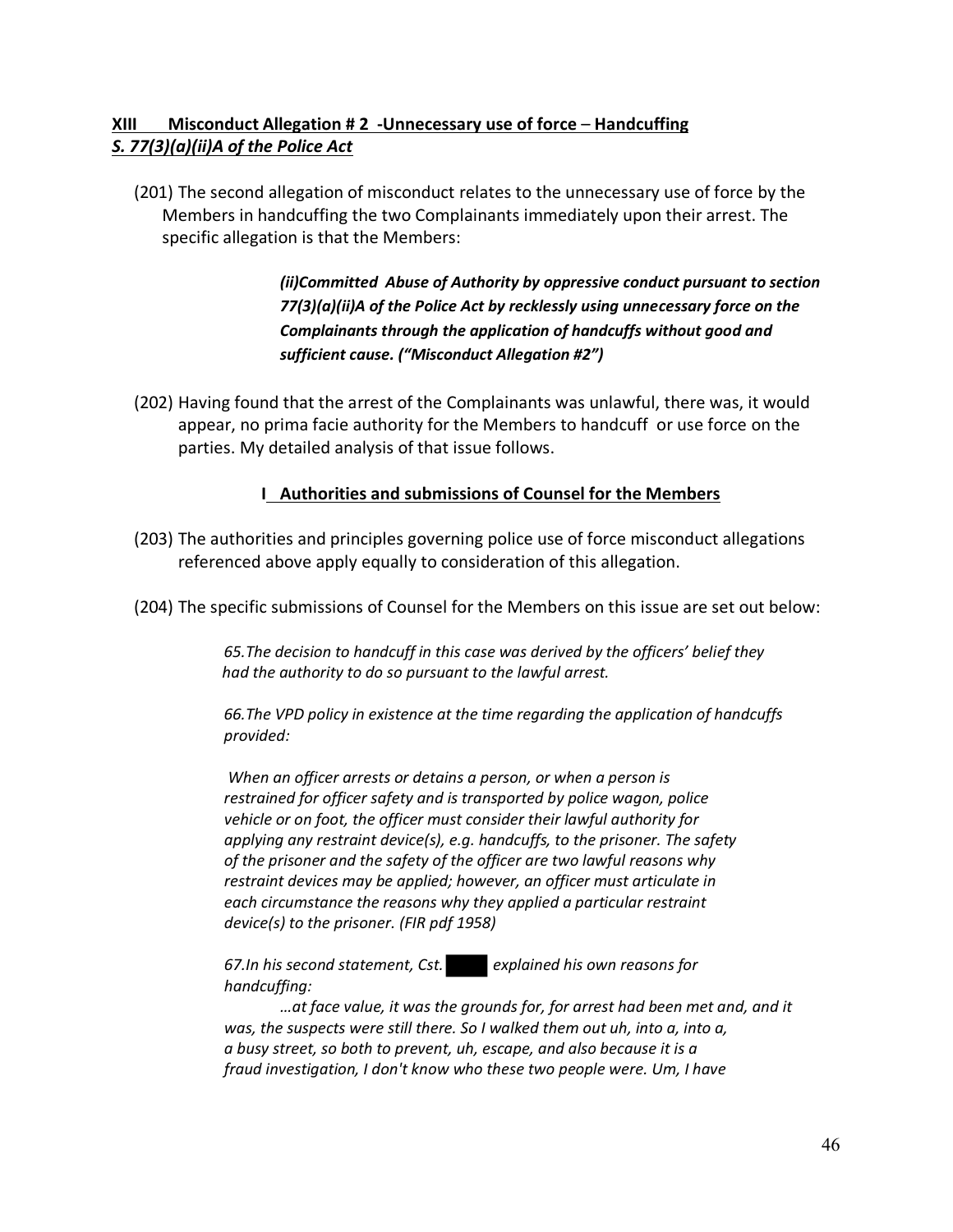*yet to establish identity. So, uh, until that, uh, until I'm able to sort that out, I uh, put them in handcuffs (p. 5, ll. 85-90)* 

*68.Cst. testified at the DP as follows:*

*"…this is kind of how we're trained as soon as you say they're under arrest that's where the fight or flight risk may occur because they realize oh I might be going to jail. So that's -- putting handcuffs on is one way to mitigate that risk."*

*69.Cst. in his statement explained that he was concerned about safety due to the "unpredictability" of the situation (Stmt 2, p. 22, l. 495). In this regard, Cst. also relayed experience with a past Fraud file where he did not handcuff. When they searched the person, they located drugs. They then started to handcuff him. The man started fighting and the situation went from "0 to 100." He doesn't recall specific scenarios in the JIBC as to when they handcuff or when they don't. If there is a personal safety concern he has, then he will handcuff.* 

*70.At the DP, Cst. testified about this decision to handcuff Mr. as follows: Q Okay. I want to ask you about your decision to handcuff Mr. Was that something you considered not doing in this (inaudible)? A Looking back at it now I wouldn't have. Q No, but at that time. A At that time, at that time, given I knew that Cst. would have to investigate, I would have to watch two people and my concern was that if I'm dealing with two people, if one of them takes off then I can't be in two places at once. Q Okay. A And so the handcuff just sort of prevented them from doing that. They could still do it but, you know, it makes it harder.* 

*71.Cst. did not consider Indigenous Cultural Safety or historical trauma when he decided to arrest and handcuff, stating: "it did not cross my mind" (Stmt 2, p. 22, l. 488).* 

*72.Cst. made similar comments when S/Sgt. asked him if he considered the fact that the complainants were Indigenous: …race was not, it was not a negative impact*  in this, in this file. Yes, I knew they were indigenous, but uh, that wasn't the reason I *arrested them. That wasn't even remotely a factor in my mind. I typically am pretty nice to most people, especially they are being uh, cooperative. So, um, no, I, I, I took them out to a public area, actually uh, I thought I'd be giving them more dignity in, in that sense, for the fact that, 'kay, they're, they're inside the Bank, lots of sensitive information. Okay. I arrest them, if for whatever reason they go back in, all of a sudden now everyone's looking at them and……okay, oh, you just got arrested. So, um, maybe, you know, maybe because it is downtown and, and we're very used to arresting people outside and, and, and, uh, maybe that, that was a factor, but no, in terms of indigenous side, that was not, not a negative impact on them. (see in whole, Tr. p. 20, l. 495 – p. 21, l. 21, l. 467)*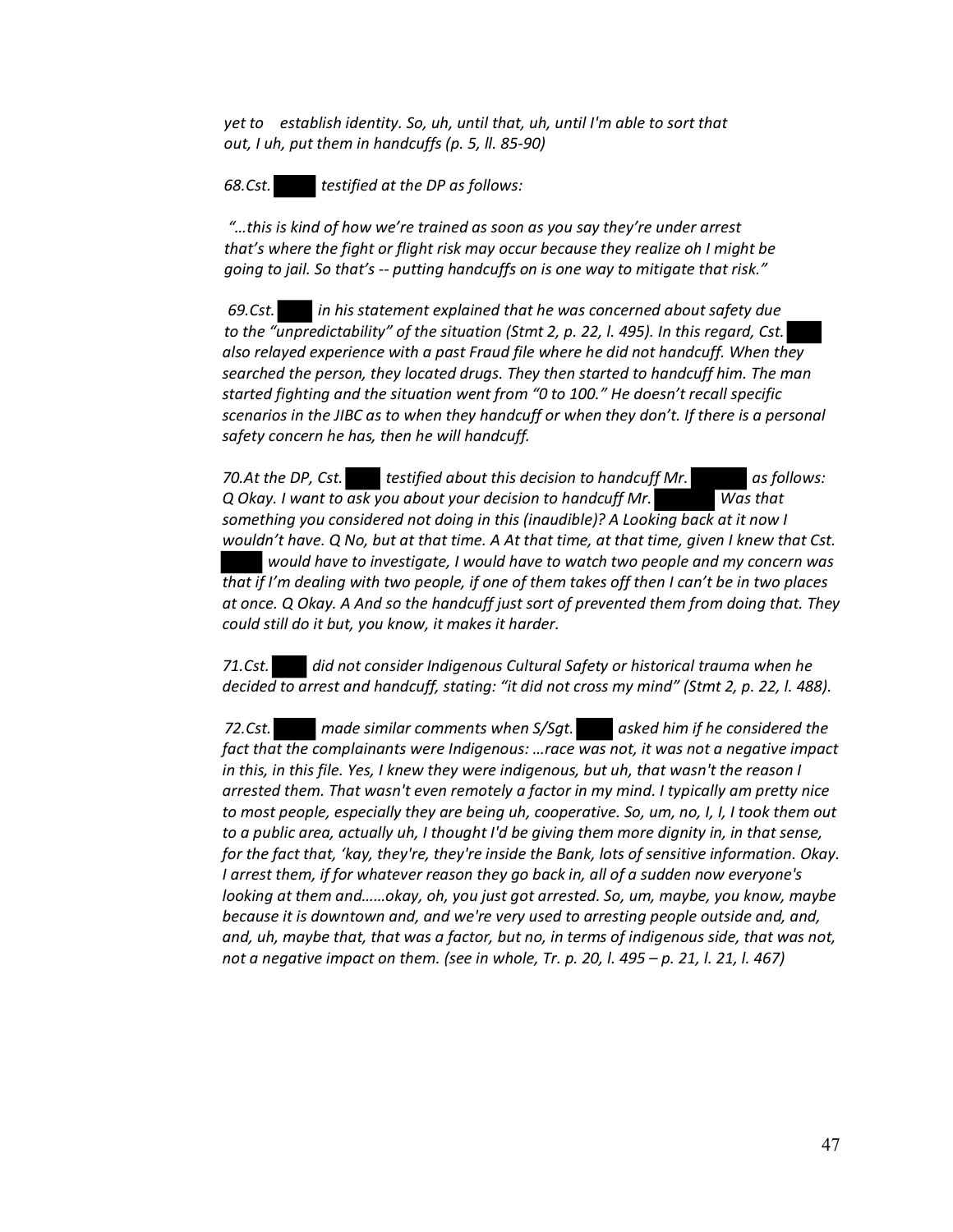(205) Counsel also relies on the decision of Adjudicator Pitfield in the *Dickhout* decision [OPCC PH 2010-03] at para. 37:

> "…*The assessment of an officer's conduct must respect the fact that his or her job is a difficult one and, in the heat of the moment, frequently does not allow for detached reflection when deciding to act"*

(206) Counsel further submits as follows:

*89.In our respectful submission, both officers reasonably exercised their discretion to apply handcuffs in keeping with their training and VPD policy, as well as their experiences in the field. Throughout the investigation and proceedings, both officers have consistently articulated their lawful authority to arrest and apply handcuffs. 90.In applying handcuffs, both officers used the least amount of force necessary to effect their purposes. Cst. appreciates that the very fact of being handcuffed was upsetting to Ms. and he apologized on scene, and continues to regret that she was so upset. However, the handcuffs were not applied roughly, and were taken off as soon as Cst. realized she had remained cooperative, was no threat, and was in fact just 12 years old.* 

*91.If the Adjudicator finds that the decision to handcuff in this case went beyond an error in judgement to an abuse of authority, then we respectfully submit that Lobell and Huong must apply. There is no clear, compelling or cogent evidence to support a finding that these officers acted recklessly or without due consideration of their lawful authority.*

## **II Analysis - Handcuffing**

- (207) As noted above, there is no dispute that the Members were at all times engaged in the lawful execution of their duty and that the handcuffing of the Complainants was a use of force on members of the public.
- (208) In order to consider the use of force allegations of misconduct concerning each Member arising under section 77(3)(a)(ii) (A) of the *Police Act,* I have considered the following factors:
	- *(a) Did the Members each subjectively believe that the use of force on the Complainants by handcuffing was necessary?*
	- *(b) Did the Members each subjectively believe the use of force was not excessive?*
	- *(c) Objectively, were each Members' beliefs about their use of force reasonable?*
	- *(d) Were the actions of the Members in handcuffing the Complainants undertaken recklessly using unnecessary force? and*
	- *(e) Did the actions of the Member reflect serious blameworthy conduct?*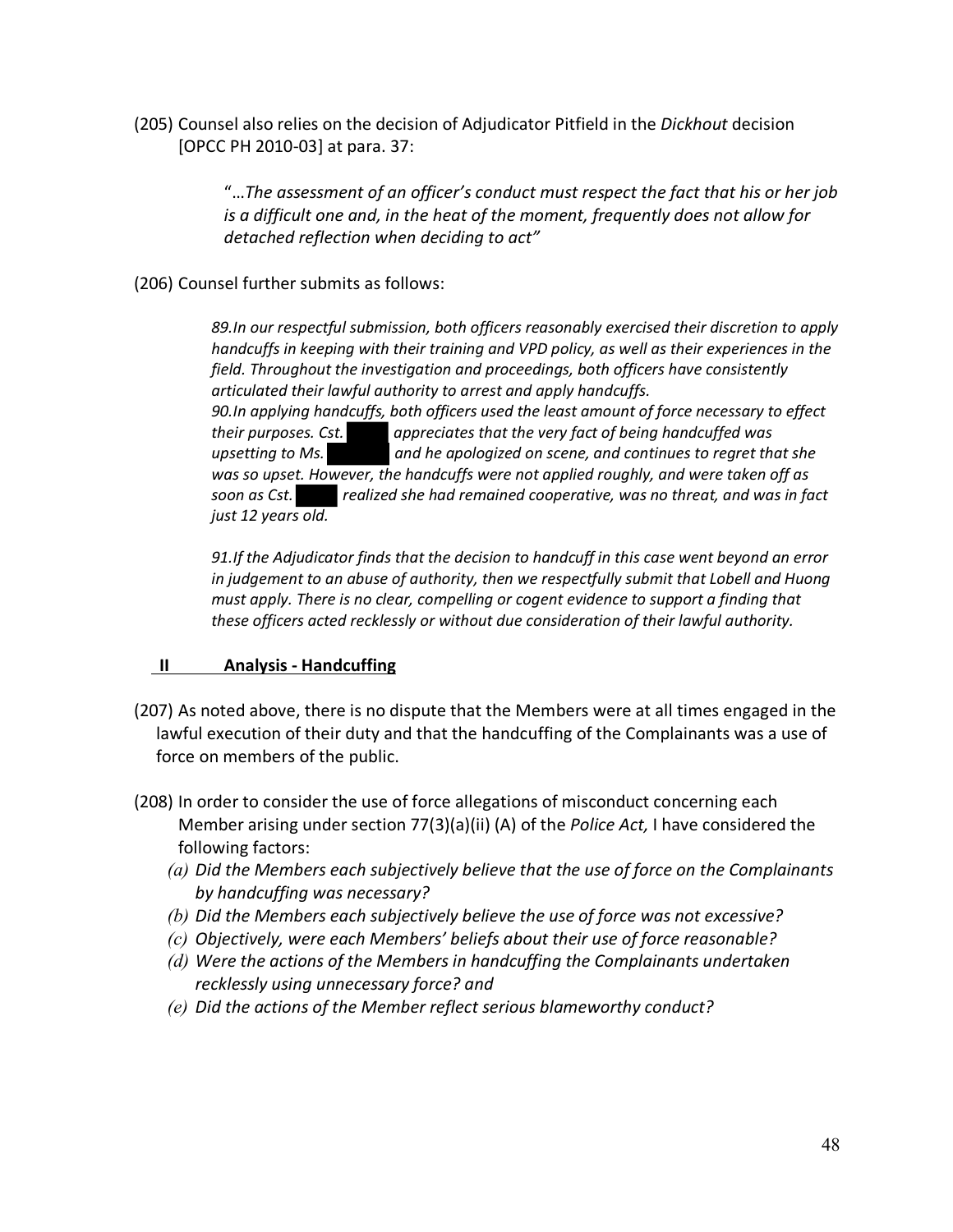# **(a) Did the Member subjectively believe that the use of force by handcuffing was necessary?**

- (209) The first issue is a subjective consideration of each Members' belief that the use of force was necessary by handcuffing was necessary in the circumstances of this case.
- (210) The evidence of each Member is that he believed that the use of force by handcuffing the Complainants immediately upon their arrest was a virtually automatic process.
- (211) I am not satisfied that either Member actually turned their mind to consider, subjectively, whether or not an arrest should be followed by the application of handcuffs. I am satisfied, however, that as a matter of general practice, the Members each had adopted the habit of handcuffing virtually all persons arrested, regardless of the circumstances.
- (212) Subjectively, therefore, although not a considered decision, both Members had decided that the use of force by handcuffing was necessary and appropriate in the circumstances.

## **(b) Did the Members subjectively believe the use of force by handcuffing was not excessive?**

- (213) The next issue relates to a further analysis of the Member's subjective beliefs with respect to the amount and nature of force used to control the Complainants by handcuffing the parties.
- (214) My concerns with respect to the credibility of each of the Members' subjective beliefs and actions remain as noted above.
- (215) I have concerns as to the objective reality of risks facing each Member. I cannot find that either Member seriously considered the actual risks posed by the Complainants and the need to apply handcuffs before doing so.
- (216) Subjectively, I find that both Members simply assumed that handcuffing was the appropriate use of force for persons who had been arrested and was, therefore, not excessive.
- (217) I am not satisfied that either Member took the time to consider if the use of force was, in all of the circumstances required, or excessive. Rather, I find that each Member subjectively considered the handcuffing process to be a routine part of their duties and at the time of arrest, and acted without reflection of any kind as to the actual lawfulness of their decisions to use force.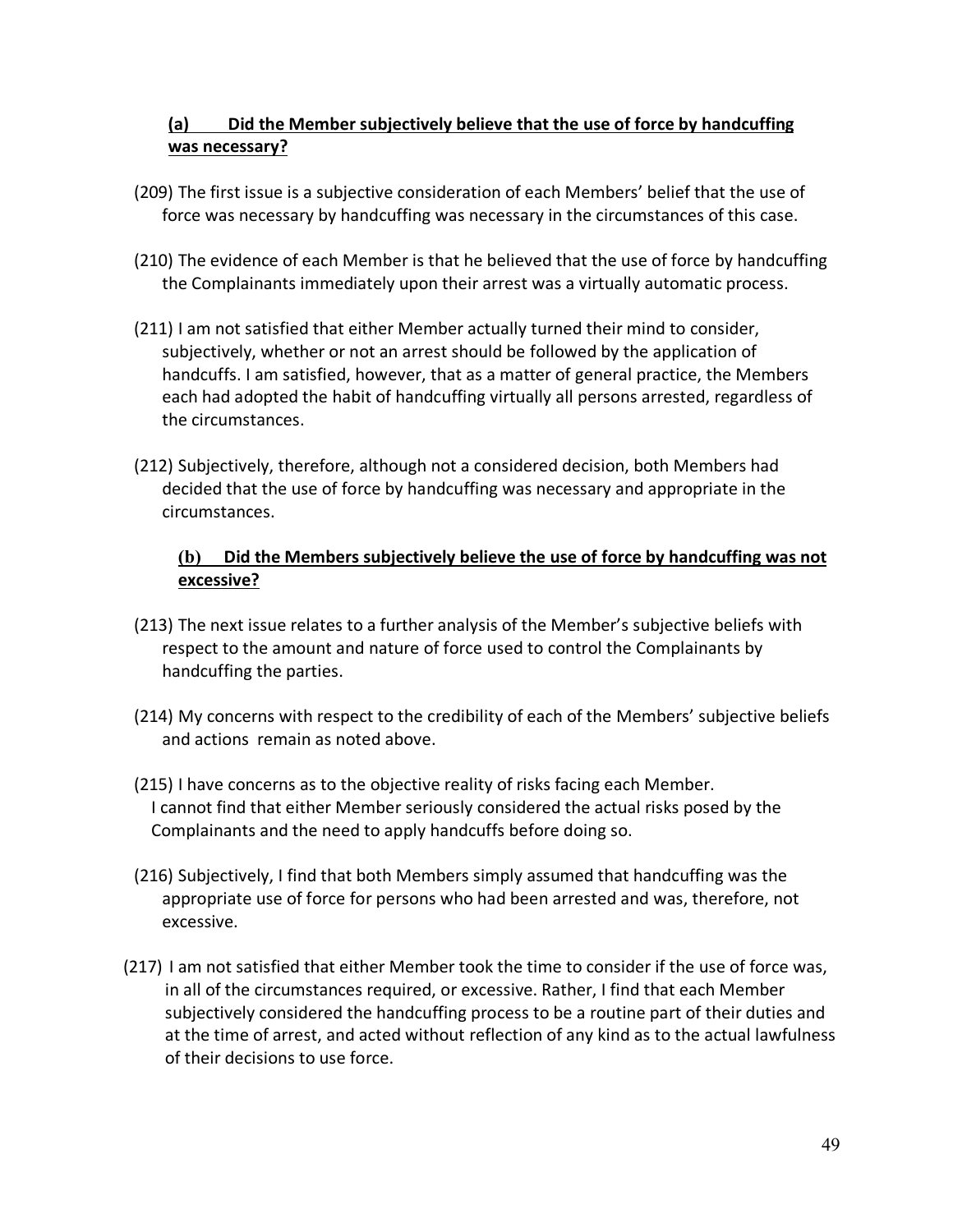(218) Having considered all of the foregoing, I have concluded that subjectively each Member believed, without analysis, that deployment of handcuffs was a reasonable use of force tool in all of the circumstances and not an excessive use of force in the circumstances.

## *(c)* **Were the Members' beliefs about their use of force reasonable?**

- (219) With respect to this issue, I must consider whether or not in all of the circumstances, the Members' beliefs were each reasonable in that the use of force by handcuffing the Complainants on arrest was necessary and reasonable.
- (220) This is not simply an assessment of what I might consider reasonable, but rather the reasonableness of each Member's beliefs about his use of force that must be measured against the standard of acceptable behaviour from the perspective of a reasonable police officer with the same level of training and experience, confronted by similar circumstances.
- (221) I have, of course, considered that *R. v. Asante-Mensah*, 2003 SCC 38, confirms at para. 73 that:

"*a certain amount of latitude is permitted to police Officers who are under a duty to act and must often react in difficult and exigent circumstances*".

- (222) As noted earlier in this decision, it is clear that the law recognizes that officers are not required to measure the force they use with precision.
- (223) I have also considered the training of both members and the provisions of the National Use of Force Framework. However, simply because such training and framework indicates that a use of force option may be applicable, it may not always be appropriate in the discharge of an officer's lawful duties.
- (224) Officers are required to consider the facts and law before using force on a member of the public through the appropriate exercise of judgment. Clearly there will be circumstances where such decisions are made very quickly, as with possible violence or risks to the officers or other persons. As noted above, however, there were no exigent or emergency circumstances facing either Member as they encountered the Complainants.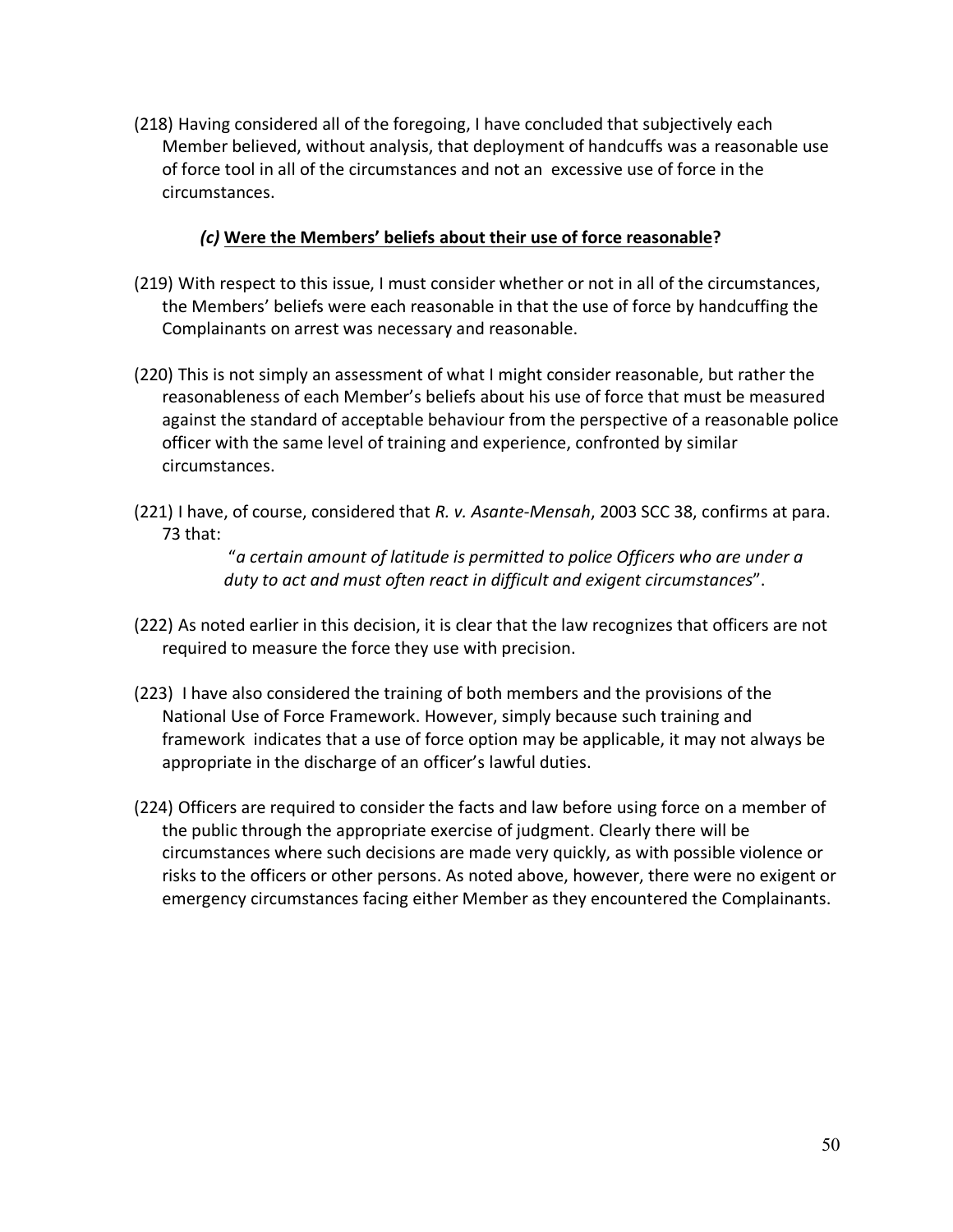## **(d) Cst.**

- (225) Considering all of the evidence in the Record and specifically Cst. training history, his policing experience and the National Use of Force Framework, I find that a reasonable officer of similar training and experience, confronting the circumstances apparent to Cst. would recognize that:
	- (a) No information had been received by the Member of any potential risks posed by the Complainants;
	- (b) There were no reported overt acts of resistance, violence or property destruction associated with the Complainants. As such, there was no urgency to handcuff and remove Complainant B. Time was available to assess the full risks that might be present;
	- $(c)$  Cst. had been monitoring what he believed to be the two seated suspects, in fact the Complainants, patiently seated in the large Bank lobby area. The lobby area itself was large, contained and quiet;
	- (d) Cst. had not been advised of any issues of concern with respect to these two individuals notwithstanding the very obvious presence of two uniformed police officers;
	- (e) The Bank Manager had provided the Member with identification documents and advised that they were having difficulty confirming that Complainant A was, in fact, the Bank's client. Cst. also had the full dispatch details on identification provided by the Bank for both individuals, including descriptions of the parties. This was not a situation where the police were dealing with unknown persons, both Complainants had been named by the Bank and identification details provided;
	- (f) Cst. had conducted several computer checks on the Complainants using the provided identification during the trip to the Bank. No reports arose of any police related activity or concern;
	- (g) The area in which the Complainants had been seated was essentially secure, effectively containing them from further moves beyond the control of the Members;
	- (h) There were two officers and two security guards on scene to deal with the Complainants, neither of which present any immediate risk of harm;
	- (i) The Complainants had dutifully complied with Cst. direction to move to the street outside the Bank. Although Cst. had not provided the Complainants with a reason for moving the parties outside, however, the parties had fully complied;
	- (j) Neither Member was concerned enough with the issue of flight to prevent the Complainants from leading the way outside to the sidewalk. Had there been any genuine concern for possible flight, an escorted exit would have been chosen by such reasonable officer;
	- (k) There was no genuine air of "*unpredictability*" confronting the Members as they exited the Bank. There were no overt risks evident, the Members had basic identification concerning both Complainants and no genuine concerns as to flight for either suspect;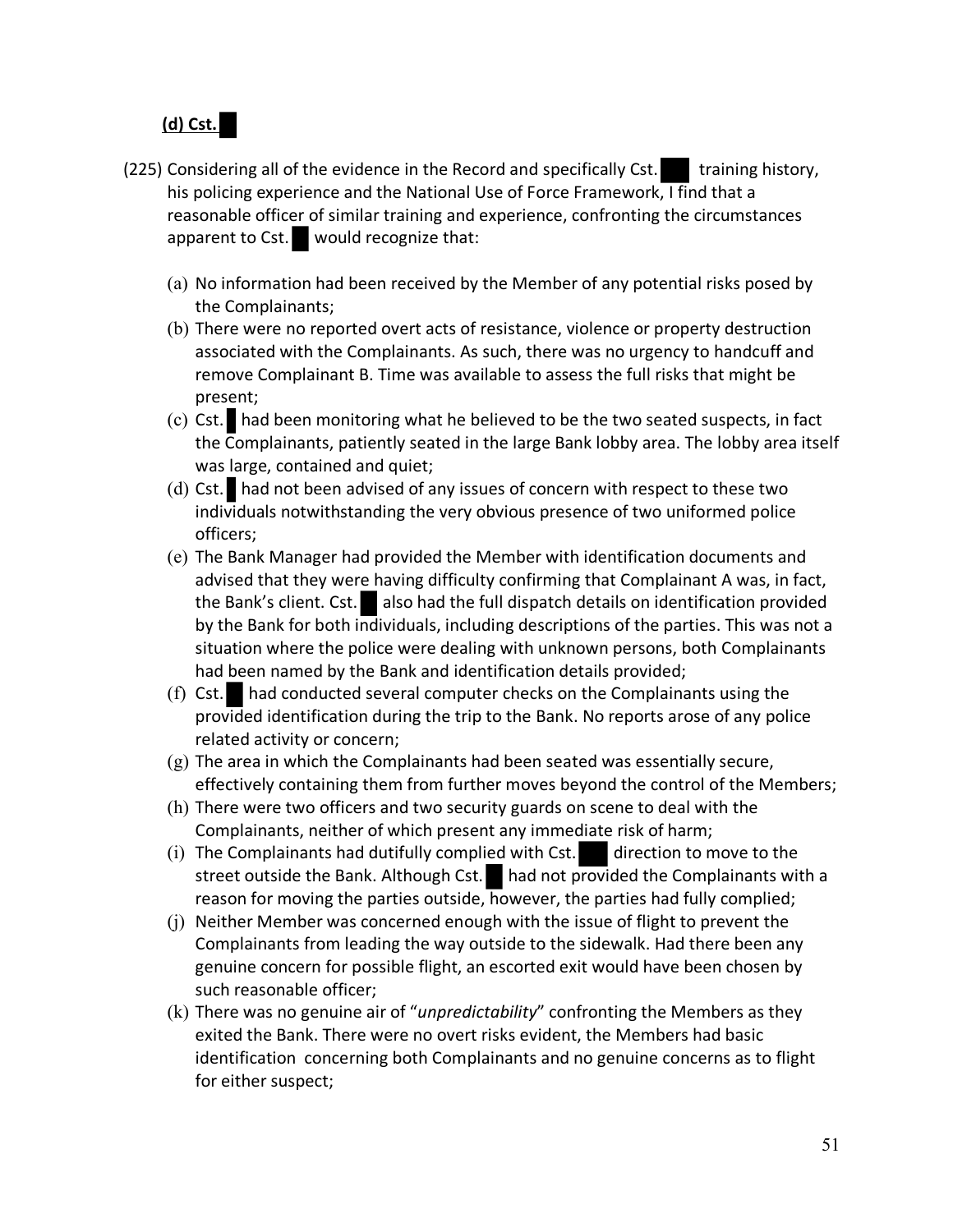- (l) There was no evident risk to officer safety or indeed the safety of any other party, including the Complainants;
- (m)The move of the Complainants to the sidewalk increased the risk of a loss of control over the parties and would have increased their embarrassment at being arrested in a very public and active setting;
- (n) On being informed of her arrest, Complainant B showed no resistance or negative reaction. She willingly complied with the directions of members evidencing complete cooperation with the arrest process; and
- (o) As noted above, reasonable and probable grounds for the arrest of the Complainants had not been established as the parties left the Bank.
- (226) Considering all of the foregoing, I find that a reasonable officer of similar experience and training to that of  $Cst.$  confronting similar circumstances, would conclude that handcuffing Complainant B was unnecessary, excessive and an unreasonable use of force.
	- (227) Following the decision to arrest, Cst. acted automatically to handcuff Complainant B. There was, in fact, no compliance with VPD policies to take the time to consider and articulate whether or not in all evident circumstances, any use of force, or handcuffing, was required to allow the Members to complete their investigations. Justification for the handcuffing decisions by Cst.  $\Box$  arose after the fact, and was not supported by the objective facts then in existence.
	- (228) Considering all of the foregoing, I find that there is in fact clear, compelling and cogent evidence to support a finding that Cst. acted unreasonably, recklessly and without due consideration of his lawful authority in applying excessive force by applying handcuffs to Complainant B.

# **(e) Cst.**

- (229) Considering all of the evidence in the Record and specifically the Cst.  $\blacksquare$  training history, his policing experience and the National Use of Force Framework, I find that a reasonable officer of similar training and experience, confronting the circumstances apparent to Cst. would recognize that:
	- (a) No reasonable and probable grounds existed justifying the arrest of Complainant A;
	- (b) No information had been received by the Member of any potential risks posed by Complainant A;
	- (c) There were no reported overt acts of resistance, violence or property destruction associated with the Complainants. As such, there was no urgency to handcuff and remove Complainant A. Time was available to assess the full risks that might be present, if any;
	- (d) Cst. had been monitoring what he believed to be the two seated suspects, in fact the Complainants, patiently seated in the large Bank lobby area. The lobby area itself was large, contained and quiet;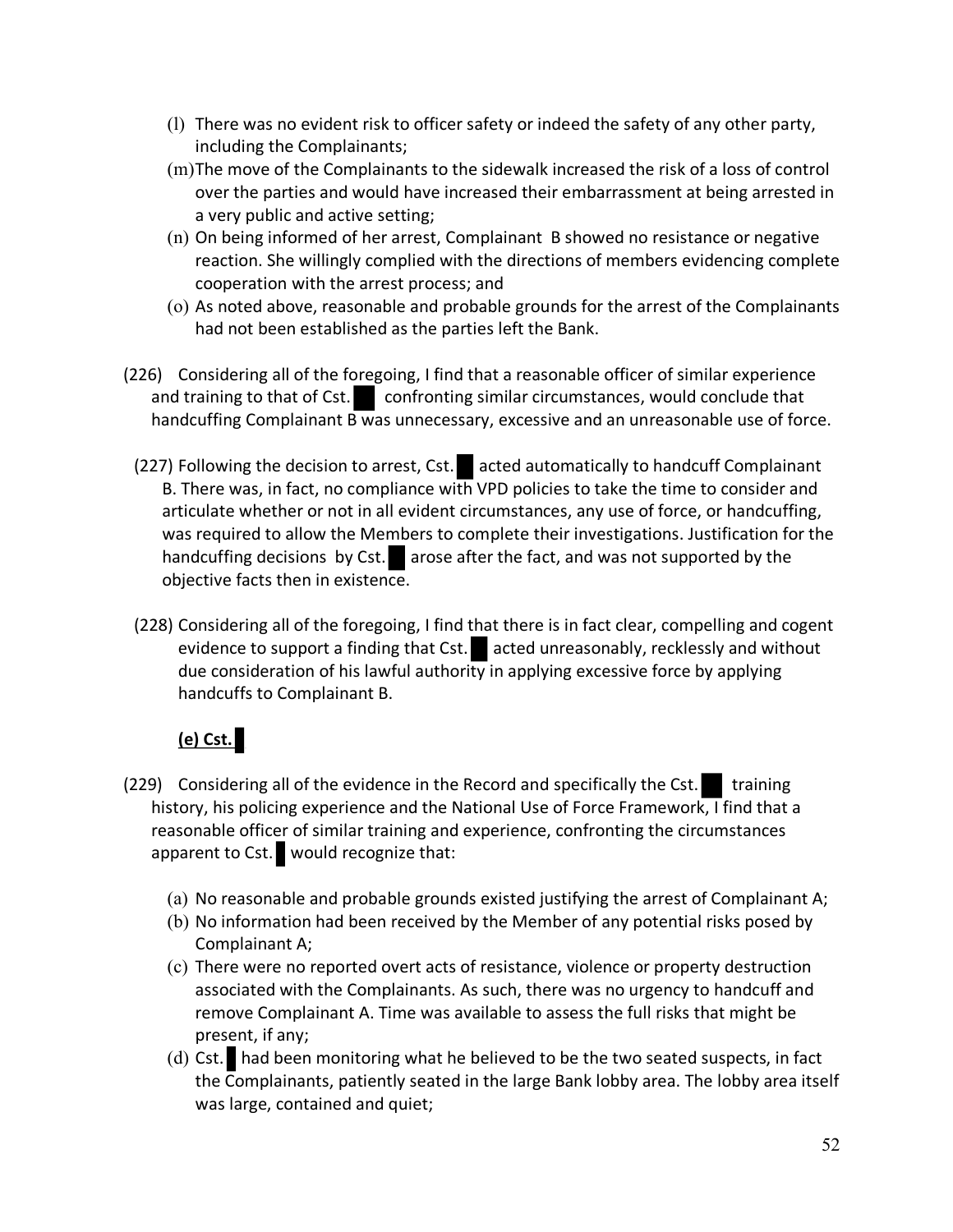- (e) Cst. had not been advised of any issues of concern with respect to these two individuals notwithstanding the very obvious presence of two uniformed police officers;
- (f) Cst. also was aware of much of the dispatch information on identification provided by the Bank for both Complainants, including descriptions of the parties. This was not a situation where the Members were dealing with unknown persons. Both Complainants had been named by the Bank and identification details provided before the members had arrived on scene both by dispatch and through CAD transmissions monitored by Cst.
- (g) Cst. had conducted several computer checks on the Complainants using the provided identification during the trip to the Bank. No reports arose of any police related activity or concern communicated to Cst.
- (h) The area in which the Complainants had been seated was essentially secure, effectively containing them from further moves beyond the control of the Members;
- (i) There were two officers and two security guards on scene to deal with the Complainants, neither of which present any immediate risk of harm to any person;
- (j) The Complainants had dutifully complied with Cst. direction to move to the street outside the Bank. Although Cst. had not provided the Complainants with a reason for moving the parties outside, the Complainants had fully complied. A reasonable officer standing in the shoes of Cst. as cover officer would have at least inquired as to the results of the discussion with the Bank Manager and sought clarification of Cst. planned next steps in the investigation. No reasonable explanation for failing to make those basic inquiries was proffered by Cst.  $\blacksquare$  A reasonable officer standing in Cst. shoes would have made such inquiries before moving the Complainants, and proceeding with the arrest and handcuffing of the Complainants ;
- (k) Neither Member was concerned enough with the issue of flight to prevent the Complainants from leading the way outside to the sidewalk. Had there been any genuine concern for possible flight, a reasonable officer standing in the shoes of the Members would have escorted the suspects out the exit to the street under close control;
- (l) There was no genuine air of "*unpredictability*" confronting the Members as they exited the Bank. There were no overt risks evident, the Members had basic identification information concerning both Complainants and no genuine concerns as to flight for either suspect. A reasonable officer standing in the shoes of Cst. would be aware that what had developed was, in essence, a civil dispute between the Bank and two customers;
- (m)There was no evident risk to officer safety ,or indeed the safety of any other party, including the Complainants;
- (n) The move of the Complainants to the sidewalk increased the risk of a loss of control over the parties and would have increased their embarrassment at being arrested in a very public and active setting;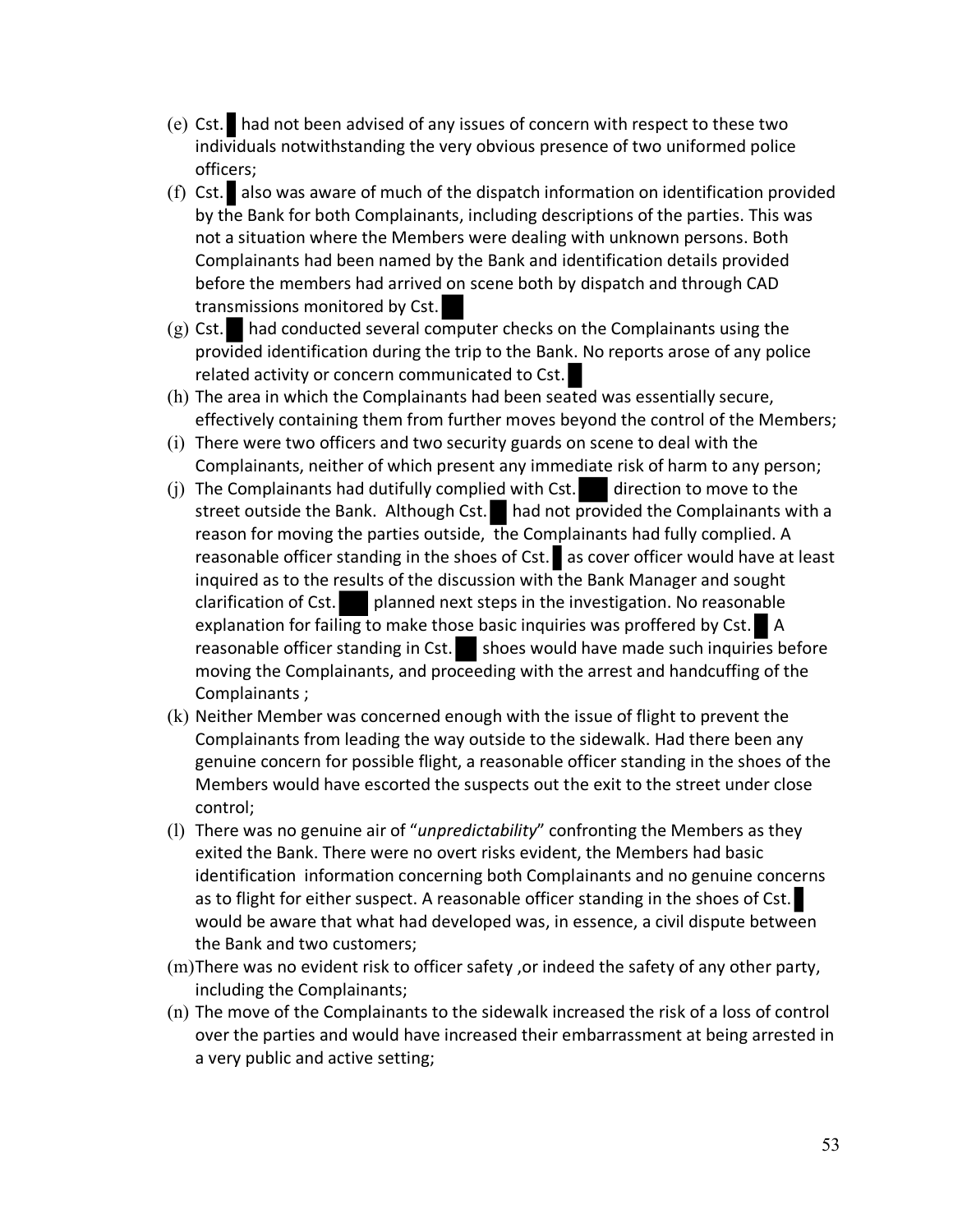- (o) On being informed of his arrest by Cst. Complainant A showed no resistance or negative reaction. He willingly complied with the directions of Cst. evidencing complete cooperation with the arrest process;
- (p) Although managing two suspects on a busy sidewalk could potentially present possible challenges absent handcuffs, Cst. had accepted the decision to move to that less secure location without question.;
- $(q)$  A reasonable officer standing in the shoes of Cst. would not consider that arrests on the street, as opposed to within the Bank lobby area, would provide the Complainants with greater "dignity" in an arrest and handcuffing of Complainant A;
- (r) Almost immediately after completing the arrests, two backup officers had been requested to assist with searching Complainant B. Therefore, any potential risk of managing the Complainants on the sidewalk after arrest was significantly reduced;
- (s) As well, notwithstanding those circumstances, both Complainants had shown absolutely no resistance to police directions and posed no meaningful risk in any form; and
- (t) Cst. prior negative experience with an earlier fraud investigation lacked detail as to relevant circumstances and information then known to Cst. As such, although the delayed application of handcuffs may have resulted in resistance by the subject in that case, the facts and experience have not been proven to be directly applicable to the circumstances relating to Complainant A beyond a balance of probabilities.
- (230) Considering all of the foregoing, I find that a reasonable officer of similar experience and training to that of Cst. confronting similar circumstances, would conclude that handcuffing Complainant A was unnecessary, excessive and an unreasonable use of force by the Member.
- (231) Following the decision to arrest, Cst. acted automatically to handcuff Complainant A. There was, in fact, no compliance with VPD policies by Cst. to take the time to consider and articulate whether or not in all evident circumstances, any use of force, or handcuffing, was required to allow the Members to complete their investigations. The justification for the handcuffing decisions by Cst.  $\Box$  arose after the fact, and was not supported by a considered pre arrest decision, or the objective facts then in existence.
- (232) Considering all of the foregoing, I find that there is, in fact, clear, compelling and cogent evidence to support a finding that Cst. acted unreasonably, excessively, recklessly and without due consideration of his lawful authority in handcuffing Complainant A.

## **(f) Serious Blameworthy Conduct**

(233) As noted above, the concept of "*serious blameworthy conduct*" implies deliberate or intentional action to act improperly or, alternatively, action that is reckless in the same manner.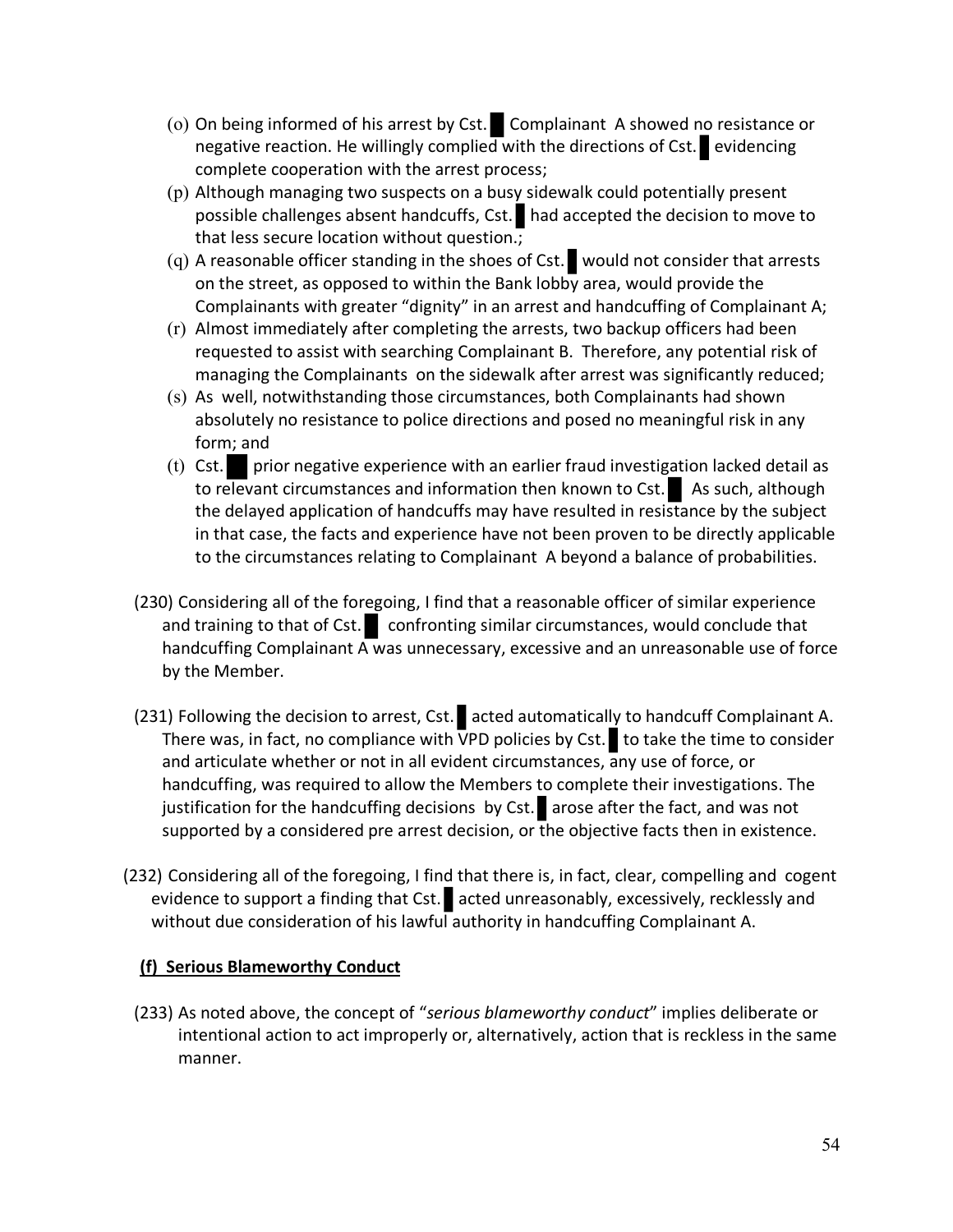- (234) Implicit in an assessment of such conduct is the exercise of judgment in decision making. As noted above, mere errors of judgment do not rise to misconduct as serious blameworthy conduct. Police officers are expected to use their training and experience to assess the situation they are facing and exercise judgment in taking appropriate action, often in challenging circumstances.
- (235) However, the exercise of judgment by an officer requires due consideration of the facts and law relevant to the circumstances. It is not an appropriate exercise of judgment to ignore facts or information that may be relevant to decision making. This is particularly important where law or policy mandates consideration of such matters before acting to use of force against a member of the public. Such is the case with the use of handcuffs and VPD policy on the use of force. Nowhere in the law or directions provided by VPD policy to all officers is a general principle established that handcuffs will always be applied on undertaking an arrest. Rather, the law and policy requires a considered decision, genuinely undertaken with the exercise of appropriate judgment, to establish lawful grounds for the use force on a member of the public.
- (236) I will now consider the actions of both members and determine whether or not their acts of misconduct evidence serious blameworthy conduct.



- (237) As noted above, in the circumstances of this case, the actions of Cst. in handcuffing Complainant B were reckless. I also find that such actions evidenced serious blameworthy conduct.
- (238) I am satisfied that one of the most significant factors evidencing serious blameworthy conduct by Cst. is found in his failure to consider cultural safety issues relevant to Complainant B as a young indigenous child subjected to a forceful police intervention. In the result, Complainant B endured the humiliation of handcuffing on a busy public street and significant enduring negative trauma.
- (239) As noted above, Counsel for the Complainants commented in submissions concerning the impact of policing interventions that:

"*the vulnerability experienced by young people in general is amplified for those young people who are indigenous or members of racial minorities*"

(240) Cst. failure to consider this critical vulnerability for Complainant B is perhaps the most significant factor in considering whether or not his conduct evidenced serious blameworthy conduct.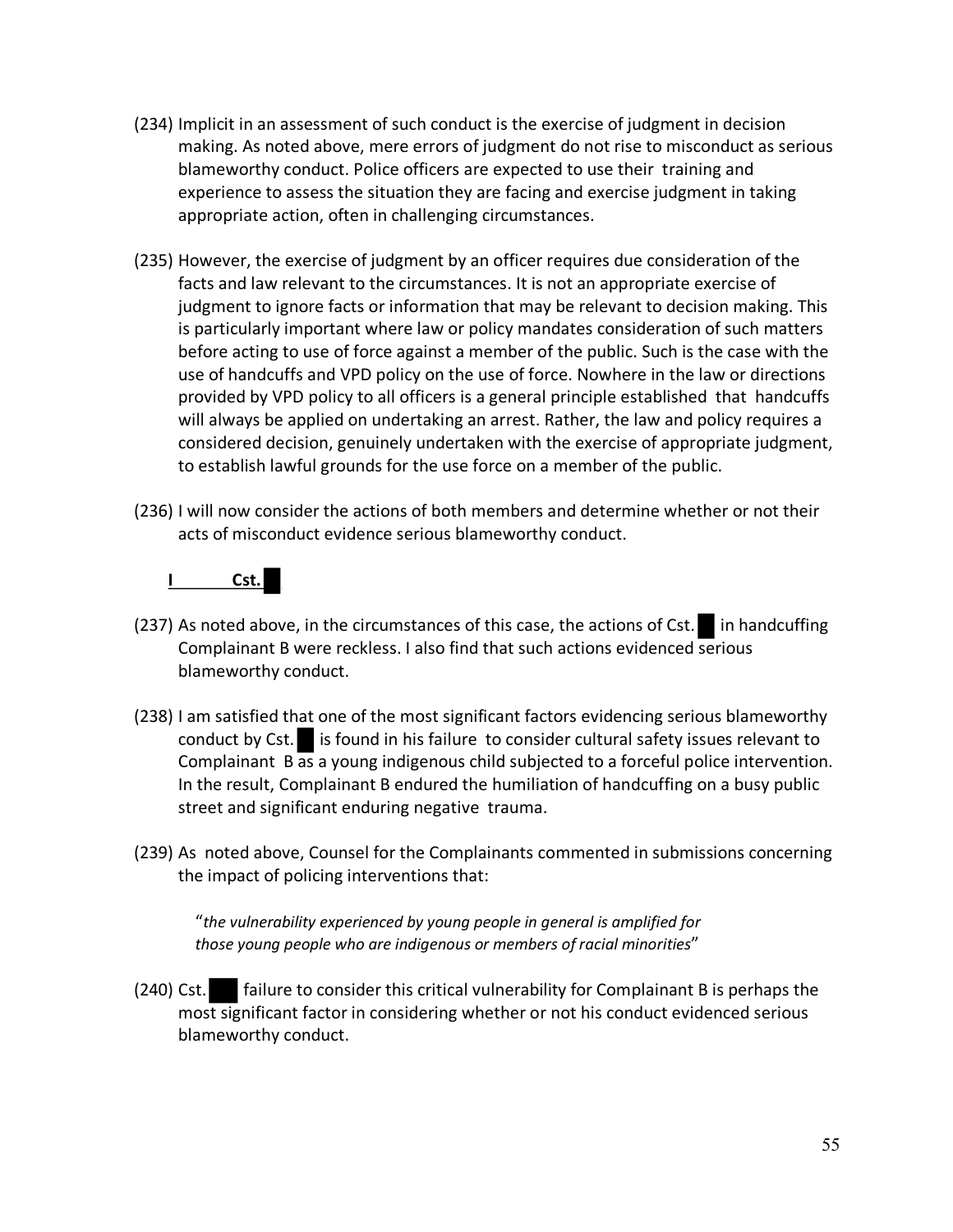- (241) Additional factors that are relevant concerning the seriousness of the Member's actions before handcuffing Complainant B were his :
	- (a) Failure to establish reasonable and probable grounds for her arrest;
	- (b) Failure to make any genuine effort to ascertain Complainant B's age before applying handcuffs on a busy public street;
	- (c) Failure to take any meaningful assessment of the Complainant, her status and possible risks to the Members, the public or herself; and
	- (d) Failure to exercise considered judgment in his dealings with the Complainant and instead proceeding in haste, without application of judgment, to complete both the arrest and handcuffing processes in connection with Complainant B.
- (242) In the result, the Member did not take the time to exercise discretion and judgment in making his arrest and handcuffing decisions. Instead, Cst. was acting on limited and conflicting information that he had not stopped to seriously consider as he moved to arrest Complainant B. As a result, a twelve year old indigenous child found herself handcuffed on a busy downtown Vancouver street completely uncertain as to how that had come to be. Such decision making was not an error in judgment by the Member, but rather a rush to action in circumstances where there was not real urgency to act immediately, and no meaningful exercise of judgment by the Member.
- (243) The Member had not established any lawful reason to use force on the Complainant, specifically, no need to prevent flight, secure evidence, confirm identity or ensure officer safety. The handcuffing process, instead, was completed as a matter of course, without the exercise of judgment or discretion in the application of facts to law.
- (244) Considering all of the foregoing, Cst. actions in handcuffing Complainant B evidenced serious blameworthy conduct.

# **II Cst.**

- (245) As noted above, in the circumstances of this case, the actions of Cst. in handcuffing Complainant A were also reckless. I also find that such actions evidenced serious blameworthy conduct because the Member had, before handcuffing Complainant A:
	- (a) Failed to establish reasonable and probable grounds for his arrest. Cst. grounds for arrest were, in fact, limited to the very basic and uncertain information provided by dispatch in response to the 911 call of the Bank Manager, his experience in an earlier fraud investigation and faith in the ability of large financial institutions to identify fraud. As noted above, I have determined that Cst. had, at best, a suspicion concerning possible fraud against the Bank, but nothing more. Proceeding to an arrest and immediate handcuffing of Complainant A was a precipitous act not supported by the facts or law;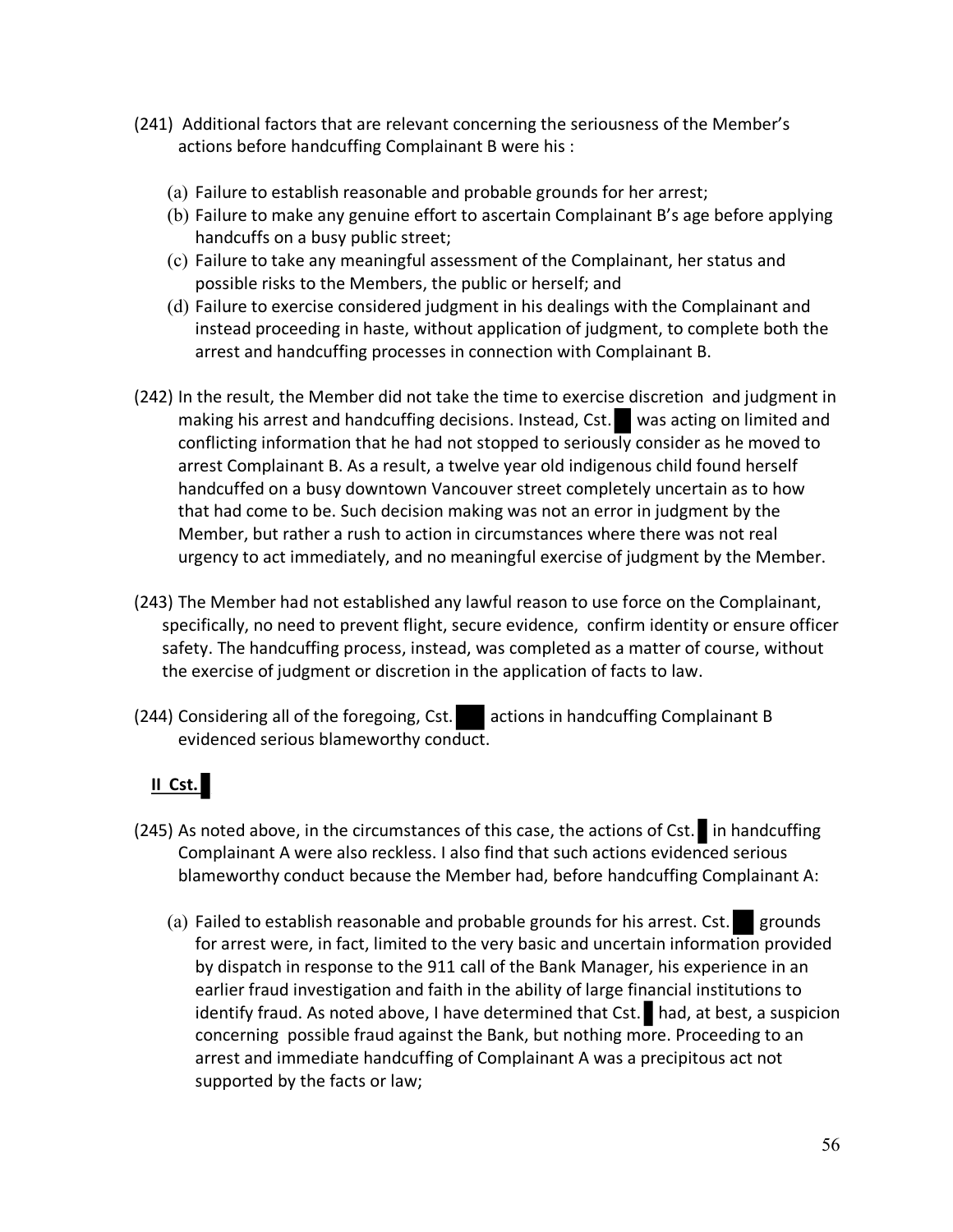- (b) Failed to take any meaningful assessment of Complainant A, his status and and possible risks to the Members, the public or himself;
- (c) Failed to consider cultural safety issues relevant to Complainant A, an Indigenous person, who was subjected to a forceful police intervention. In the result, Complainant A endured the humiliation of handcuffing on a busy public street and significant enduring negative trauma; and
- (d) Failed to exercise considered judgment in his dealings with Complainant A and instead proceeded, in haste, without application of judgment, to complete both the arrest and handcuffing processes in connection with Complainant A.
- (246) In the result, the Member did not take the time to exercise discretion and judgment in making his arrest and handcuffing decisions. Instead, Cst. was acting on even more limited and conflicting information than Cst. Such decision making was not an error in judgment by the Member, but rather a rush to action in the absence of a genuine exercise of judgment.
- (247) The handcuffing of Complainant A was completed in circumstances where there was not real urgency to act immediately. In the result, Complainant A was left in an embarrassing situation on a public street with his similarly handcuffed twelve year old granddaughter.
- (248) It is acknowledged that Cst. was at all times serving as cover officer supporting Cst. as lead investigator. However, as cover officer it was still incumbent on Cst. to act lawfully. As noted above, I have found that Cst. did not have lawful reasonable and probable grounds to arrest either Complainant on the limited and uncertain information provided by dispatch. At a minimum, it would have been reasonable to expect that Cst. would make basic inquiries of Cst. as to the state of his investigation before moving to complete an arrest and handcuffing of Complainant A. Proceeding without communication with his partner evidenced recklessness given the very limited and conflicting information on a possible offence that was then known to Cst. from dispatch.
- (249) The Member had not established any lawful reason to use force on Complainant A, specifically, no need to prevent flight, secure evidence, confirm identity or ensure officer safety. The handcuffing process, instead, was completed as a matter of course, without the exercise of judgment or discretion in the application of facts to law.
- (250) Considering all of the foregoing, Cst. actions in handcuffing Complainant A evidenced serious blameworthy conduct.

# **(G) Conclusion – Misconduct Allegation # 2**

(251) As a result of the foregoing analysis, I have determined that Misconduct Allegation # 2 is substantiated with respect to both Cst. and Cst.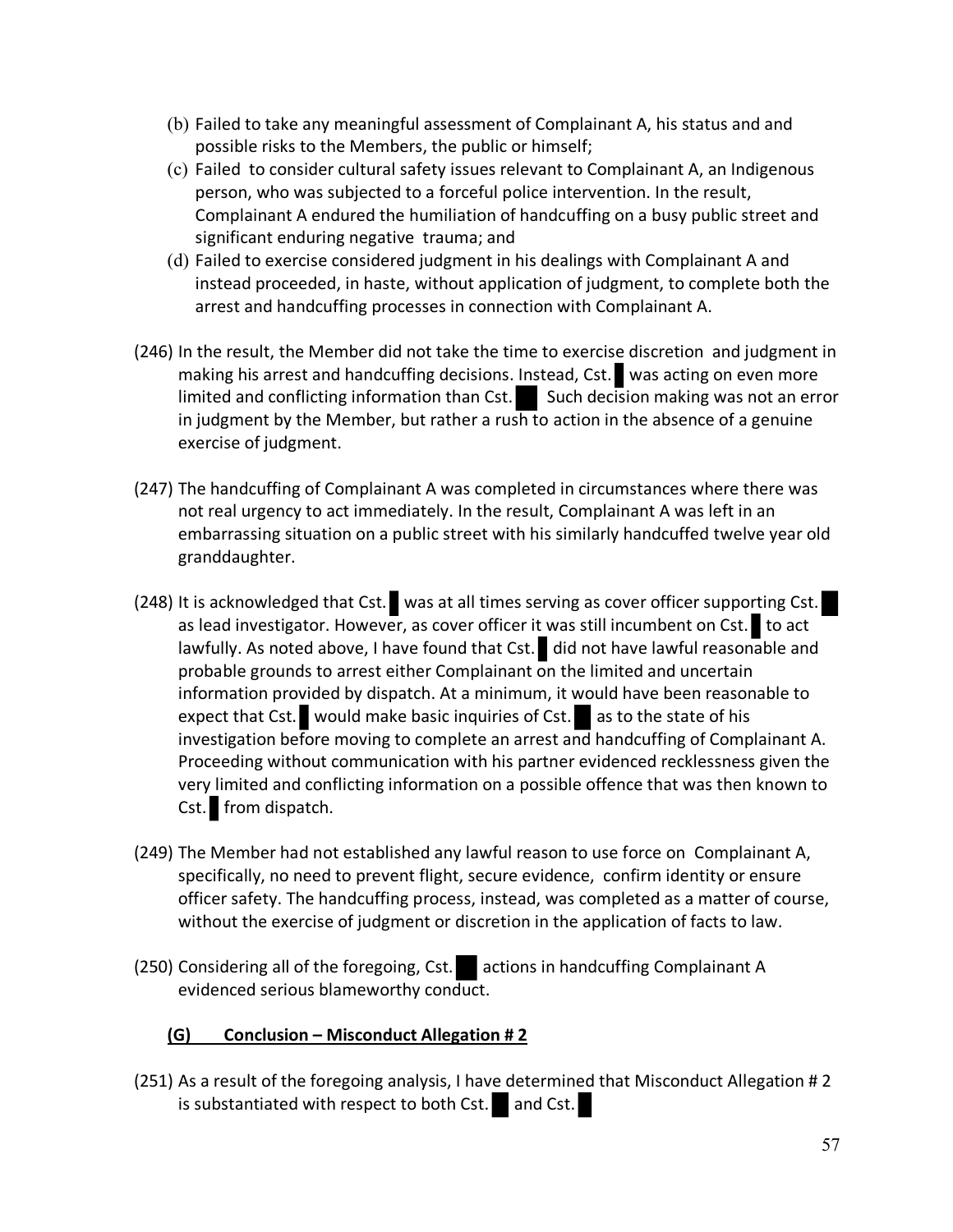#### **XIV Misconduct Allegation # 3**

(252) The third allegation of misconduct relates only to Cst. and alleges that:

*on December 20, 2019, Cst. appears to have "committed misconduct pursuant to section 77 (3) (i) of the Police Act by recklessly disclosing photos of the Complainants' status cards to an outside party without lawful authority to do so and contrary to the provisions of Part 3 of the Freedom of Information and Protection of Privacy Act" ("Misconduct Allegation #3"*)

- (253) The Supplement has provided important new information on the timing of the alleged misconduct with respect to disclosure of the photos held by Cst. We now know that the disclosure took place not on December 20, 2019, but rather several months later on or about May 14, 2020. I have therefore considered Misconduct Allegation # 3 in the context of this new information, as has Counsel for Member in submissions.
- (254) With respect to Misconduct Allegation # 3, the Supplement also confirms that there is dispute that:
	- (a) Cst. on commencing his employment with VPD signed an agreement referenced in the FIR confirming that he would not disclose "designated and classified" information to persons without a legitimate need to know the information;
	- (b) Cst. took photos of Complainant A and the two status cards provided to Bank officials on December 20, 2019. These photos were taken by Cst. with a personal cell phone rather than a VPD camera. As such, the information was retained in Cst. personal data records and not incorporated into the VPD file with respect to the Complainants;
	- (c) Cst. took the photo of Complainant A because he was not certain of his identity. (It is noteworthy, however, that the status cards provided to Cst. by the Bank manager already contained Complainant A's photo.) The status cards contained personal information, and photos, of both Complainants;
	- (d) Cst. "forgot" about the photos subsequent to his dealings with the Complainants. At some later unspecified point it appears that Cst. deleted the photo of Complainant A. The status cards, however, remained in Cst. phone records and became relevant when Cst. began to deal with the Complainant with the advice of Initial Counsel;
	- (e) Even though Cst. took the photos on his private phone, he did so as an employee of VPD and in the course of his investigative duties. As such, the photos in question are deemed to be in the custody and control of VPD under FOIPPA ; and
	- (f) In order to assist with an understanding of the background to Misconduct Allegation #3, Cst. agreed to waive solicitor client privilege and permit the Investigator to review the relevant circumstances. It is important to note that Cst. had no obligation whatsoever to waive privilege and permit the Investigator to complete the required work on this issue.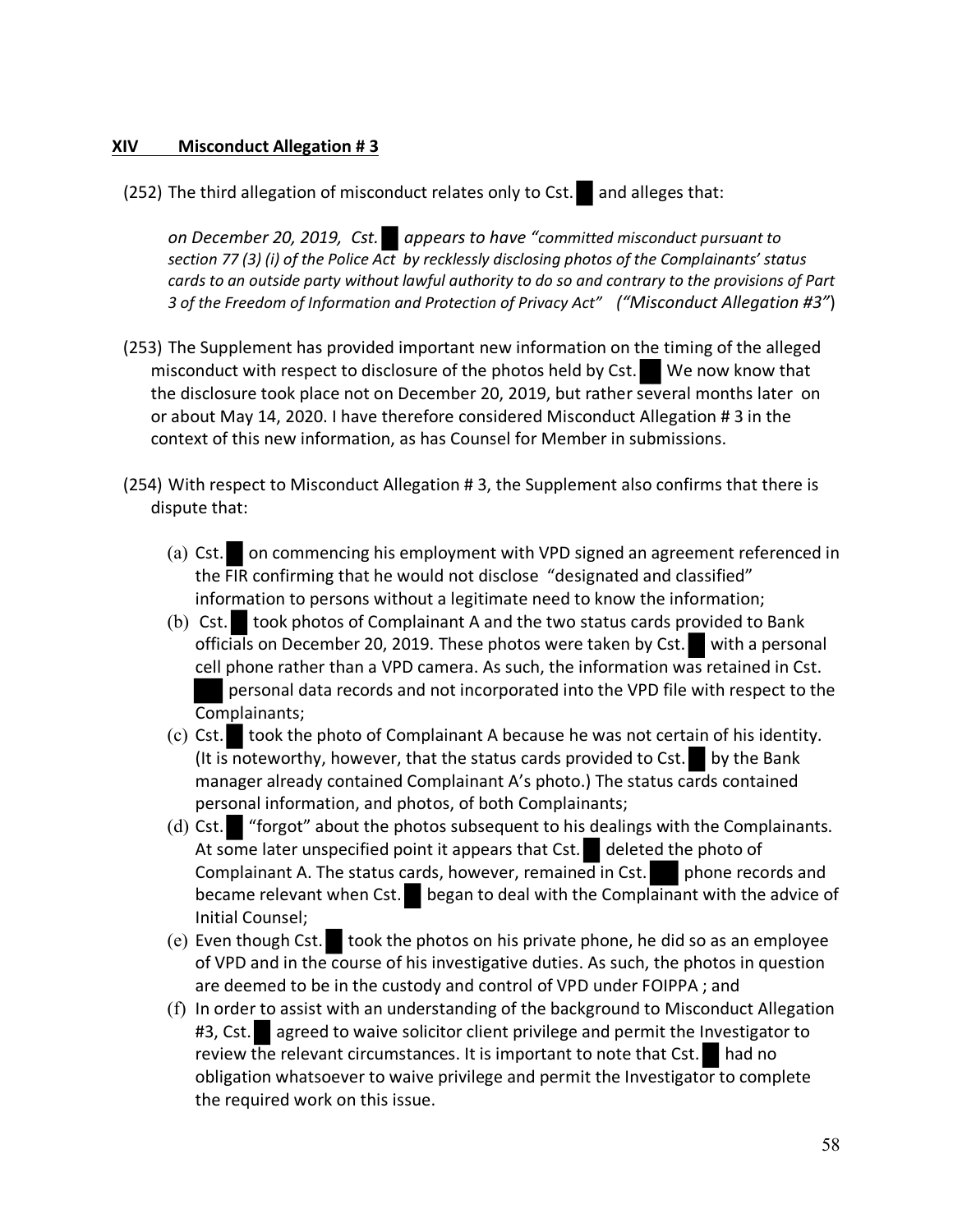- (255) As the Supplement further confirms, after the Complaint was filed, Cst. noticed an apparent difference between televised copies of the Complainants' status cards, and his recollection of the documents he had seen.
- (256) During an initial meeting May 14, 2020, Cst. advised Initial Counsel of this apparent conflict. Cst. also confirmed to Counsel that he had copies of the status cards in question on his personal cell phone. Counsel requested that the records be provided to him in the context of providing legal advice to the Member in connection with the Complaint and related processes. Cst.  $\Box$  forwarded the photos to counsel by email for review.
- (257) The issue arising is whether or not Cst. may have breached the provisions of the *Freedom of Information and Protection of Privacy Act ("FOIPPA")* and acted contrary to section 77(3)(i) of the *Police Act.* Section *77(3)(i)* on or about May 14, 2020*.*

(258) The relevant provisions of FOIPPA in effect during the material dates were as follows:

*30.4 An employee, officer or director of a public body or an employee or associate of a service provider who has access, whether authorized or unauthorized,to personal information in the custody or control of a public body, must not disclose that information except as authorized under this Act.*

*33.2 A public body may disclose personal information referred to in section 33 inside Canada as follows:*

> *(a)for the purpose for which it was obtained or compiled or for a use consistent with that purpose*

*34 For the purposes of section 33.2(a), a use of personal information is consistent with the purpose for which the information was obtained or compiled if the use:*

> *(a) has a reasonable and direct connection to that purpose, and (b)is necessary for performing the statutory duties of, or for the operating of a program or activity of, the public body that uses or discloses that information.*

(259) VPD policies also have relevance to this issue. Specifically, the policy set out in the VPD Policies and Procedures Manual ("VPD Policies"), sections 2.9.1(i) which provides as follows:

*POLICY*

*Members shall only use or disclose police or personal information in the custody or care of the Department if it is for a legitimate investigative or administrative purpose and authorized by law.*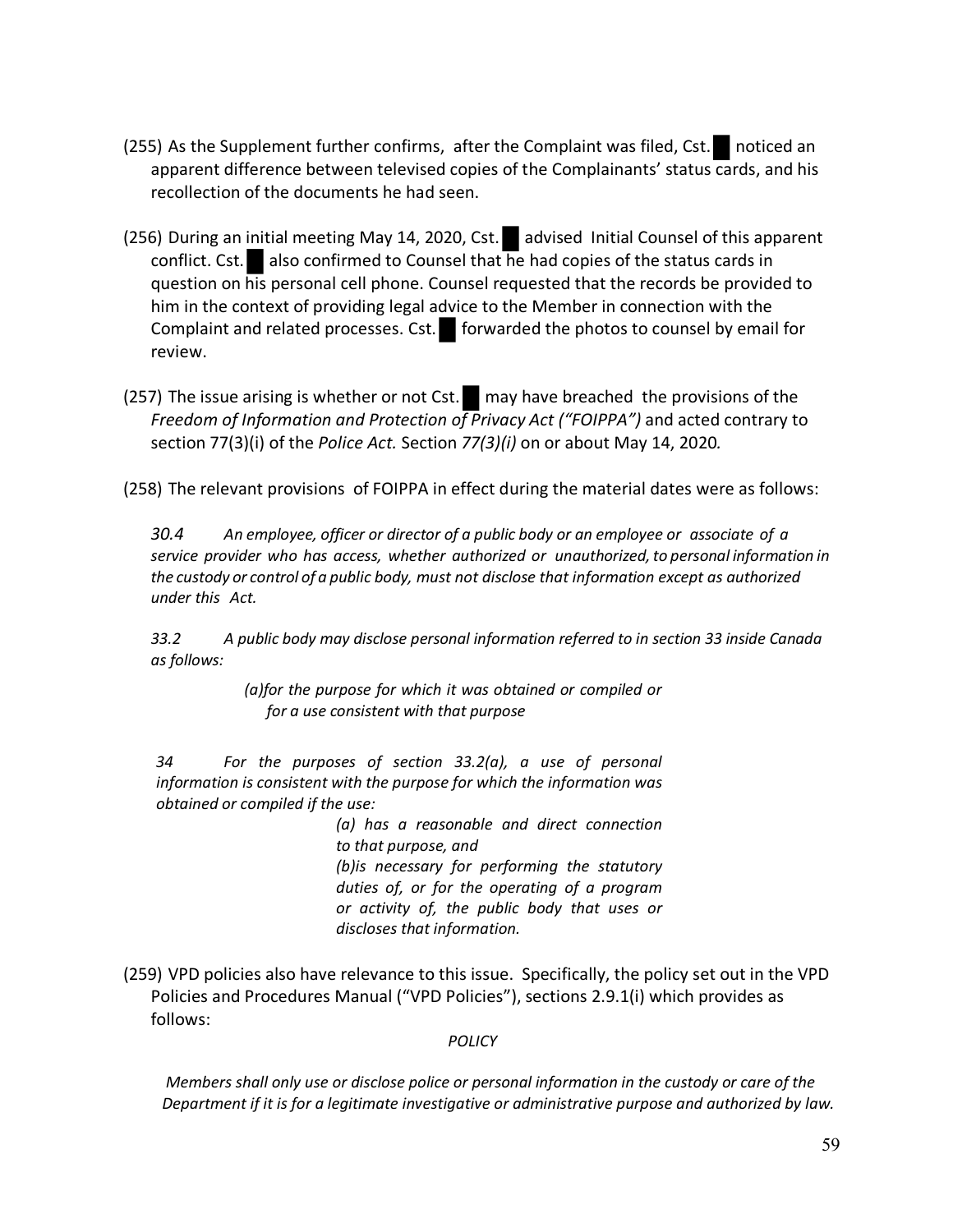*This includes any personal information that the Department has a record of either in the form of a report, information written in a member's notebook, any file system kept in a Department section and any information a member has obtained orally. "Personal information" means information about an identifiable individual, including their name, address, telephone number, race, age, sex or other personal identifiers, including their photograph or driver's licence number, and any information about their criminal history or about a matter for which the individual was investigated. Members shall refer to the Administrative Legal Advisor, if uncertain as to the authorization for release of personal information to other agencies, groups or individuals.* 

#### *Restrictions for Disclosure*

*1. Members shall:* 

*a. Only access, use or disclose information in the Department's records when it is necessary to perform their duties. Members may supply information as requested by Crown Counsel or other police agencies in the normal course of official business;* 

*b. Complete an Information Query Form (VPD 64) stating their reason for requesting a copy of a report from the Information Section. Examples are for court purposes or for an ongoing investigation; and c. Refer any requests by victims or witnesses, for either copies of statements or reports to the Manager i/c Information Management Section.* 

#### *2. Members shall not:*

*a. Testify or produce records in civil suits unless legally subpoenaed. In the event members are subpoenaed to produce a record or copy thereof, or excerpts from their personal notebooks, the Manager i/c of the Information Management Section must be consulted so as to ensure departmental policy and guidelines currently established by the City Law Department are adhered to;*

*b. Provide names, addresses or telephone numbers of witnesses, victims or others, unless consent has been obtained or unless legally subpoenaed;*

(260) Section 2.9.4 of the VPD Policies also appears to have relevance to these proceedings:

*1. Case file originals will not be removed from Information Management without the permission of the Director i/c of the Information Management Section. Copies of these case files shall be obtained from Information Management. Copies will be issued according to Information Management Section procedures.* 

*2. Copies of case files will not be released to non-members of the Department unless the authority of the Director i/c of the Information Management Section has first been obtained. This authority can be requested by filling out a VPD 64 Request for Information Log.*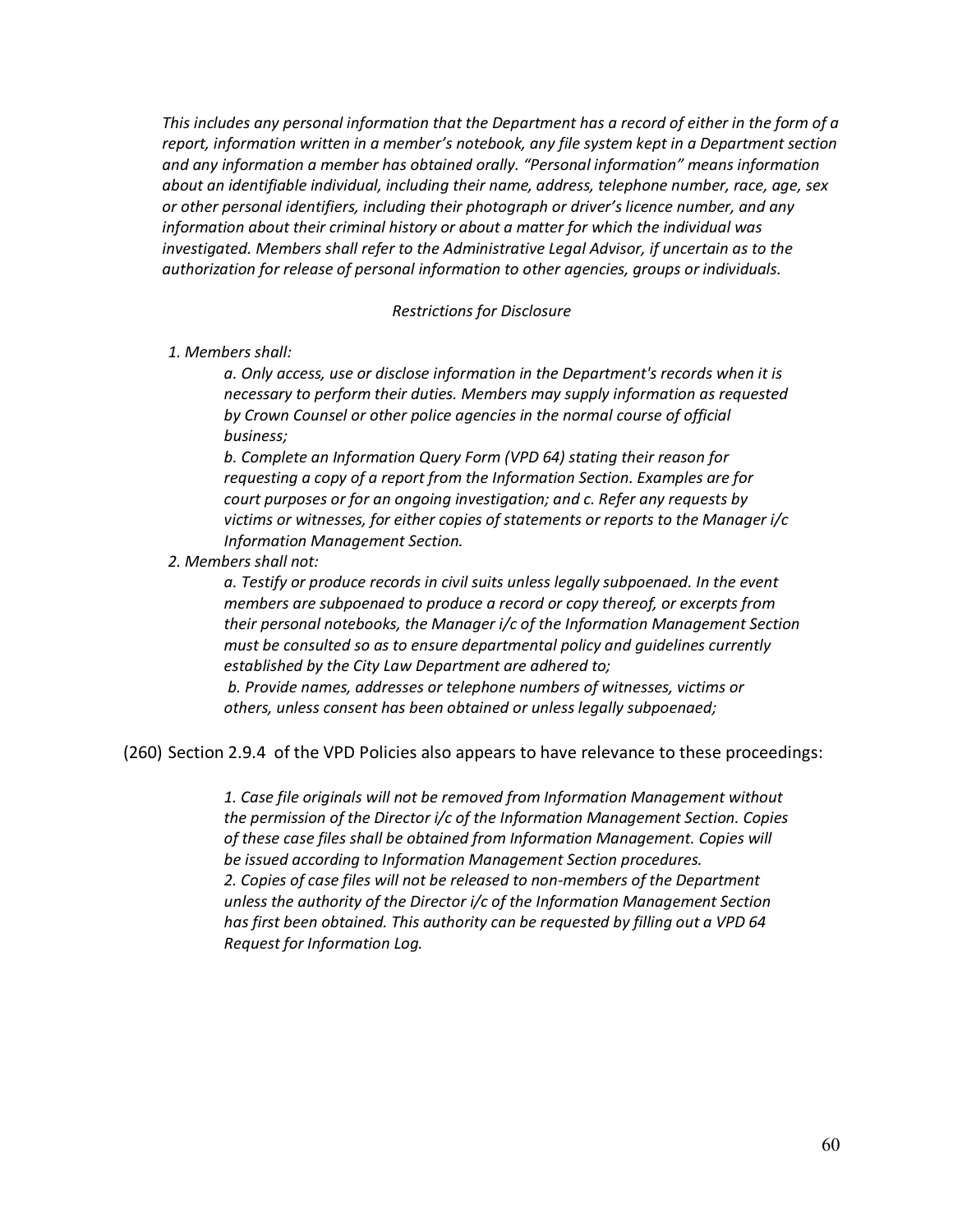(261) Finally, also of relevance, is the document signed by Cst. when he joined the VPD. Specifically, the acknowledgment on the "*Handling of Designated and Classified Information*" signed by Cst. and found at Tab 15 E of Volume 3 of the FIR makes clear that several important restrictions are imposed on any officer as follows:

> *"I may only access Designated and Classified Information in a manner authorized and for a purpose required for the performance of the duties of my employment"*

*"I will only release Designated and Classified Information, including by way of verbal, written or any other form of disclosure, to an individual who has a legitimate need-tonow and possesses a security or reliability status commensurate with the sensitivity of the information being released or read. I understand that need-to-know is the need for an individual to access and know information in order to perform his or her duties."*

(262) With respect to the facts, Counsel for the Member submits as follows on this matter:

93.At the DP in this matter, Cst. testified that he followed the direction of *his legal counsel who he knew was experienced and assigned by his union. Even so, Cst. had regard for his duty to safeguard confidential information:* 

*Q Is it your recollection that Mr. asked you to send those photos? A Yes.* 

*Q Okay, and you did that by email?* 

*A Yes.*

*Q At the time you sent those, before you hit the send do -- does the Freedom of Information and Protection of Privacy Act enter your mind? A It's -- I mean it's always something in the back of your mind as a police officer, release of information, everything is confidential. In this case he's my assigned lawyer as provided by the Union, so just layman's understanding of client/attorney privilege I didn't think it would be an issue (Tr. p. 65)* 

*94.In his interview with (the Investigator), Mr. confirmed that he asked Cst. to send the photographs via email and that Cst. "never spontaneously sent these items." (Stmt. p. 4, l. 64-66)* 

*95.Mr. set out the relevance of the Photos and why he felt was necessary for him to review them in advance of Cst. interview:* 

> *…given the obvious centrality of the issue about the actual content and the actual cards that were used, I therefore directed and advised Constable to send me um, the pictures of the cards, uh, and the link to the CBC article and he did that (p. 4, ll. 59-62).*

*\*\*\* (Complainant A) disclosed the cards to the entire world by posing for a photograph with the CBC…And he put at issue the informational content of the photograph because in the CBC interview he claimed um, that the uh, only issue between the card that he was showing, um, and the card*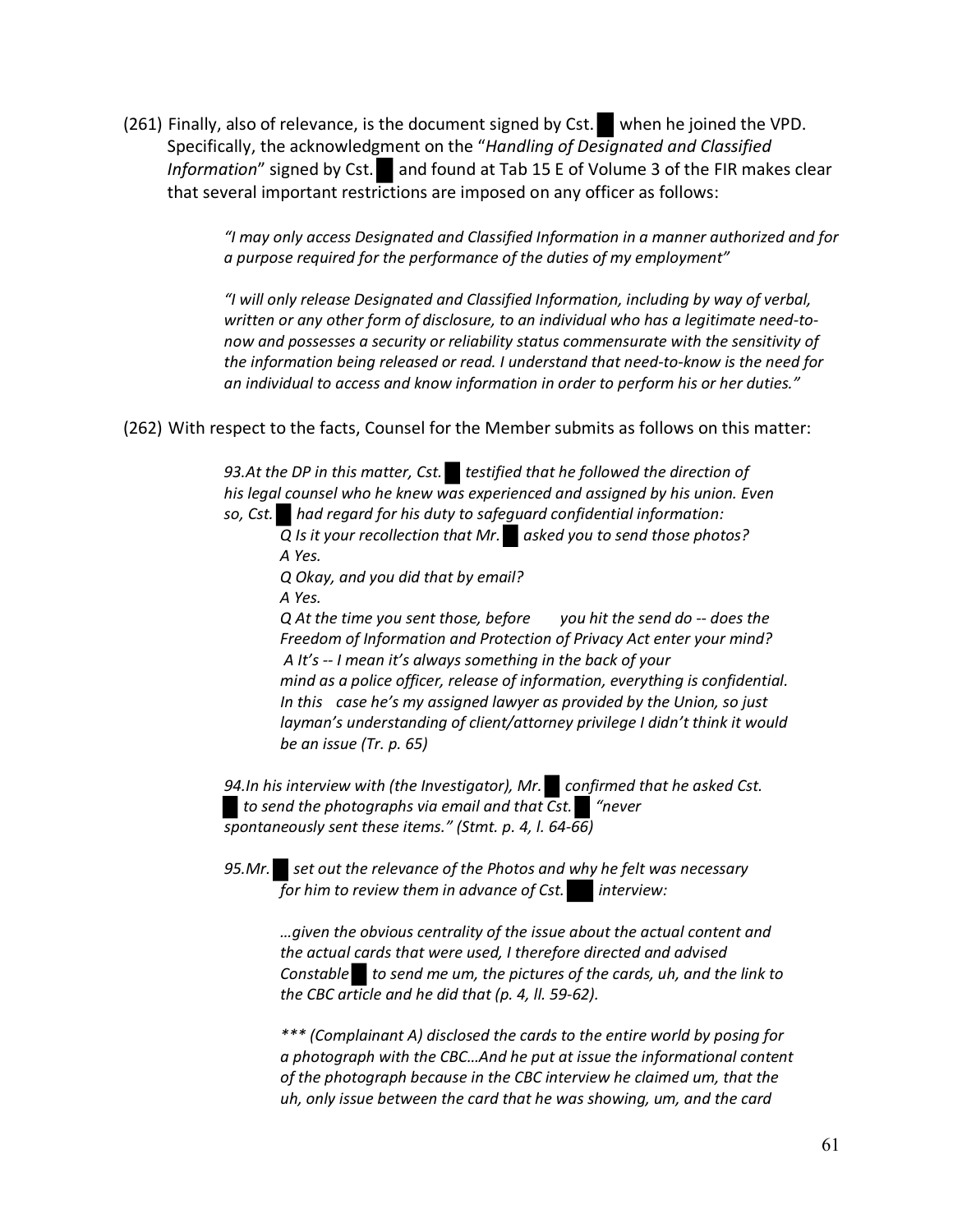*that was actually used was like the card that was used at the Bank, um, had two digits on the card, card reversed (p. 6, ll. 128-134).* 

*\*\*\* And so, when the suggestion is being made on the CBC website, you know, and just look at that cards, you can see that everything is in, is in order. Um, then um, and, and the specific claims made that the only difference between the card at the Bank and the card being showed as two digits which were reversed, seemed to me self-evidently obvious that, um, it was at least relevant that that, that was not correct. And it confirms to me that…the issue about what card was used at the Bank and whether that was the card is also relevant (p. 8)*

(263) Counsel further submits at page 30 of the written submissions that:

101. There are two separate statutes which apply to Cst. provision of the *Photos to Mr.* 

*1. the FOIPPA; and* 

*2. the Police Act.* 

*In our respectful submission, consideration of the FOIPPA and its necessity requirement under s. 34 should simply be subsumed in the analysis under ss. 77(3)(i) and (4) of the Act since Cst. is only facing an allegation under the Act, not under s. 74 of FOIPPA.* 

102. With the benefit of Mr. evidence explaining why he sought the *Photos, we submit it is now clear how and why they are relevant or potentially relevant to Cst. RPGs and the credibility of witnesses (see above).* 

*103. We respectfully submit that Cst. provision of the Photos to Mr. was in fact necessary. The VPD did not themselves, as an organization, possess the Photos. This is critical because, at least according to Mr. the sole reason the provision was not necessary is because Mr. could have obtained the same Photos directly from the VPD.* 

- (264) In the Supplement, and initial FIR, the Investigator submits that Initial Counsel advising Cst. had a legitimate "*need to know*" the information relating to the Complainants' status cards.
- (265) The FIR notes that the sharing of investigative information concerning a complaint to lawyers advising on that complaint is common practice with police officers.
- (266) The Investigator notes, however, an opinion shared by counsel advising Delta PD that notwithstanding the established common practice on sharing investigative information, the disclosure in question arising under Misconduct Allegation # 3 may well have breached several provisions of FOIPPA as there was no "necessity "for Cst. to provide any disclosure to his counsel.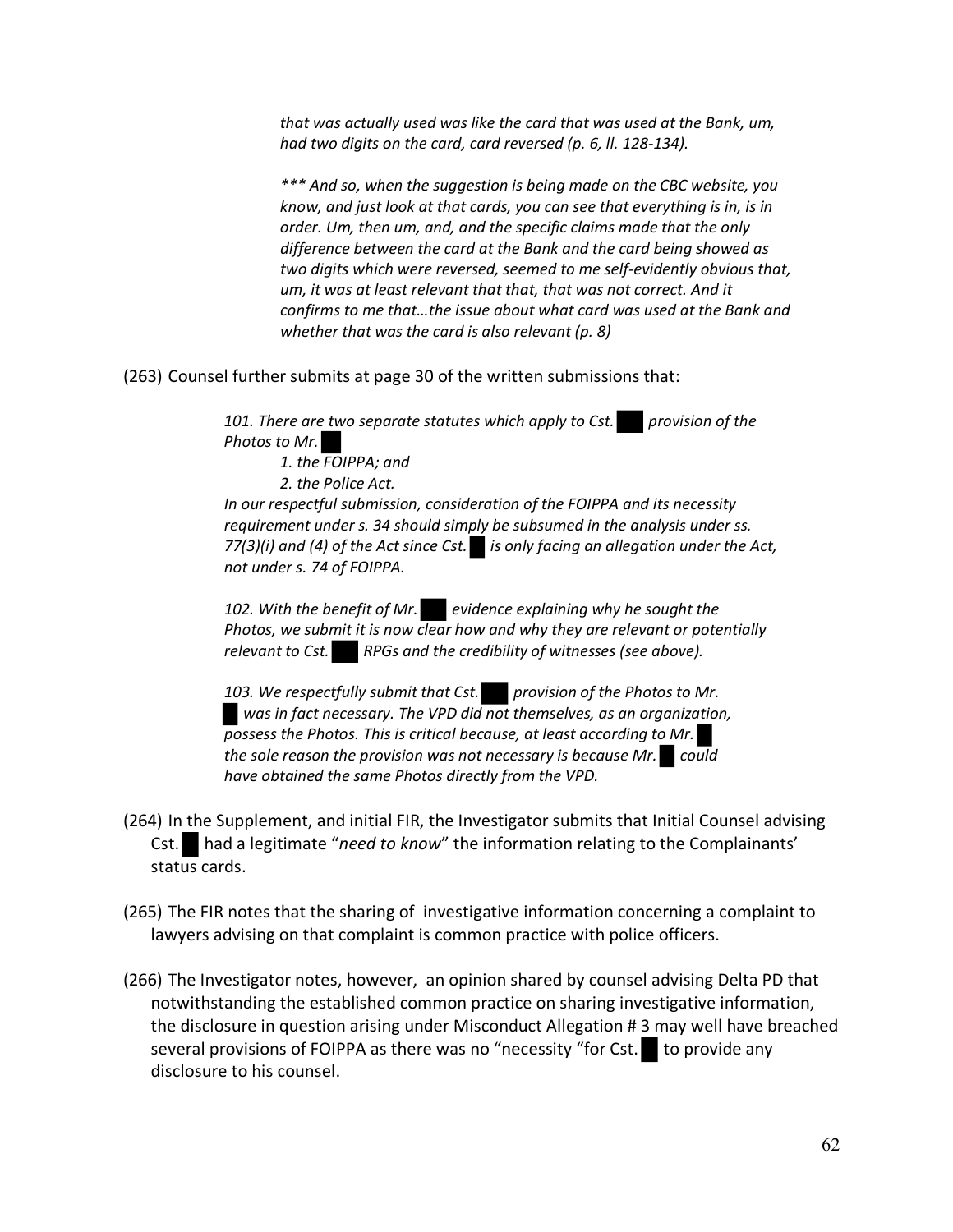(267) At page 98 of the FIR the Investigator appears to reject that advice noted that:

*"Taking Mr. nalysis and opinion on the matter, one could conclude a historical breach of FOIPPA is present in every case involving disclosure to a lawyer for a member facing a Police Act investigation."*

(268) Counsel for the Complainants provided submissions on this issue as well. Counsel argues that the Supplement confirms that Initial Counsel and Cst. misunderstood the nature of the status cards, and numbering of those cards. Counsel further submits that Cst. provided photos of the status cards to Initial Counsel to address an irrelevant point. Counsel maintains that the disclosure demonstrates an important lack of knowledge on the part of Cst. on the issue of Indigenous legal identification.

### **I The Issues**

- (269) I agree with the submission of Counsel for the Member that the analysis in these proceedings must be focused on the misconduct allegation potentially arising under sections 77(3) (i) and 77(4) of the Police Act. The issues arising from those section are as follows:
	- (a) Were the images of status cards retained on Cst. phone information that was acquired by the Member in the performance of his duties?;
	- (b) Did Cst. disclose the status cards to Initial Counsel as part of necessary action in the proper performance of authorized police work? and
	- (c) If the data was disclosed to a third party that was not necessary for the proper performance of authorized police work, was such a disclosure intentional or reckless such that it constituted serious blameworthy conduct?

#### **(i) Status of the phone images**

- (270) On the first issue, I am satisfied that the status cards were properly characterized as information directly acquired by Cst. in the course of his investigation of the Complainants. Under normal circumstances following VPD policy, such data would be recorded on a VPD camera and form part of the relevant file. Counsel for Cst. acknowledges such is the case.
- (271) However, in this case, the data did not reach the file, and was retained personally by Cst. Notwithstanding that fact, the principles of the FOIPPA deem such information to be data in the possession and control of VPD, Cst. employer. As such, I am satisfied that Cst. was engaged in the performance of his duties when the data in question was acquired. Again, Counsel for Cst. acknowledges this legal principle.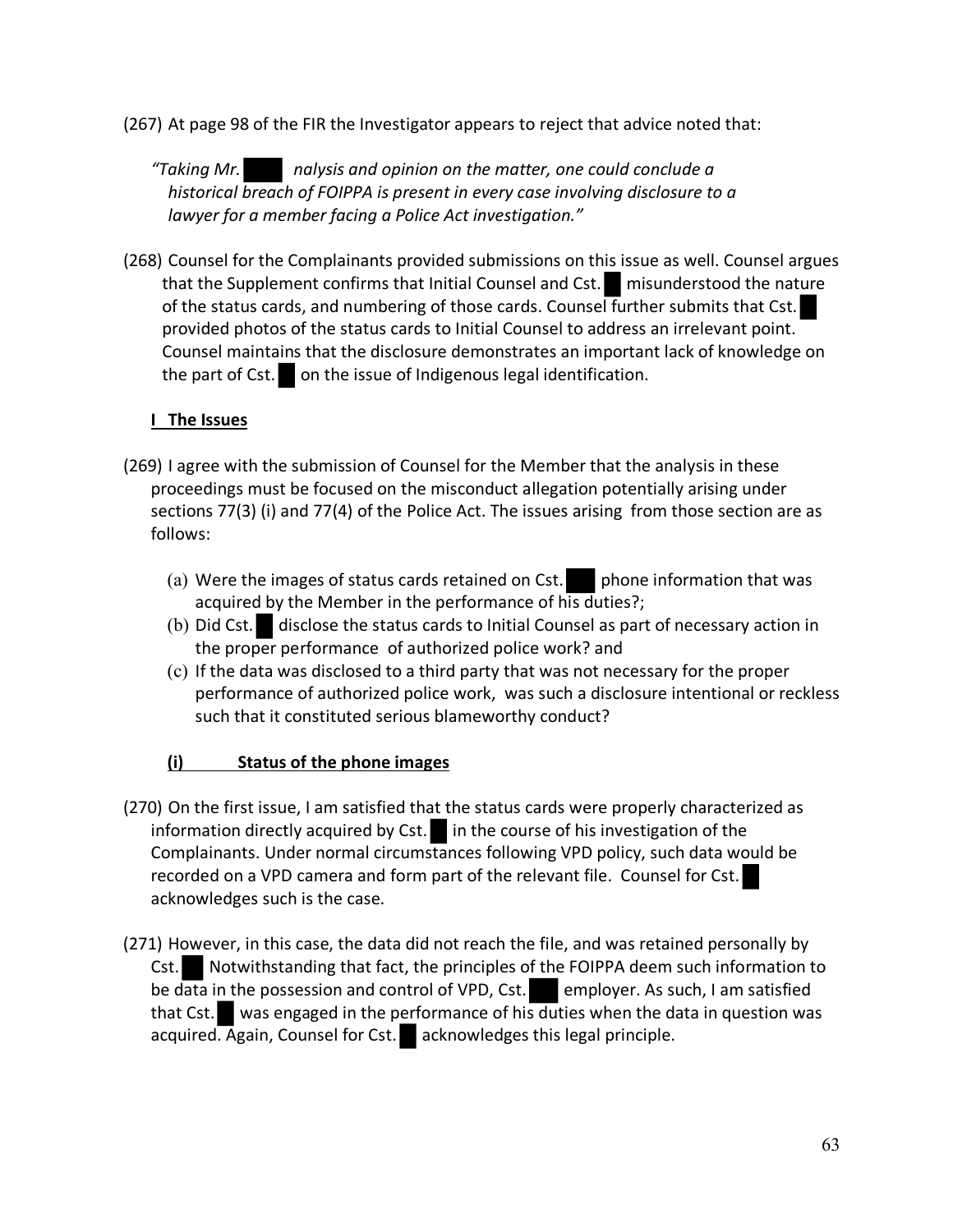### **(ii) Was disclosure necessary?**

- (272) On the second issue, there is no dispute that Cst $\blacksquare$  disclosed the photos of the status cards to Initial Counsel. As noted above, Cst. forwarded the material at counsel's request during the course of a review of the Complaint and advice to the Member on discipline proceedings.
- (273) The question is whether or not such disclosure was "*necessary for the proper performance of authorized police work"*?
- (274) Counsel for the Member's argument on necessity is that a review of the status card data held by Cst. was "necessary" for Initial Counsel to provide advice to the Member, particularly on credibility issues.
- (275) Furthermore, as the Member was engaged in the process of preparing for an anticipated *Police Act* Discipline Proceeding, Counsel maintains that any actions taken by the Member relating to that statutory process was "necessary for the proper performance of authorized police work".
- (276) It is submitted that the "police work" in question is found in Cst. duty to participate in the processes set out in Part 11 of the Police Act in response to the filing of the Complaint.
- (277) A further submission is made by Counsel for Cst. that reviewing all of the available information would be appropriate to allow the Member to obtain any necessary legal advice, and part of the performance of necessary police work.
- (278) I agree with Counsel that preparing an officer to deal with a complaint proceeding under the Police Act would be the "proper performance of authorized police work" within the meaning of section 77(4) of the Police Act. Clearly the statutory processes established under the Police Act for dealing with complaints sets in motion administrative duties imposed on the member concerned by law. And without doubt, members in such circumstances are entitled to the full benefit of independent, confidential, legal advice.
- (279) The pivotal question is whether or not it was "necessary" was for Cst. to disclose the photos to Initial Counsel as part of the Part 11 processes, including securing legal advice.
- (280) The process for disclosure of information with respect to a discipline investigation is set out in the *Police Act*. Members are entitled to receive notification of an admissible complaint and thereafter, a copy of the investigation report once complete under section 112.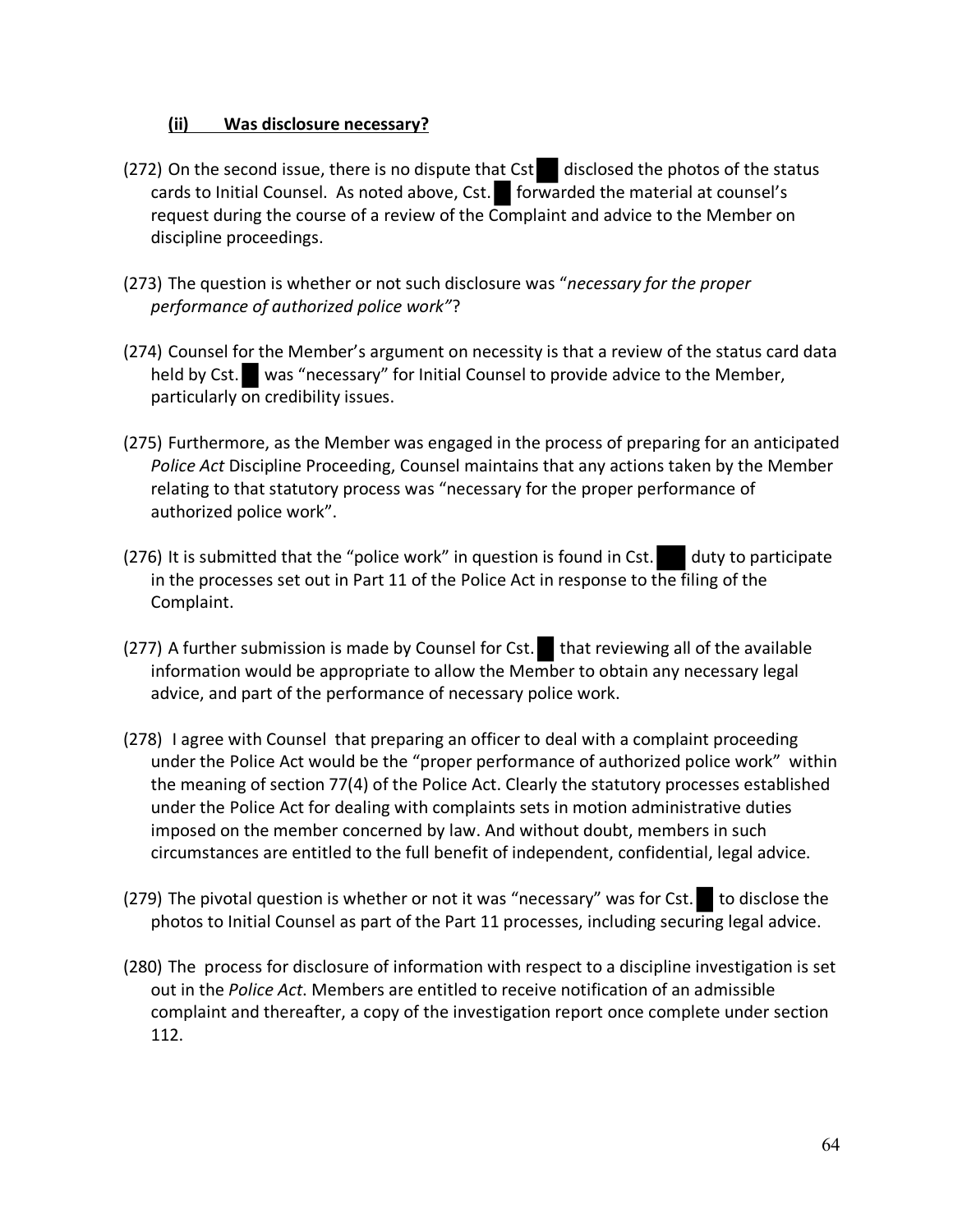- (281) If on review of that report a member considers that a further investigation is required, application can be made to the relevant discipline authority for additional material to be examined by the investigator pursuant to section 114.
- (282) Nowhere in the policy or law relating to discipline proceedings is a general authority created for members dealing with an admissible complaint to generally access police department records outside the framework of the Police Act. Disclosure on the facts in issue is provided to members through the process of the Final Investigation Report. The report is prepared by an Independent Investigator and forms the key evidentiary basis for a Discipline Proceeding.
- $(283)$  Although the photos in question may well have been relevant to Cst. response to the Complaint, the photos were VPD property. Both the Member and VPD had a duty to protect confidential information contained in those records under sections 30.4, 33.2 and 34 of FOIPPA as well as section 2.9.1 of the VPD Policies.
- (284) As noted, the data in question was lawfully under the control of VPD notwithstanding the fact that it remained in Cst. personal possession after the relevant investigation had been completed. Furthermore, there is no issue that the status cards contained "Designated", or personal, information.
- (285) The legislative purpose of the FOIPPA is to protect and control the acquisition and distribution of personal information. As noted above, duties in that regard are imposed on VPD through FOIPPA , and on Members through the VPD policies.
- (286) Counsel for Cst. submits that in connection with the VPD polices and the acknowledgment signed by the Member, disclosure of the photos was authorized as it was:
	- (a) for a purpose required for the performance of the Member's duties", such duties being preparing a response to the Complaint in the Discipline Proceeding process; and
	- (b) released to a Initial Counsel, a secure and reliable person with a legitimate need to know the information.
- (287) There is no issue that Initial Counsel clearly meets the test of an individual with security and reliability status commensurate with the sensitivity of the information in question.
- (288) I am not satisfied, however, that Cst.  $\Box$  access to the photos and sharing the same with Initial Counsel met the test of "necessary" action for the performance of the Member's authorized duties.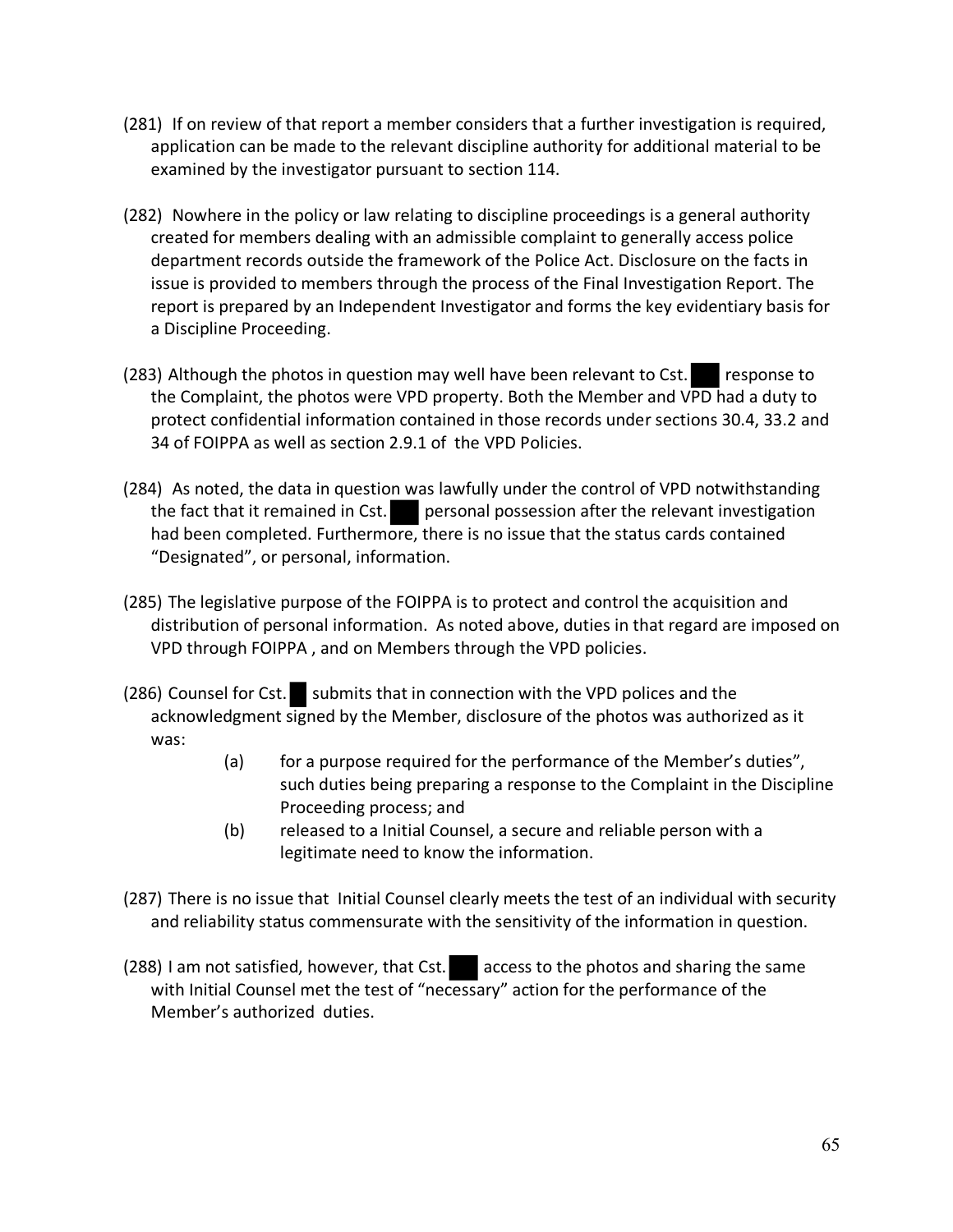- (289) It was not "necessary" because at the point of access and disclosure, Cst. had not yet received the Final Investigation Report. The Member's duties under the *Police Act* were limited to attending for an interview with the Investigator and participating in the discipline process.
- (290) In the processes that followed submission of the Complaint, Cst.  $\blacksquare$  had no professional role in securing evidence for the discipline process, or preparation of the Investigation report. His duty was not to access and survey VPD records concerning the Complaint. That role is assigned by law to the Investigator under the Police Act.
- $(291)$  Cst. would ultimately have received a copy of the investigative report into the Complaint, including relevant exhibits and documents. This would be provided as a necessary disclosure, specifically authorized by the provisions of the Police Act.
- (292) The Police Act further confirms that any Member dealing with a discipline process is entitled to be represented by counsel throughout the proceeding. Disclosure of the relevant investigation report and exhibits to such counsel, or representative, would be necessary to ensure fairness for the member concerned.
- (293)Beyond the statutory processes, however, a member facing a complaint has no general right of access to police investigative files, nor disclosure of investigative records related to a complaint outside the framework of a Final Investigation Report. Rather it is the Investigator who has the duty under section 100 of the Police Act to interview parties, review documents and assemble information relating to the Complaint.
- (294) As is evident in section 88 (1) of the *Police Act*, a Chief Constable, on learning of an admissible complaint concerning a member must:

"*take every reasonable step to ensure that all members … take any lawful measures that appear to them to be necessary or expedient for the purposes of obtaining and preserving evidence* "

- (295) Subsection (b) of 88(1) also provides that a Chief Constable, on learning of an admissible complaint "*may postpone notifying the member or former member whose conduct is the subject of the complaint or report until those measures are taken*".
- (296) Such a duty is inconsistent with any notion of general access to investigative records by a member who is the subject of a complaint. Clearly, once a complaint has been lodged, the member concerned no longer has an investigative role, but rather is limited to duties imposed under the Police Act, such as those set out in section 101. Such duties do not extend to accessing files or records, nor do they contemplate sharing such records outside the framework of an approval under the VPD policies.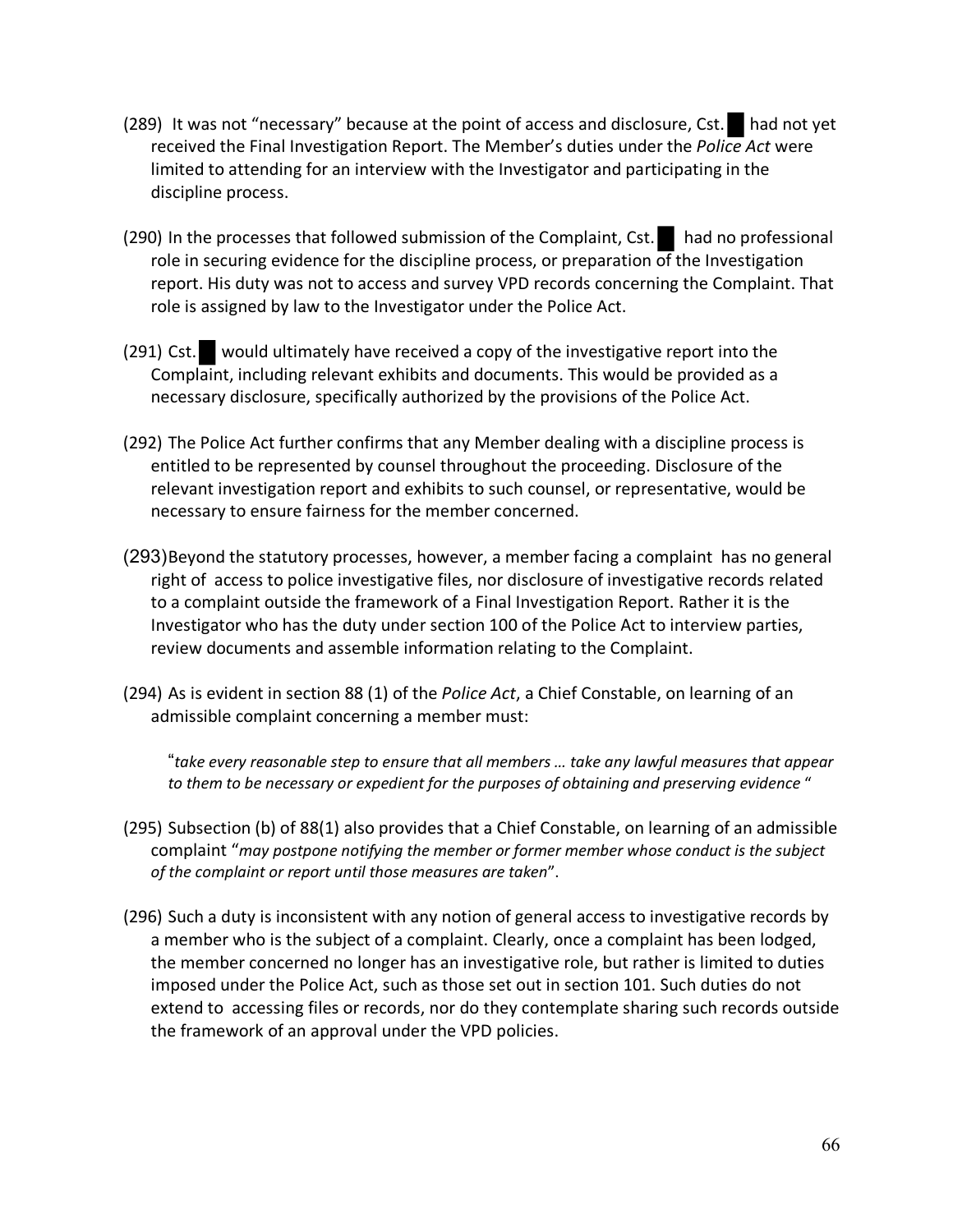- (297) Access to records required to secure legal advice in connection with the Complaint, and sharing those records with Initial Counsel was therefore not a necessary function of Cst. duties when the transmittal took place.
- (298) Had Cst. and Initial Counsel wished to review the photos on Cst. phone:
	- (a) applications could have been made under the VPD policies for disclosure to Initial Counsel;
	- (b) the photos could have been forwarded for inclusion in the relevant VPD file to be accessed by the Investigator preparing the investigation report, or
	- (c) a supplemental investigation request made to the Discipline Authority after the production of the investigation report.
- (299) The plain reading of *FOIPPA* confirms that the legislation is not intended to eliminate the disclosure of essential information when necessary. Rather, the legislation sets out a simple process to ensure that any such disclosure is appropriate and necessary.
- (300) VPD Policies provide the administrative procedures to ensure that appropriate controls are placed on the disclosure of personal information, such as photos of the status cards of the Complainants. The processes under those policies, *FOIPPA* and the *Police Act* are designed to ensure the safe and secure handling of personal information acquired by a public body such as VPD, particularly in the context of an admissible complaint.
- $(301)$  I find that Cst. was required to comply with such processes, even when exercising his right to consult counsel. Clearly any discussions with legal counsel are subject to solicitor client privilege. However, the provision of information, such as the status card photos to legal counsel is not. The photos in question were VPD property and subject to its control, even though the material was in the possession of Cst.
- (302) In the circumstances of this case, I find that Cst did not have the right to provide Initial Counsel with the status card photos, whether in the possession of VPD or Cst. absent compliance with the VPD Policies, FOIPPA and the provisions of the *Police Act*.
- (303) I also find that the direct disclosure of the status card photos to Initial Counsel by Cst. was not necessary. The statutory investigative process into the Complaint was underway, and ultimately both the Member and Initial Counsel could have had access to the relevant documents as authorized by the Police Act, or alternatives to secure the same.
- (304) In the result, on the second issue, I find that the intentional disclosure of the status card photos by Cst. to Initial Counsel was not "*necessary action in the proper performance of authorized police work"*.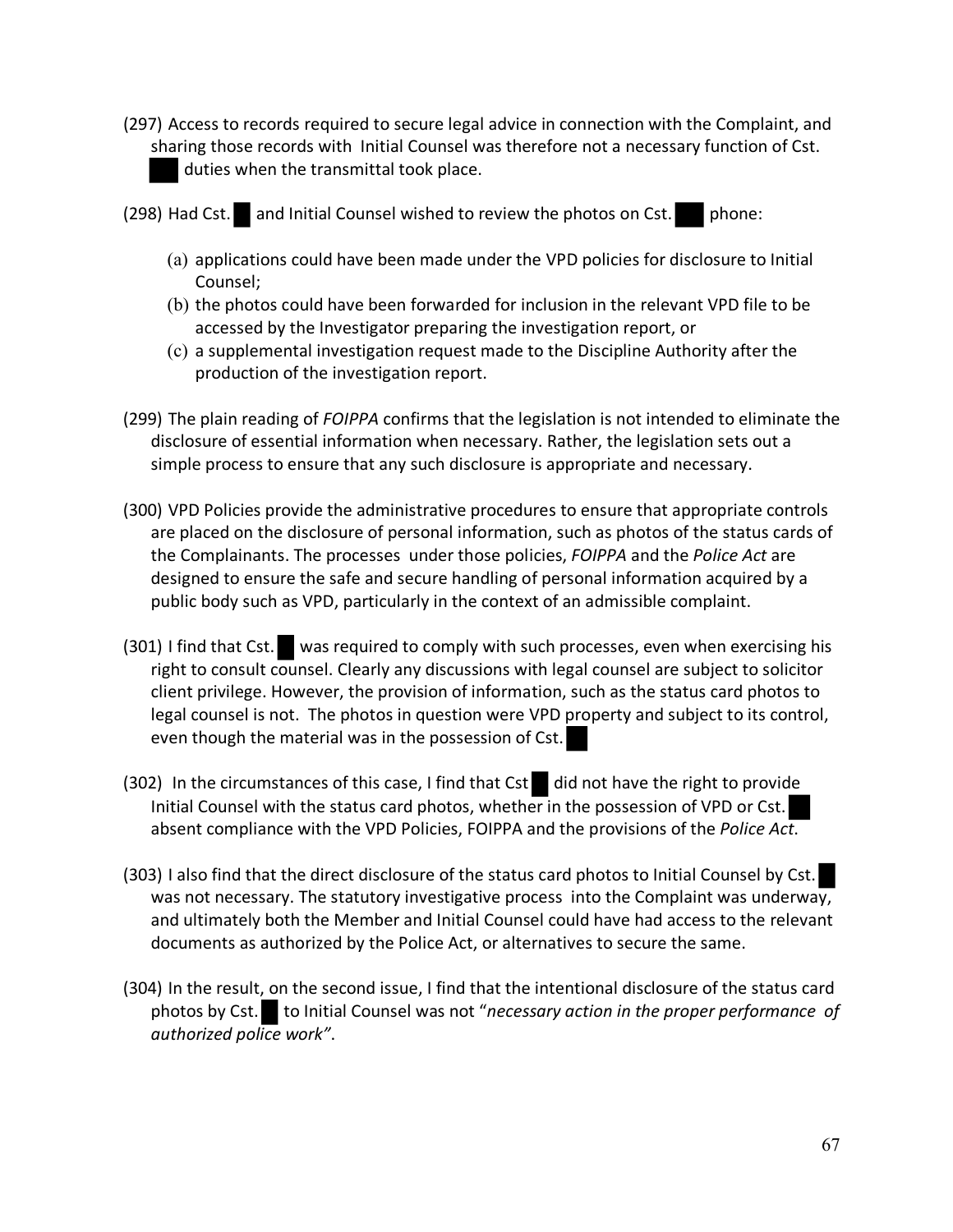## **(iii) Serious blameworthy conduct**

- (305) The last issue requires a consideration of possible "serious blameworthy conduct" arising in connection with Cst. disclosure to Initial Counsel.
- (306) Having considered the circumstances of the disclosure, I am not satisfied that Cst. actions evidence serious blameworthy conduct. To reach that conclusion would, in all of the circumstances, be unfair to the Member.
- (307) Cst. an officer with limited policing experience, had consulted with Initial Counsel on the issues arising from the Complaint. The Member has acknowledged limited understanding of the operational effects of FOIPPA. He has also advised that it was his belief that solicitor client privilege protected the information on the status card photos. VPD Policies on these matters were also not well known or understood by the Member.
- (308) In all of the circumstances, the disclosure was inappropriate, but not reckless. Cst. simply misunderstood his duties at the time of disclosure in, what is acknowledged to be, a complex intersection of law and policy. Cst. action is this regard, therefore, did not rise to the level of misconduct worthy of sanction as there was no serious blameworthy conduct.
- (309) Considering all of the foregoing, I find that Misconduct Allegation # 3 has not been substantiated.

## **XV Next Steps**

- $(310)$  Pursuant to section  $125(1)(d)$ , the Members may each make submissions regarding disciplinary or corrective measures. Pursuant to section 125(2), those submissions must be submitted in writing within 10 days business days of each Member receiving a copy of the Form 3 in this matter. I understand that Counsel for the Members will acknowledge such service on behalf of the Members.
- (311) As noted above, both Members testified in these proceedings. The Members each independently acknowledged new insights into Indigenous cultural safety issues, in large measure arising from the wisdom imparted by Mr.  $\Box$  of the in discussions with the Investigator.
- (312) The Members expressed regret for the fear and trauma experienced by the Complainants, and in particular, the fear and trauma experienced by Complainant B, an Indigenous child, then 12 years old.
- (313) With those insights in mind, I will be inviting specific submissions from Counsel for the Members on the appropriateness of more fulsome and specific apologies, in addition to other section 126 outcomes.